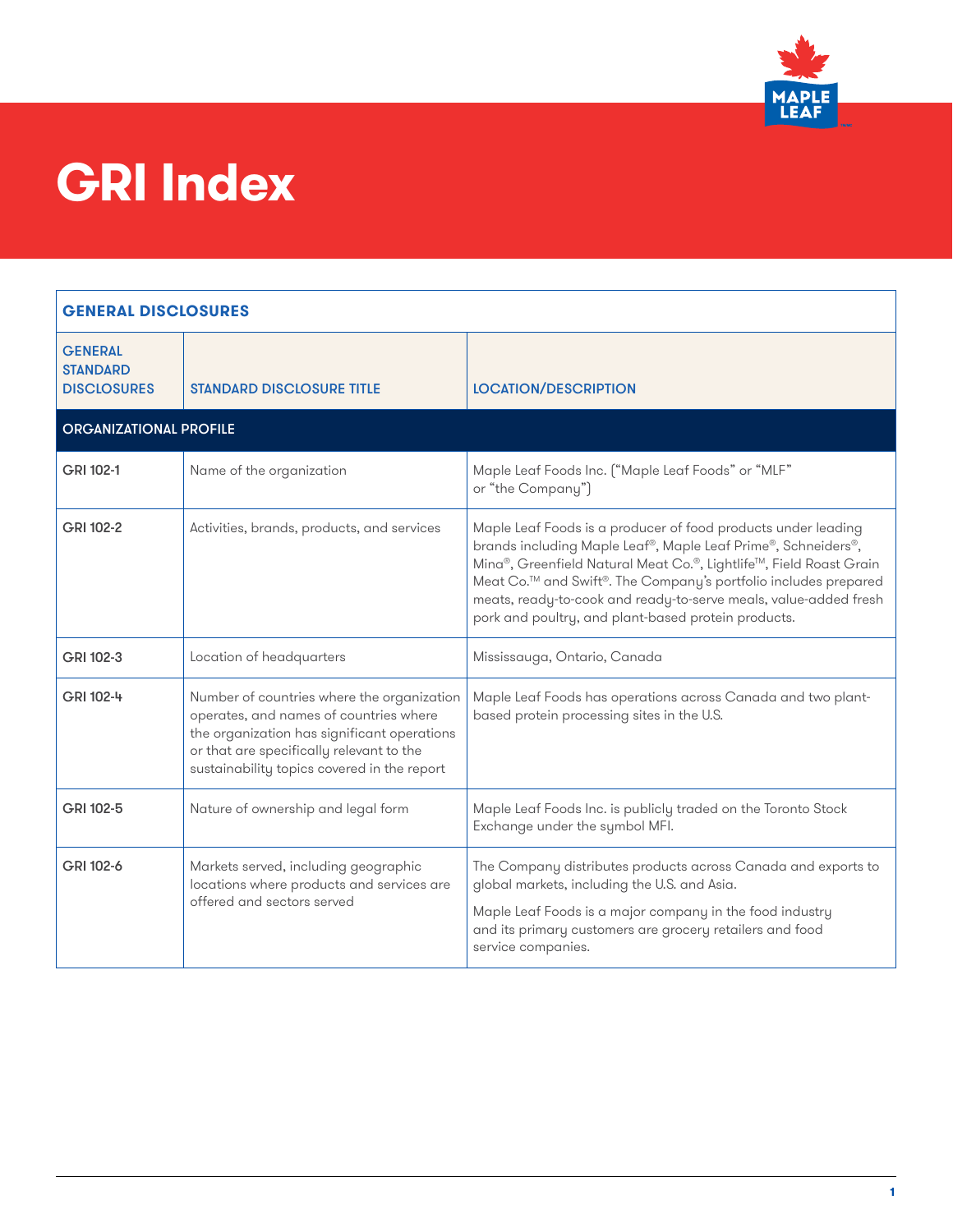

| <b>GENERAL</b><br><b>STANDARD</b><br><b>DISCLOSURES</b> | <b>STANDARD DISCLOSURE TITLE</b> | <b>LOCATION/DESCRIPTION</b>                                                                                                                                                                                                                                                                                                                                                                                                                                                                                                                                                                                                              |
|---------------------------------------------------------|----------------------------------|------------------------------------------------------------------------------------------------------------------------------------------------------------------------------------------------------------------------------------------------------------------------------------------------------------------------------------------------------------------------------------------------------------------------------------------------------------------------------------------------------------------------------------------------------------------------------------------------------------------------------------------|
| GRI 102-7                                               | Scale of the organization        | Maple Leaf Foods is a leading consumer protein company making<br>high-quality, innovative products under many national brands.<br>The Company's portfolio includes prepared meats, ready-to-cook<br>and ready-to-serve meals, value-added fresh pork and poultry,<br>and plant-based protein products. The Company employs<br>approximately 13,000 people in Canada and the U.S. and exports<br>to global markets, including the U.S. and Asia. Sales information<br>can be found on page 2 of our 2019 Annual Report.                                                                                                                   |
|                                                         |                                  | Our operations are located in Canada and the U.S. In 2019, we<br>operated two fresh pork facilities; six fresh poultry facilities; 14<br>prepared meats facilities; two plant-based protein facilities; three<br>poultry hatcheries; and two distribution centres. In addition, we<br>own (or lease) approximately 200 pig production locations that<br>supply our fresh and prepared meats facilities. These farming<br>operations are located in Manitoba, Canada, and comprise<br>approximately 40% of our hog supply, with the remaining 60%<br>supported by independent farmers.<br>In 2019, Maple Leaf Foods made no acquisitions. |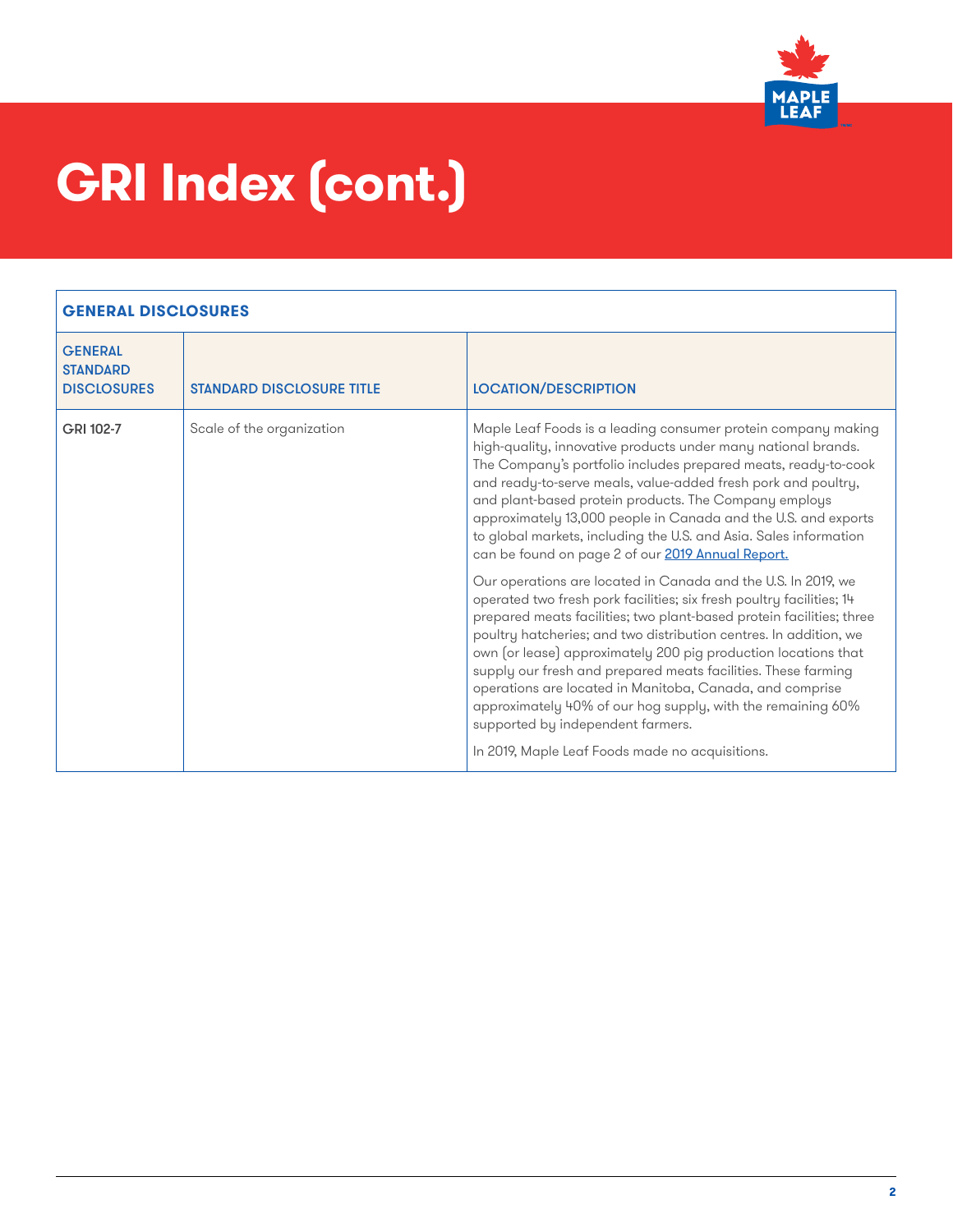

| <b>GENERAL</b><br><b>STANDARD</b><br><b>DISCLOSURES</b> | <b>STANDARD DISCLOSURE TITLE</b>              | <b>LOCATION/DESCRIPTION</b>                                                                                                                                                                                                                                                                                                                                                                                  |
|---------------------------------------------------------|-----------------------------------------------|--------------------------------------------------------------------------------------------------------------------------------------------------------------------------------------------------------------------------------------------------------------------------------------------------------------------------------------------------------------------------------------------------------------|
| GRI 102-8                                               | Information on employees<br>and other workers | Maple Leaf Foods employed approximately 13,000 people as of<br>December 31, 2019. There were a total of 12,022 employees in our<br>SAP reporting tool included in the following breakdown.                                                                                                                                                                                                                   |
|                                                         |                                               | There are a total of 11,630 permanent, full-time employees:                                                                                                                                                                                                                                                                                                                                                  |
|                                                         |                                               | 4,933 female (42%)                                                                                                                                                                                                                                                                                                                                                                                           |
|                                                         |                                               | 6,697 male (58%)                                                                                                                                                                                                                                                                                                                                                                                             |
|                                                         |                                               | There are a total of 392 temporary, part-time employees:                                                                                                                                                                                                                                                                                                                                                     |
|                                                         |                                               | 167 female (43%)                                                                                                                                                                                                                                                                                                                                                                                             |
|                                                         |                                               | 225 male (57%)                                                                                                                                                                                                                                                                                                                                                                                               |
|                                                         |                                               | Regional Breakdown:<br>Permanent: Canada - 11,136, U.S. - 478, China - 1, Japan - 10,<br>Mexico - 1, South Korea - 3, U.K. - 1                                                                                                                                                                                                                                                                               |
|                                                         |                                               | Temporary: Canada - 391, U.S. - 1                                                                                                                                                                                                                                                                                                                                                                            |
|                                                         |                                               | A significant portion of the organization's activities are performed by<br>Maple Leaf Foods workers.                                                                                                                                                                                                                                                                                                         |
|                                                         |                                               | There are no significant variations in the numbers reported in<br>Disclosures 102-8-a, 102-8-b, and 102-8-c.                                                                                                                                                                                                                                                                                                 |
|                                                         |                                               | The data was pulled on April 30, 2020 with an effective date<br>of December 31, 2019. It is based on contract, student and<br>regular hourly and salary individuals. It excludes those on<br>salary continuance, retirees and surviving spouses, and third-<br>party contractors. Employees at our recent acquisitions, Vlau,<br>Drummondville, and Bradford, are yet to be integrated<br>into our SAP tool. |
| GRI 102-9                                               | Describe the organization's supply chain      | See Maple Leaf Foods' Value Chain.<br>See Our Brands.                                                                                                                                                                                                                                                                                                                                                        |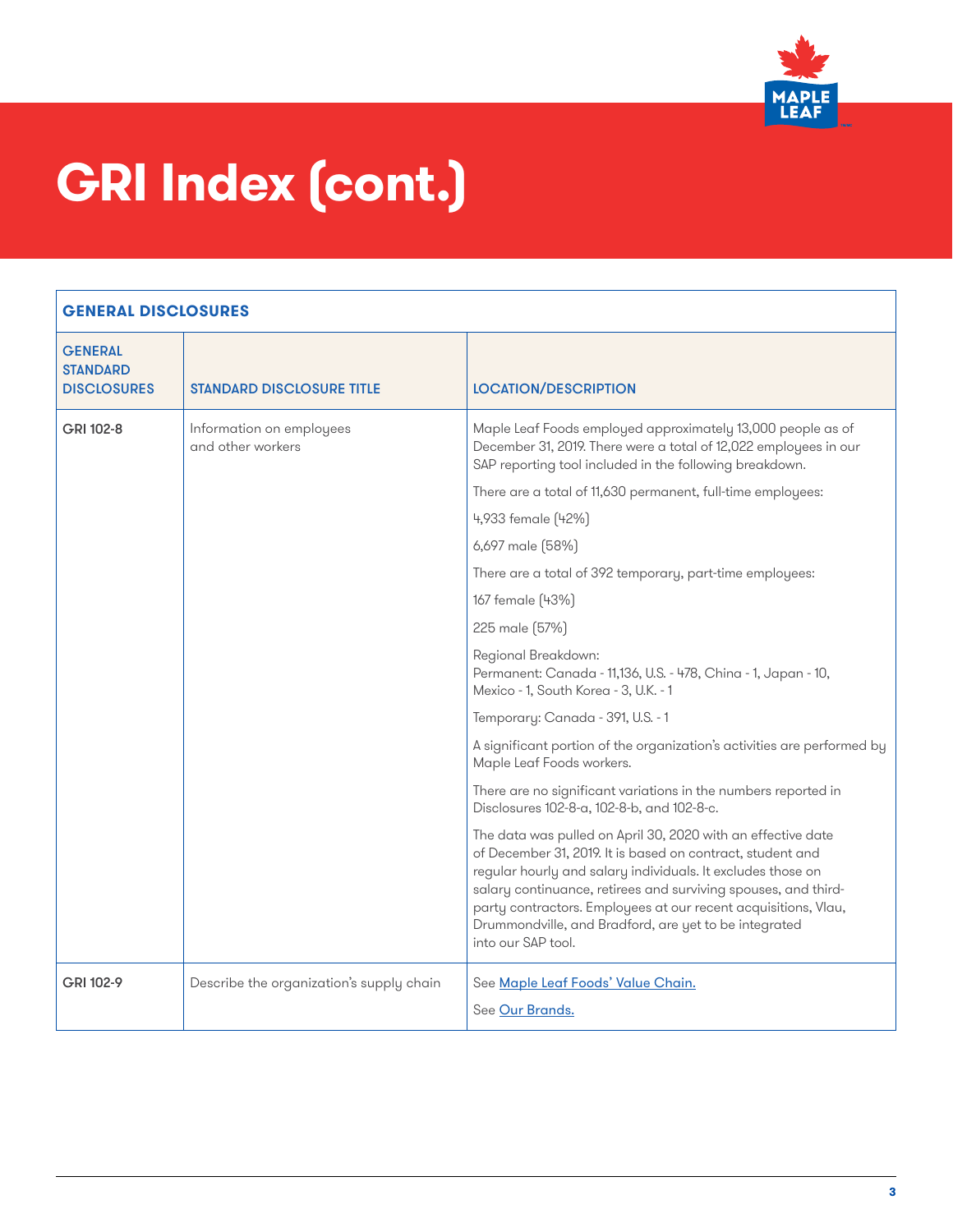

| <b>GENERAL</b><br><b>STANDARD</b><br><b>DISCLOSURES</b> | <b>STANDARD DISCLOSURE TITLE</b>                                                                                                                                        | <b>LOCATION/DESCRIPTION</b>                                                                                                                                                                                                                                                                                                                                                                                                                                                                                                                                                                                                                                                                                                         |
|---------------------------------------------------------|-------------------------------------------------------------------------------------------------------------------------------------------------------------------------|-------------------------------------------------------------------------------------------------------------------------------------------------------------------------------------------------------------------------------------------------------------------------------------------------------------------------------------------------------------------------------------------------------------------------------------------------------------------------------------------------------------------------------------------------------------------------------------------------------------------------------------------------------------------------------------------------------------------------------------|
| GRI 102-10                                              | Significant changes during the reporting<br>period regarding the organization's size,<br>structure, ownership or supply chain                                           | In 2018, the Company announced the construction of a London,<br>Ontario poultry processing facility. Construction is underway,<br>however, because of poor weather conditions last spring, along<br>with a robust economy and highly competitive environment, some<br>construction components have taken longer to source. As a result,<br>construction completion is expected to be delayed and start-up of<br>this new poultry facility is now planned for the second quarter of<br>2022.                                                                                                                                                                                                                                         |
|                                                         |                                                                                                                                                                         | In 2019, the Company announced the construction of<br>our Shelbyville, Indiana facility. Maple Leaf Foods is continuing<br>to advance engineering and design work, adapting its plans<br>to provide the flexibility necessary to meet the demands of the<br>rapidly evolving plant protein market. The Company is focused<br>on ensuring that the new facility is designed to provide the right<br>scalability to meet current and future consumer demand. While<br>this additional engineering and design work means that completion<br>of the Shelbyville, Indiana facility will be delayed until the end of<br>2022, the Company is able to expand capacity within its existing<br>network to allow it to meet immediate demand. |
| GRI 102-11                                              | Whether and how the precautionary<br>approach or principle is addressed<br>by the organization                                                                          | See <b>Financial Instruments and Risk Management Activities</b> [2019<br>Annual Report, page 9).<br>See Risk Factors (2019 Annual Report, pages 19-26).                                                                                                                                                                                                                                                                                                                                                                                                                                                                                                                                                                             |
| GRI 102-12                                              | Externally developed economic,<br>environmental and social charters,<br>principles or other initiatives to which<br>the organization subscribes or which<br>it endorses | See Collaboration.                                                                                                                                                                                                                                                                                                                                                                                                                                                                                                                                                                                                                                                                                                                  |
| GRI 102-13                                              | Memberships of associations and national<br>or international advocacy organizations                                                                                     | See Leadership and Collaboration.<br>See Collaboration.                                                                                                                                                                                                                                                                                                                                                                                                                                                                                                                                                                                                                                                                             |
| <b>STRATEGY AND ANALYSIS</b>                            |                                                                                                                                                                         |                                                                                                                                                                                                                                                                                                                                                                                                                                                                                                                                                                                                                                                                                                                                     |
| GRI 102-14                                              | Statement from the most senior<br>decision-maker of the organization                                                                                                    | See A Message from Our CEO, Michael McCain.                                                                                                                                                                                                                                                                                                                                                                                                                                                                                                                                                                                                                                                                                         |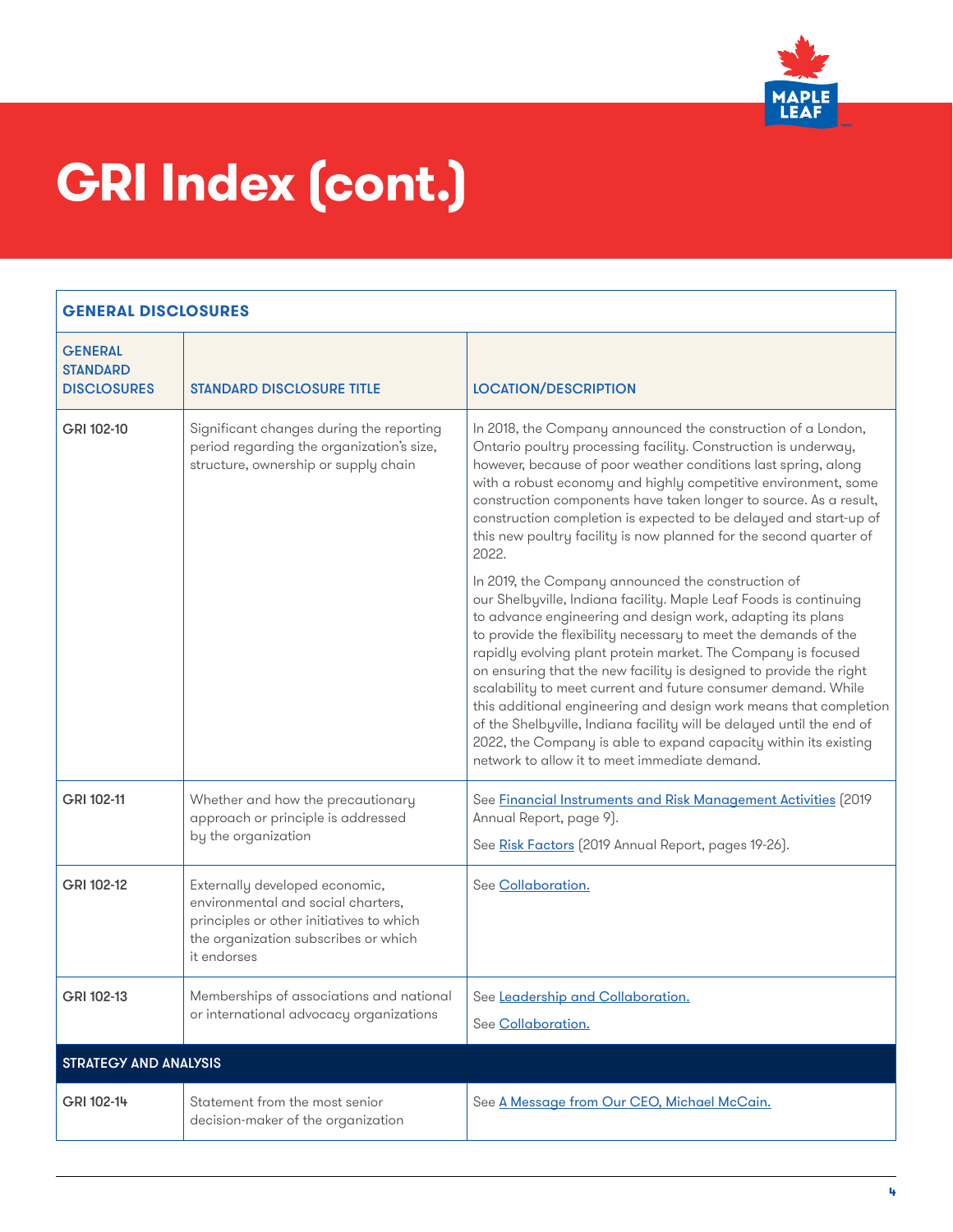

| <b>GENERAL DISCLOSURES</b>                              |                                                                                                                                                                                                                             |                                                                                                                                                                                                                                |
|---------------------------------------------------------|-----------------------------------------------------------------------------------------------------------------------------------------------------------------------------------------------------------------------------|--------------------------------------------------------------------------------------------------------------------------------------------------------------------------------------------------------------------------------|
| <b>GENERAL</b><br><b>STANDARD</b><br><b>DISCLOSURES</b> | <b>STANDARD DISCLOSURE TITLE</b>                                                                                                                                                                                            | <b>LOCATION/DESCRIPTION</b>                                                                                                                                                                                                    |
| GRI 102-15                                              | Organization's key impacts, risks,<br>and opportunities                                                                                                                                                                     | See Financial Instruments and Risk Management Activities (2019<br>Annual Report, page 9).<br>See Risk Factors (2019 Annual Report, pages 19-26).                                                                               |
| <b>ETHICS AND INTEGRITY</b>                             |                                                                                                                                                                                                                             |                                                                                                                                                                                                                                |
| GRI 102-16                                              | Organization's values, principles, standards<br>and norms of behaviour                                                                                                                                                      | See Maple Leaf Foods Leadership Values.<br>See Our Sustainable Meat Principles.                                                                                                                                                |
| GRI 102-17                                              | Internal and external mechanisms for<br>seeking advice on ethical and lawful<br>behaviour, and matters related to<br>organizational integrity<br>Procedures for reporting concerns about<br>unethical or unlawful behaviour | See Maple Leaf Foods - Code of Business Conduct.<br>We utilize an Ethics line that is reviewed weekly by our Internal<br>Audit group and reported to our Senior Leadership Team.                                               |
| <b>GOVERNANCE</b>                                       |                                                                                                                                                                                                                             |                                                                                                                                                                                                                                |
| GRI 102-18                                              | Governance structure                                                                                                                                                                                                        | See Governance.<br>See Corporate Governance (2019 Annual Report, page ix).                                                                                                                                                     |
| GRI 102-19                                              | Process for delegating authority for<br>economic, social and environmental topics                                                                                                                                           | See Governance.<br>See Corporate Governance [2019 Annual Report, page ix].                                                                                                                                                     |
| GRI 102-20                                              | Executive-level positions responsible for<br>economic, social and environmental topics                                                                                                                                      | Our Chief Food Safety and Sustainability Officer reports directly<br>to our CEO and the Safety and Sustainability Committee of<br>our Board - Maple Leaf Foods' highest governance body for<br>sustainability; see Governance. |
| GRI 102-21                                              | Process for consultation between<br>stakeholders and highest governance<br>body on economic, social and<br>environmental topics                                                                                             | See Governance; see Stakeholder Inclusiveness.                                                                                                                                                                                 |
| GRI 102-22                                              | Composition of the highest<br>governance body                                                                                                                                                                               | See Governance.<br>See Corporate Governance [2019 Annual Report, page ix].                                                                                                                                                     |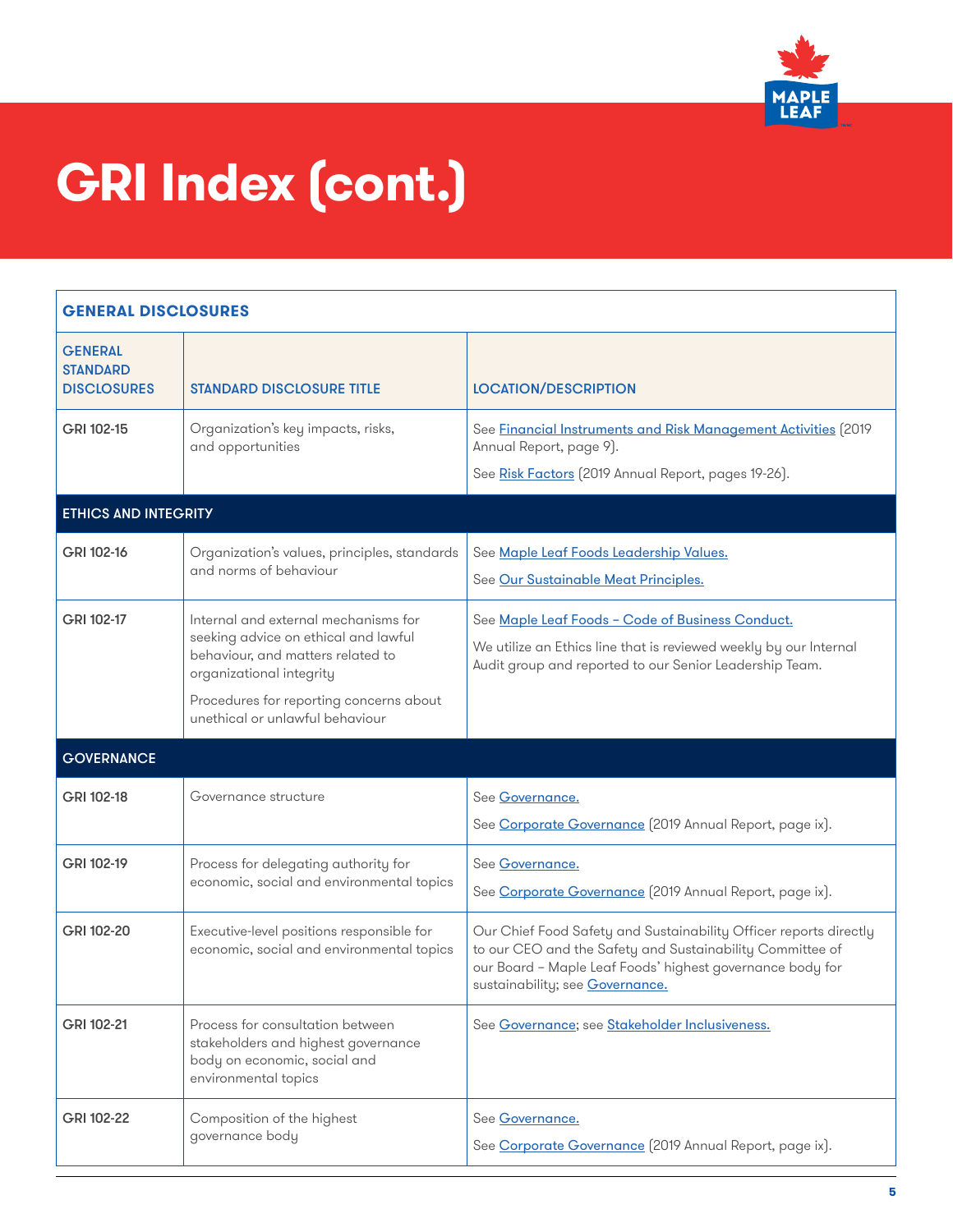

| <b>GENERAL</b><br><b>STANDARD</b><br><b>DISCLOSURES</b> | <b>STANDARD DISCLOSURE TITLE</b>                                                                                                                                                                        | <b>LOCATION/DESCRIPTION</b>                                                                                                                                                                                                                                                                                                                                                                                                                   |
|---------------------------------------------------------|---------------------------------------------------------------------------------------------------------------------------------------------------------------------------------------------------------|-----------------------------------------------------------------------------------------------------------------------------------------------------------------------------------------------------------------------------------------------------------------------------------------------------------------------------------------------------------------------------------------------------------------------------------------------|
| GRI 102-23                                              | Indicate whether the Chair of the<br>highest governance body is also an<br>executive officer                                                                                                            | See Corporate Governance [2019 Annual Report, page ix].                                                                                                                                                                                                                                                                                                                                                                                       |
| GRI 102-24                                              | Nomination and selection process<br>for the highest governance body<br>and its committees                                                                                                               | See Corporate Governance [2019 Annual Report, page ix].                                                                                                                                                                                                                                                                                                                                                                                       |
| GRI 102-25                                              | Process for the highest governance body<br>to ensure conflicts of interest are avoided<br>and managed                                                                                                   | See Corporate Governance [2019 Annual Report, page ix].                                                                                                                                                                                                                                                                                                                                                                                       |
| GRI 102-26                                              | Highest governance body's and senior<br>executives' roles in the development,<br>approval and updating of the<br>organization's purpose, value or mission<br>statements, strategies, policies and goals | See Governance; see Corporate Governance (2019 Annual Report,<br>page ix).<br>The Company's Senior Leadership Team is directly involved in<br>developing, approving, and updating the organization's purpose,<br>values, mission, strategies, policies, and goals related to economic,<br>environmental, and social topics. The Board of Directors and<br>relevant Board Committees provide oversight for the above<br>management activities. |
| GRI 102-27                                              | Measures taken to develop and enhance<br>the highest governance body's collective<br>knowledge of economic, social and<br>environmental topics                                                          | We report progress and performance of our sustainability<br>initiatives to our Senior Leadership Team monthly, and to the<br>Safety and Sustainability Committee of the Board on a regular<br>basis. Information on specific sustainability topics is provided as<br>requested by our Board Committee on an ongoing basis;<br>see Governance.                                                                                                 |
| GRI 102-31                                              | Frequency of the highest governance<br>body's review of economic, environmental<br>and social impacts, risks and opportunities                                                                          | We report quarterly to the Safety and Sustainability Committee of<br>the Board; see Governance.                                                                                                                                                                                                                                                                                                                                               |
| GRI 102-32                                              | Highest governance body's role in<br>sustainability reporting                                                                                                                                           | The Company's Senior Leadership Team and Disclosure Committee<br>approve the organization's sustainability report and ensure that<br>all material topics are covered. The Safety and Sustainability<br>Committee of the Board provides oversight for sustainability-<br>related strategies, performance and reporting.                                                                                                                        |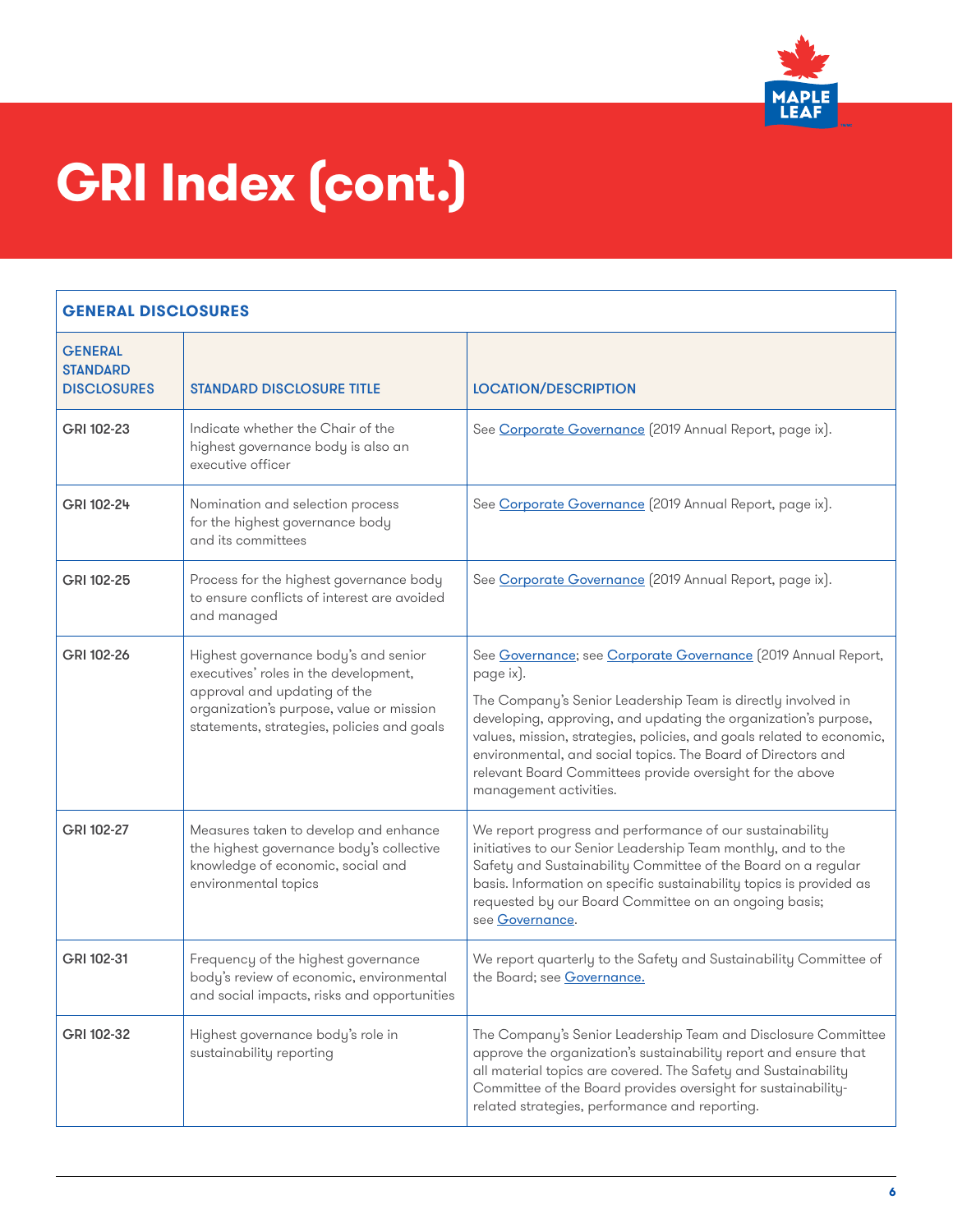

| <b>GENERAL DISCLOSURES</b>                              |                                                                              |                                                                                                                                                                                                                                                                                                                                                                                                                                     |
|---------------------------------------------------------|------------------------------------------------------------------------------|-------------------------------------------------------------------------------------------------------------------------------------------------------------------------------------------------------------------------------------------------------------------------------------------------------------------------------------------------------------------------------------------------------------------------------------|
| <b>GENERAL</b><br><b>STANDARD</b><br><b>DISCLOSURES</b> | <b>STANDARD DISCLOSURE TITLE</b>                                             | <b>LOCATION/DESCRIPTION</b>                                                                                                                                                                                                                                                                                                                                                                                                         |
| STAKEHOLDER ENGAGEMENT                                  |                                                                              |                                                                                                                                                                                                                                                                                                                                                                                                                                     |
| GRI 102-40                                              | List of stakeholder groups                                                   | Maple Leaf Foods' stakeholders include our employees, consumers,<br>customers, shareholders, investors, suppliers, lenders, government,<br>and non-governmental and non-profit organizations;<br>see Materiality and Collaboration.                                                                                                                                                                                                 |
| GRI 102-41                                              | Percentage of total employees covered by<br>collective bargaining agreements | As at December 31, 2019, we have approximately 7,700 employees<br>covered by 17 collective agreements in Canada, which represents<br>approximately 64% of our workforce.                                                                                                                                                                                                                                                            |
| GRI 102-42                                              | Basis for identifying and selecting<br>stakeholders                          | The basis for identifying Maple Leaf Foods' stakeholders is any<br>group impacted by our business or our products. Our stakeholders<br>include employees, consumers, customers, shareholders, investors,<br>suppliers, lenders, government, and non-governmental and non-<br>profit organizations. We regularly engage on sustainability with all<br>of these stakeholders on sustainability.<br>See Materiality and Collaboration. |
| GRI 102-43                                              | Approach to stakeholder engagement                                           | See Materiality, Stakeholder Inclusiveness, and Collaboration.<br>Maple Leaf Foods is in constant contact with many stakeholders<br>across our value chain. We formally engage on sustainability with<br>all of our stakeholder groups on an annual basis.                                                                                                                                                                          |
| GRI 102-44                                              | Topics raised through stakeholder<br>engagement and response                 | See Materiality.                                                                                                                                                                                                                                                                                                                                                                                                                    |
| <b>REPORTING PRACTICE</b>                               |                                                                              |                                                                                                                                                                                                                                                                                                                                                                                                                                     |
| GRI 102-45                                              | Entities included in the organization's<br>consolidated financial statements | See Management's Discussion and Analysis (2019 Annual Report,<br>page 1).<br>Maple Leaf Foods Inc. is the entity covered by this report.                                                                                                                                                                                                                                                                                            |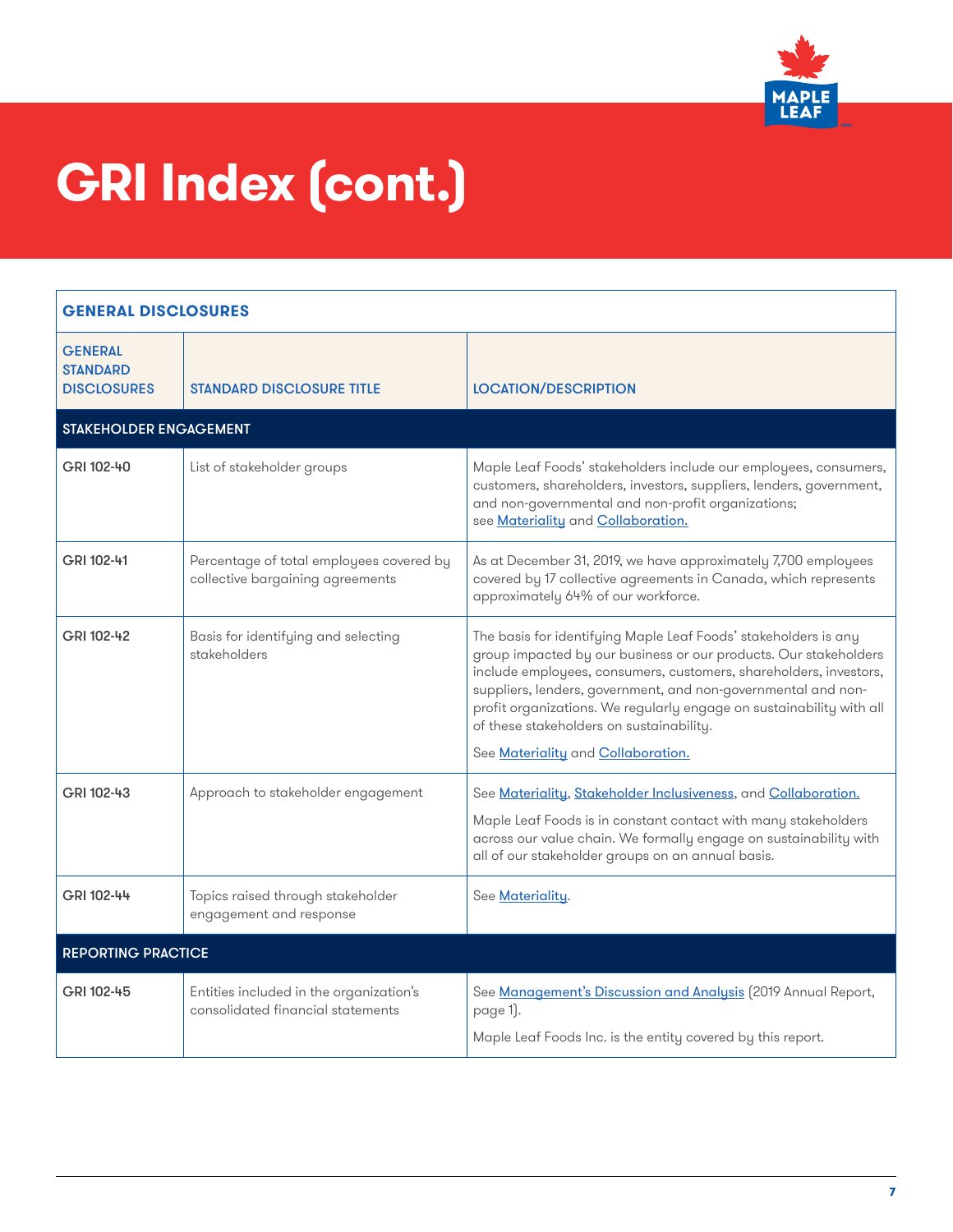

| <b>GENERAL</b><br><b>STANDARD</b><br><b>DISCLOSURES</b> | <b>STANDARD DISCLOSURE TITLE</b>                                                                                                                                                                                                                                                         | <b>LOCATION/DESCRIPTION</b>                                                                                                                                                                                                                                                                                                                                                                                         |
|---------------------------------------------------------|------------------------------------------------------------------------------------------------------------------------------------------------------------------------------------------------------------------------------------------------------------------------------------------|---------------------------------------------------------------------------------------------------------------------------------------------------------------------------------------------------------------------------------------------------------------------------------------------------------------------------------------------------------------------------------------------------------------------|
| GRI 102-46                                              | Defining report content and topic<br><b>Boundaries</b><br>a. An explanation of the process for<br>defining the report content and the topic<br><b>Boundaries</b><br>b. An explanation of how the organization<br>has implemented the Reporting Principles<br>for defining report content | See Materiality.                                                                                                                                                                                                                                                                                                                                                                                                    |
| GRI 102-47                                              | List of material topics<br>a. A list of the material topics identified in<br>the process for defining report content                                                                                                                                                                     | See <u>Materiality.</u>                                                                                                                                                                                                                                                                                                                                                                                             |
| GRI 102-48                                              | Effect of any restatement of information in<br>previous reports                                                                                                                                                                                                                          | In 2019, we added in our VIAU Food Products Inc. and Cericola<br>Farms Inc. acquisitions into our reporting year and we restated our<br>footprint intensity performance back to our baseline year (2014).<br>In 2019, we applied the GHG Protocol's updated emission factor<br>to our GHG emissions and restated our SBT's back to our baseline<br>year (2018).<br>See Environmental Footprint Performance Summary. |
| GRI 102-49                                              | Significant changes from previous<br>reporting in scope of priorities                                                                                                                                                                                                                    | No significant changes in 2019.                                                                                                                                                                                                                                                                                                                                                                                     |
| GRI 102-50                                              | Reporting period                                                                                                                                                                                                                                                                         | January 1, 2019 to December 31, 2019.                                                                                                                                                                                                                                                                                                                                                                               |
| GRI 102-51                                              | Date of most recent report                                                                                                                                                                                                                                                               | See 2018 Sustainability Report (released in 2019).                                                                                                                                                                                                                                                                                                                                                                  |
| GRI 102-52                                              | Reporting cycle                                                                                                                                                                                                                                                                          | Annual                                                                                                                                                                                                                                                                                                                                                                                                              |
| GRI 102-53                                              | Contact point for questions regarding<br>the report                                                                                                                                                                                                                                      | Tim Faveri, VP, Sustainability & Shared Value                                                                                                                                                                                                                                                                                                                                                                       |
| GRI 102-54                                              | In accordance option                                                                                                                                                                                                                                                                     | This report has been prepared in accordance with the GRI<br>Standards: Core option.                                                                                                                                                                                                                                                                                                                                 |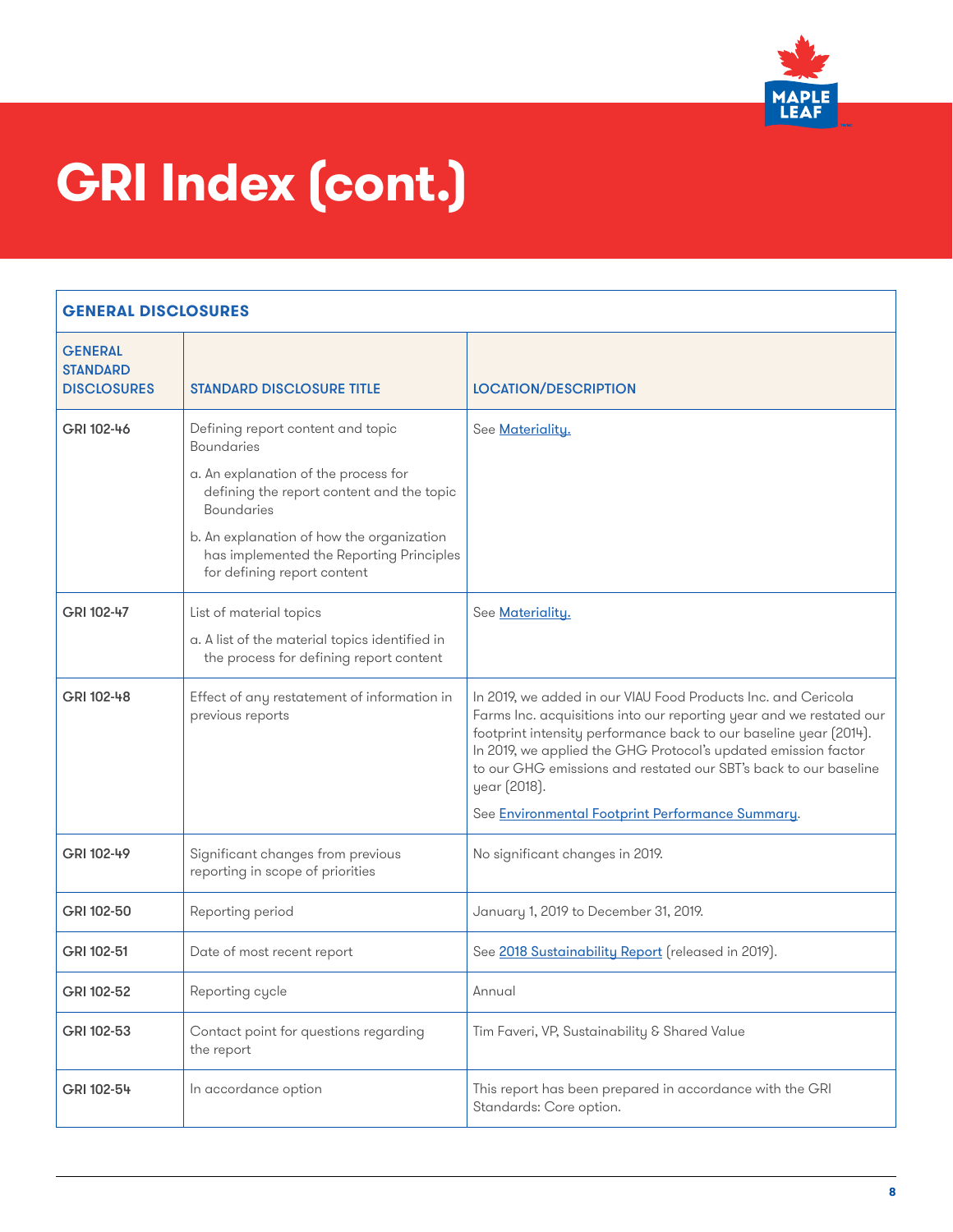

| <b>GENERAL DISCLOSURES</b>                              |                                                                                                                                                                                                                                                                                                                                                                                                                                                                                                                                                                                                                                                                                                                                                                                                                                                                                                                                                                                                                                                                                                                                                                                                                                                                                                                                                                                                                                                                                                                                                                                                                                                                                                                                                                                                                                                                                                                                                                                                                                                                                                                                                                                                                                                                                                                             |                                                                                                                                                                                |
|---------------------------------------------------------|-----------------------------------------------------------------------------------------------------------------------------------------------------------------------------------------------------------------------------------------------------------------------------------------------------------------------------------------------------------------------------------------------------------------------------------------------------------------------------------------------------------------------------------------------------------------------------------------------------------------------------------------------------------------------------------------------------------------------------------------------------------------------------------------------------------------------------------------------------------------------------------------------------------------------------------------------------------------------------------------------------------------------------------------------------------------------------------------------------------------------------------------------------------------------------------------------------------------------------------------------------------------------------------------------------------------------------------------------------------------------------------------------------------------------------------------------------------------------------------------------------------------------------------------------------------------------------------------------------------------------------------------------------------------------------------------------------------------------------------------------------------------------------------------------------------------------------------------------------------------------------------------------------------------------------------------------------------------------------------------------------------------------------------------------------------------------------------------------------------------------------------------------------------------------------------------------------------------------------------------------------------------------------------------------------------------------------|--------------------------------------------------------------------------------------------------------------------------------------------------------------------------------|
| <b>GENERAL</b><br><b>STANDARD</b><br><b>DISCLOSURES</b> | <b>STANDARD DISCLOSURE TITLE</b>                                                                                                                                                                                                                                                                                                                                                                                                                                                                                                                                                                                                                                                                                                                                                                                                                                                                                                                                                                                                                                                                                                                                                                                                                                                                                                                                                                                                                                                                                                                                                                                                                                                                                                                                                                                                                                                                                                                                                                                                                                                                                                                                                                                                                                                                                            | <b>LOCATION/DESCRIPTION</b>                                                                                                                                                    |
| GRI 102-55                                              | GRI content index                                                                                                                                                                                                                                                                                                                                                                                                                                                                                                                                                                                                                                                                                                                                                                                                                                                                                                                                                                                                                                                                                                                                                                                                                                                                                                                                                                                                                                                                                                                                                                                                                                                                                                                                                                                                                                                                                                                                                                                                                                                                                                                                                                                                                                                                                                           | This GRI content index complies with all core option requirements.                                                                                                             |
| GRI 102-56                                              | External assurance policy                                                                                                                                                                                                                                                                                                                                                                                                                                                                                                                                                                                                                                                                                                                                                                                                                                                                                                                                                                                                                                                                                                                                                                                                                                                                                                                                                                                                                                                                                                                                                                                                                                                                                                                                                                                                                                                                                                                                                                                                                                                                                                                                                                                                                                                                                                   | External assurance was not provided in 2019. Maple Leaf Foods<br>does not currently have a policy that requires external assurance<br>for its annual sustainability reporting. |
| <b>CATEGORY: ECONOMIC</b>                               |                                                                                                                                                                                                                                                                                                                                                                                                                                                                                                                                                                                                                                                                                                                                                                                                                                                                                                                                                                                                                                                                                                                                                                                                                                                                                                                                                                                                                                                                                                                                                                                                                                                                                                                                                                                                                                                                                                                                                                                                                                                                                                                                                                                                                                                                                                                             |                                                                                                                                                                                |
| Disclosure of<br>Management<br>Approach                 | The following disclosure of management approach applies to all the economic aspects we have responded to<br>below, and covers our materiality and Boundary identified in our 2019 Sustainability Report, unless otherwise<br>specified. We believe that the indicators within the economic performance section are not fundamentally different<br>with regards to materiality and boundaries, thus we've created one management approach.<br>For nearly a decade, Maple Leaf Foods has focused on remaking the Company's prepared meats manufacturing<br>and distribution network and singularly refocusing the organization on protein. The goal of this transformation was<br>to make Maple Leaf Foods a significantly leaner and more profitable company. The Company has executed against<br>the Plan by reducing product complexity, closing less efficient manufacturing and distribution operations, and<br>consolidating production and distribution into a smaller number of efficient scale facilities. The Plan has included<br>the construction of a new 400,000 square foot prepared meats processing facility, the consolidation of<br>17 distribution centres into two, the closure of eight legacy manufacturing plants, and the expansion of three others.<br>See Completion of Value Creation Plan (2016 Annual Report, page 2). The benefits of this strategy have been<br>significant. The Company's market leading prepared meats brands now leverage a cost-competitive manufacturing<br>network which, coupled with growth initiatives across the business, has strengthened the organization's financial<br>performance. The Company will continue to identify opportunities to increase its efficiency, to support market<br>growth and build brand leadership. As part of this strategy, Maple Leaf Foods has announced its plan to build a<br>world-class, value-added fresh poultry processing facility in London, Ontario, by 2022.<br>In 2018, the Company completed an initiative to renovate our prepared meats portfolio designed to invigorate<br>brand and category growth and aimed to improve the taste, nutrition value, affordability and sustainability of our<br>products. We are also expanding our presence in the U.S. with sustainable protein as a core growth platform. This |                                                                                                                                                                                |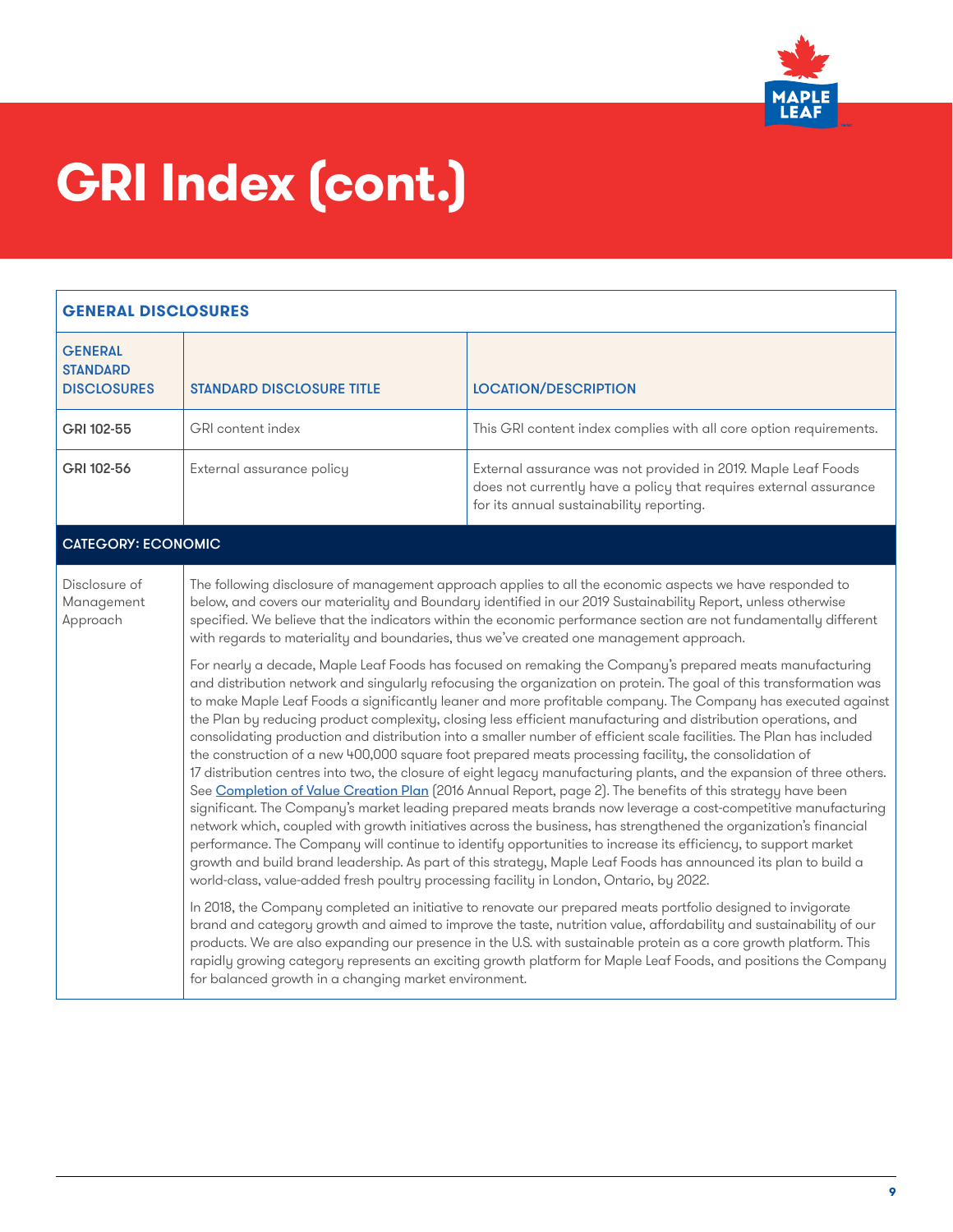

| <b>GENERAL DISCLOSURES</b>                              |                                                                                                                          |                                                                                                                                                                                                                                                                                                                                                                                                                                                                                                                                          |
|---------------------------------------------------------|--------------------------------------------------------------------------------------------------------------------------|------------------------------------------------------------------------------------------------------------------------------------------------------------------------------------------------------------------------------------------------------------------------------------------------------------------------------------------------------------------------------------------------------------------------------------------------------------------------------------------------------------------------------------------|
| <b>GENERAL</b><br><b>STANDARD</b><br><b>DISCLOSURES</b> | <b>STANDARD DISCLOSURE TITLE</b>                                                                                         | <b>LOCATION/DESCRIPTION</b>                                                                                                                                                                                                                                                                                                                                                                                                                                                                                                              |
|                                                         | <b>MATERIAL ASPECT: ECONOMIC PERFORMANCE</b>                                                                             |                                                                                                                                                                                                                                                                                                                                                                                                                                                                                                                                          |
| GRI 201-1                                               | Direct economic value generated<br>and distributed                                                                       | See Consolidated Balance Sheets and Consolidated Statements<br>of Net Earnings (2019 Annual Report, pages 42-43).                                                                                                                                                                                                                                                                                                                                                                                                                        |
| GRI 201-2                                               | Financial implications and other risks<br>and opportunities for the organization's<br>activities due to climate change   | See Climate Change (2019 Annual Report, page 22).                                                                                                                                                                                                                                                                                                                                                                                                                                                                                        |
| GRI 201-3                                               | Coverage of the organization's defined<br>benefit plan obligations                                                       | See Employee Benefit Plans (2019 Annual Report, page 13).<br>See Employee Benefits (2019 Annual Report, pages 61-64).                                                                                                                                                                                                                                                                                                                                                                                                                    |
| GRI 201-4                                               | Financial assistance received<br>from government                                                                         | Maple Leaf Foods received the following funding in 2019:<br>\$2.2 million in federal and provincial tax credits; \$1.5 million from<br>AgriStability for Maple Leaf Agri-Farms (MLAF); \$22,000 from the<br>Manitoba Farm Environment Program; \$75,000 from the Canadian<br>Agricultural Partnership; \$1 million from the Jobs and Prosperity<br>Fund (JPF); and \$1.24 million from provincial governments for<br>energy saving projects and co-op students' work terms.<br>The above funding represents Canadian jurisdictions only, |
|                                                         |                                                                                                                          | and federal/provincial governments are not part of<br>our shareholding structure.                                                                                                                                                                                                                                                                                                                                                                                                                                                        |
| <b>MATERIAL ASPECT: MARKET PRESENCE</b>                 |                                                                                                                          |                                                                                                                                                                                                                                                                                                                                                                                                                                                                                                                                          |
| GRI 202-1                                               | Ratios of standard entry-level wage by<br>gender compared to local minimum wage<br>at significant locations of operation | The hourly rate for unionized employees is based on the collective<br>agreement and in all cases is at or above the minimum wage rate.<br>For non-union plants, an assessment/market survey is completed<br>prior to establishing rates to ensure we are competitive within the<br>specific market (including our unionized facilities).<br>See Disclosure of Management Approach for the organization's<br>definition of "significant operations."                                                                                      |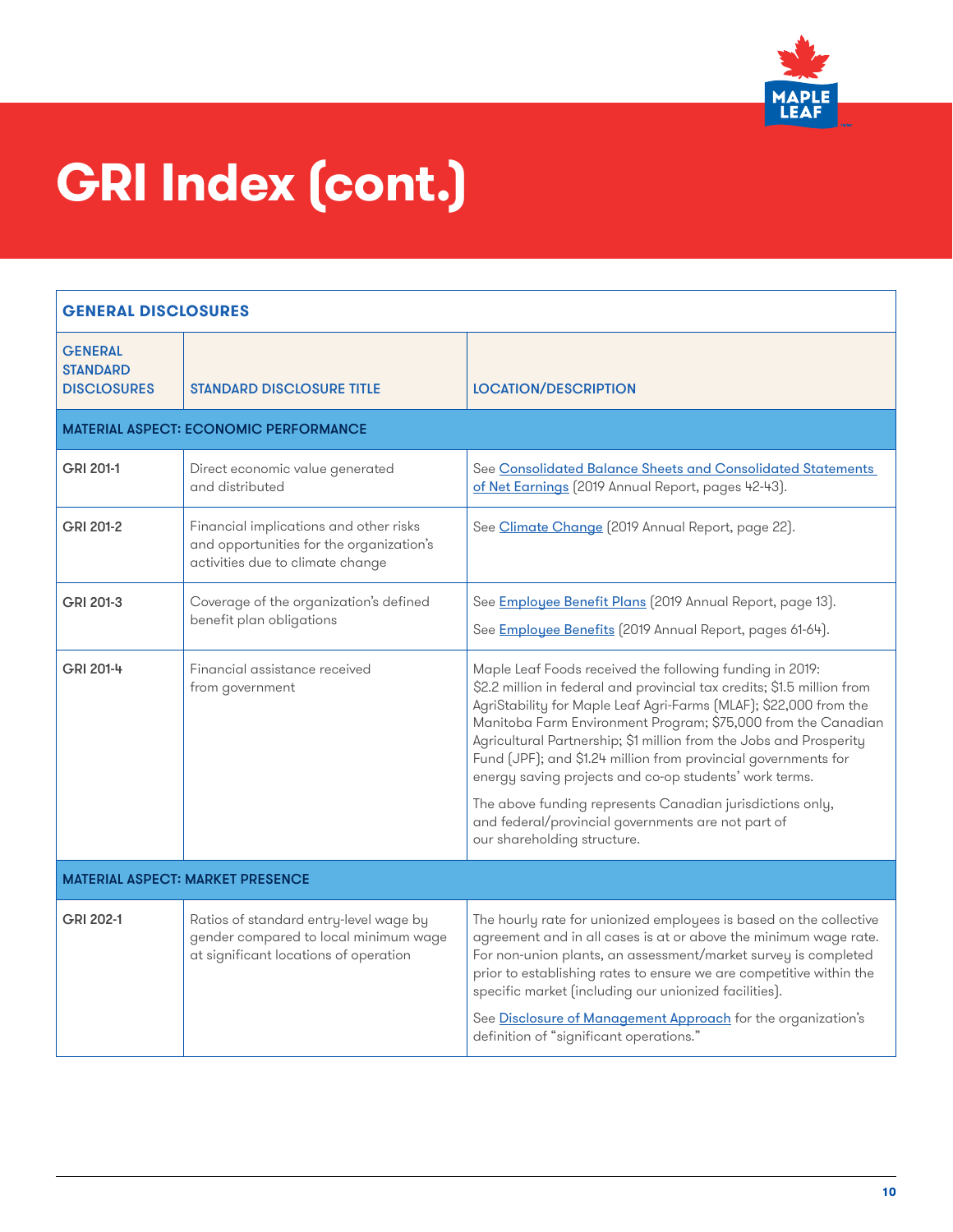

| <b>GENERAL DISCLOSURES</b>                              |                                                                                                                                                                                                                                                                                                                                                                                                                                                       |                                                                                                                                                                                                                                                                                                                                                                                                                                                                                                                                                                                                                                              |
|---------------------------------------------------------|-------------------------------------------------------------------------------------------------------------------------------------------------------------------------------------------------------------------------------------------------------------------------------------------------------------------------------------------------------------------------------------------------------------------------------------------------------|----------------------------------------------------------------------------------------------------------------------------------------------------------------------------------------------------------------------------------------------------------------------------------------------------------------------------------------------------------------------------------------------------------------------------------------------------------------------------------------------------------------------------------------------------------------------------------------------------------------------------------------------|
| <b>GENERAL</b><br><b>STANDARD</b><br><b>DISCLOSURES</b> | <b><i>STANDARD DISCLOSURE TITLE</i></b>                                                                                                                                                                                                                                                                                                                                                                                                               | <b>LOCATION/DESCRIPTION</b>                                                                                                                                                                                                                                                                                                                                                                                                                                                                                                                                                                                                                  |
| GRI 202-2                                               | Proportion of senior management hired<br>from the local community at significant<br>locations of operation                                                                                                                                                                                                                                                                                                                                            | The vast majority of our senior management was hired from<br>the local community. "Senior management" is defined as any<br>employee who reports to a member of our Senior Leadership Team.<br>100% of the Company's senior management reside in Canada and<br>the U.S. and are either Canadian and/or U.S. citizens.<br>See Disclosure of Management Approach for the organization's<br>definition of "significant operations."                                                                                                                                                                                                              |
|                                                         | <b>MATERIAL ASPECT: INDIRECT ECONOMIC IMPACTS</b>                                                                                                                                                                                                                                                                                                                                                                                                     |                                                                                                                                                                                                                                                                                                                                                                                                                                                                                                                                                                                                                                              |
| GRI 203-1                                               | Development and impact of infrastructure<br>investments and services supported                                                                                                                                                                                                                                                                                                                                                                        | Capital expenditures for 2019 were \$270.7 million. See Capital<br>Expenditures (2019 Annual Report, page 7). A portion of this<br>investment is related to enhancement projects in plant protein, and<br>sustainability projects that support the Company's animal welfare<br>and environmental strategies.<br>We have not formally assessed the current impact on communities<br>and local economies.                                                                                                                                                                                                                                      |
|                                                         | <b>MATERIAL ASPECT: PROCUREMENT PRACTICES</b>                                                                                                                                                                                                                                                                                                                                                                                                         |                                                                                                                                                                                                                                                                                                                                                                                                                                                                                                                                                                                                                                              |
| GRI 204-1                                               | Proportion of spending on local suppliers at<br>significant locations of operation<br>Report the percentage of the procurement<br>budget used for significant locations of<br>operation spent on suppliers local to that<br>operation (such as percentage of products<br>and services purchased locally)<br>Report the organization's geographical<br>definition of "local"<br>Report the definition used for "significant<br>locations of operation" | Maple Leaf Foods is one of Canada's largest food companies. We<br>support farmers and producers by purchasing the majority of our<br>raw materials and ingredients from local sources. We generate<br>significant regional economic benefits through our network of<br>production, manufacturing and distribution facilities.<br>Maple Leaf Foods defines "local" as the region, city, town or<br>community in which Maple Leaf Foods operates, extending to<br>neighbouring cities or regions that border the city of operation.<br>See Disclosure of Management Approach for the organization's<br>definition of "significant operations." |
| FP1                                                     | Percentage of purchased volume from<br>suppliers compliant with company's<br>sourcing policy                                                                                                                                                                                                                                                                                                                                                          | 100% of our suppliers are compliant with the Company's current<br>sourcing policy.                                                                                                                                                                                                                                                                                                                                                                                                                                                                                                                                                           |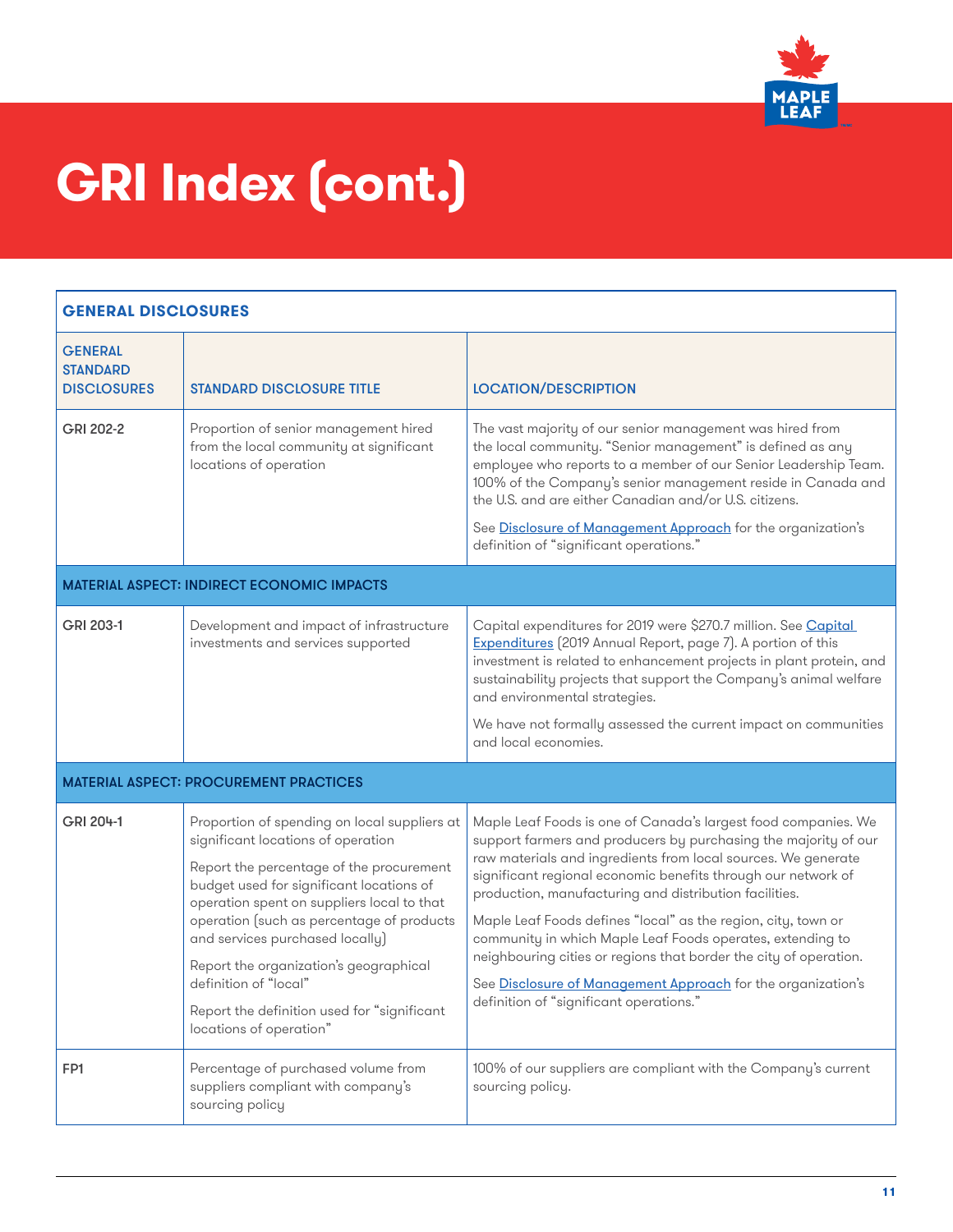

| <b>GENERAL DISCLOSURES</b>                              |                                                                                                                                                                                         |                                                                                                                                                                                                                                                                                                                                                       |
|---------------------------------------------------------|-----------------------------------------------------------------------------------------------------------------------------------------------------------------------------------------|-------------------------------------------------------------------------------------------------------------------------------------------------------------------------------------------------------------------------------------------------------------------------------------------------------------------------------------------------------|
| <b>GENERAL</b><br><b>STANDARD</b><br><b>DISCLOSURES</b> | <b>STANDARD DISCLOSURE TITLE</b>                                                                                                                                                        | <b>LOCATION/DESCRIPTION</b>                                                                                                                                                                                                                                                                                                                           |
| FP <sub>2</sub>                                         | Percentage of purchased volume which<br>is verified as being in accordance with<br>credible, internationally recognized<br>responsible production standards, broken<br>down by standard | In 2019 we reviewed our supplier code and sourcing strategy,<br>which looks to partner with leading companies supporting our<br>environmental, labour, and health & safety policies. In 2020 we<br>will begin the process of renovating our current code and broader<br>sourcing strategy to align with the updates we identified.                    |
|                                                         | <b>MATERIAL ASPECT: ANTI-CORRUPTION</b>                                                                                                                                                 |                                                                                                                                                                                                                                                                                                                                                       |
| $205-1$                                                 | Total number and percentage of operations<br>assessed for risks related to corruption and<br>the significant risks identified                                                           | 100% of Maple Leaf Foods operations are governed by Maple Leaf<br>Foods' Code of Business Conduct, which outlines proper internal<br>financial reporting responsibilities and obligations required by<br>individuals in the Company. Employees must sign off on the code<br>of conduct annually.                                                      |
| $205 - 2$                                               | Communication and training on<br>anti-corruption policies and procedures                                                                                                                | Maple Leaf Foods' Code of Business Conduct is presented to all<br>employees annually. All Maple Leaf Foods employees must sign<br>off on the code each year. In addition, employees with financial<br>management and reporting obligations receive specific training<br>regularly and must follow reporting guidelines highlighted by the<br>Company. |
| 205-3                                                   | Confirmed incidents of corruption<br>and actions taken                                                                                                                                  | There were 10 incidents of fraud and one incident of theft in 2019,<br>all of which were resolved in 2019.                                                                                                                                                                                                                                            |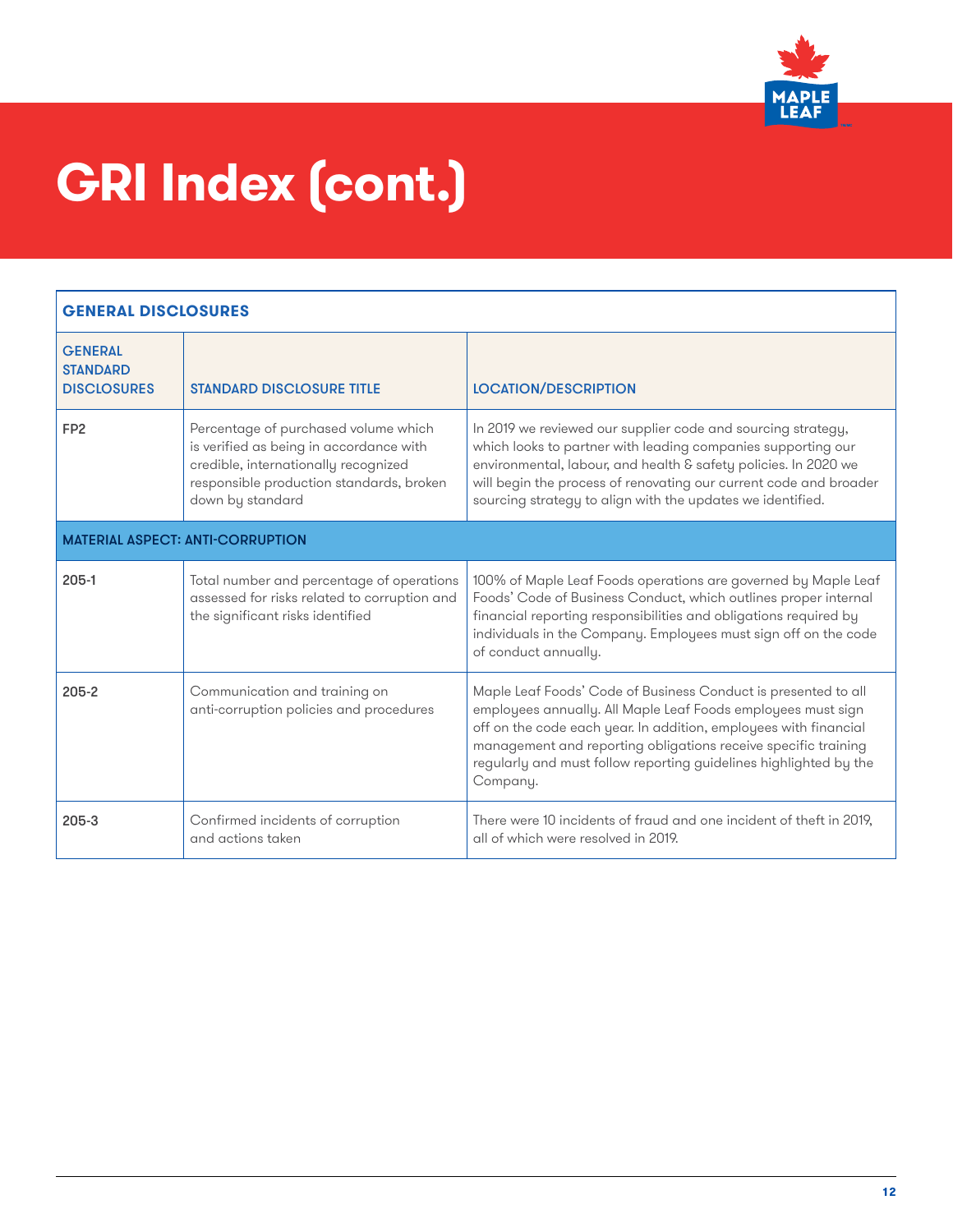

| <b>GENERAL DISCLOSURES</b>                              |                                                                                                                                                                                                                                                                                                                                                                                                                                                                                                                                                                                                                                                                                                                                                                                                                                                                                                                                                                                                                                                                                                                                   |                                                                                                                                                                                                                                                                                                                                                                                                                                                                                                                                                                                                                                                                                                                                                                                                                                                                                                                                                                                                                                      |
|---------------------------------------------------------|-----------------------------------------------------------------------------------------------------------------------------------------------------------------------------------------------------------------------------------------------------------------------------------------------------------------------------------------------------------------------------------------------------------------------------------------------------------------------------------------------------------------------------------------------------------------------------------------------------------------------------------------------------------------------------------------------------------------------------------------------------------------------------------------------------------------------------------------------------------------------------------------------------------------------------------------------------------------------------------------------------------------------------------------------------------------------------------------------------------------------------------|--------------------------------------------------------------------------------------------------------------------------------------------------------------------------------------------------------------------------------------------------------------------------------------------------------------------------------------------------------------------------------------------------------------------------------------------------------------------------------------------------------------------------------------------------------------------------------------------------------------------------------------------------------------------------------------------------------------------------------------------------------------------------------------------------------------------------------------------------------------------------------------------------------------------------------------------------------------------------------------------------------------------------------------|
| <b>GENERAL</b><br><b>STANDARD</b><br><b>DISCLOSURES</b> | <b>STANDARD DISCLOSURE TITLE</b>                                                                                                                                                                                                                                                                                                                                                                                                                                                                                                                                                                                                                                                                                                                                                                                                                                                                                                                                                                                                                                                                                                  | <b>LOCATION/DESCRIPTION</b>                                                                                                                                                                                                                                                                                                                                                                                                                                                                                                                                                                                                                                                                                                                                                                                                                                                                                                                                                                                                          |
| <b>CATEGORY: ENVIRONMENTAL</b>                          |                                                                                                                                                                                                                                                                                                                                                                                                                                                                                                                                                                                                                                                                                                                                                                                                                                                                                                                                                                                                                                                                                                                                   |                                                                                                                                                                                                                                                                                                                                                                                                                                                                                                                                                                                                                                                                                                                                                                                                                                                                                                                                                                                                                                      |
| Disclosure of<br>Management<br>Approach                 | The following disclosure of management approach applies to all the environmental aspects we have responded<br>to below, and covers our Materiality and Boundary identified in our 2019 Sustainability Report, unless otherwise<br>specified. We believe that the indicators under the environmental section are not fundamentally different with<br>regards to materiality and boundaries, thus we've created one management approach.                                                                                                                                                                                                                                                                                                                                                                                                                                                                                                                                                                                                                                                                                            |                                                                                                                                                                                                                                                                                                                                                                                                                                                                                                                                                                                                                                                                                                                                                                                                                                                                                                                                                                                                                                      |
|                                                         | Maple Leaf Foods is committed to maintaining high standards of environmental responsibility and positive<br>relationships in the communities where we operate. In 2019, Maple Leaf Foods became the first major company<br>in the world to be carbon neutral. We adopted science-based targets approved for greenhouse gas reductions<br>by 2030. We operate within the framework of an environmental policy entitled "Our Environmental Sustainability<br>Commitment" that has been approved by the Board of Directors' Safety and Sustainability Committee and<br>guides our day-to-day practices. The Company's environmental program is monitored on a regular basis by<br>the Committee, including compliance with regulatory requirements and the use of internal environmental<br>specialists and independent, external environmental experts. The Company continues to invest in environmental<br>infrastructure related to water, waste and air emissions to ensure that environmental standards continue to be<br>met or exceeded, while implementing procedures to reduce the impact of operations on the environment. |                                                                                                                                                                                                                                                                                                                                                                                                                                                                                                                                                                                                                                                                                                                                                                                                                                                                                                                                                                                                                                      |
|                                                         | Maple Leaf Foods is a vertically integrated company that owns hog production, hatching egg production,<br>hatcheries and pork and poultry processing plants. We have strong relationships with farmers and other service<br>providers, and we will seek to advance continuous improvements across our supply chain. Our responsibility for<br>environmental sustainability goes well beyond our own operations; we must also advocate and share knowledge<br>that elevates practices and regulations across the industry. We will actively engage with consumers, customers,<br>non-governmental organizations and other stakeholders, so that change can be based on sound data and<br>science, and what society expects of us.                                                                                                                                                                                                                                                                                                                                                                                                  |                                                                                                                                                                                                                                                                                                                                                                                                                                                                                                                                                                                                                                                                                                                                                                                                                                                                                                                                                                                                                                      |
|                                                         |                                                                                                                                                                                                                                                                                                                                                                                                                                                                                                                                                                                                                                                                                                                                                                                                                                                                                                                                                                                                                                                                                                                                   | As Maple Leaf Foods is a large food company, there are health, environmental and social issues that go beyond<br>short-term profitability that management believes must shape its business if the Company is to realize a<br>sustainable future. Increasingly, sound environmental sustainability practices are becoming a key component<br>of maintaining a competitive advantage. In 2015, the Company announced a long-term goal to reduce its<br>environmental footprint by 50% by 2025 in three key areas: climate change, water usage and waste reduction.<br>We have identified environment as a key risk related to the business of Maple Leaf Foods (see 2019 Annual<br>Report, page 22). Maple Leaf Foods has a utility management system that tracks energy and water consumption<br>across all of our facilities. Each processing facility has consumption reduction targets that are aligned toward<br>achieving the Company's goals. This data is verified by internal audits, which are conducted on an annual basis. |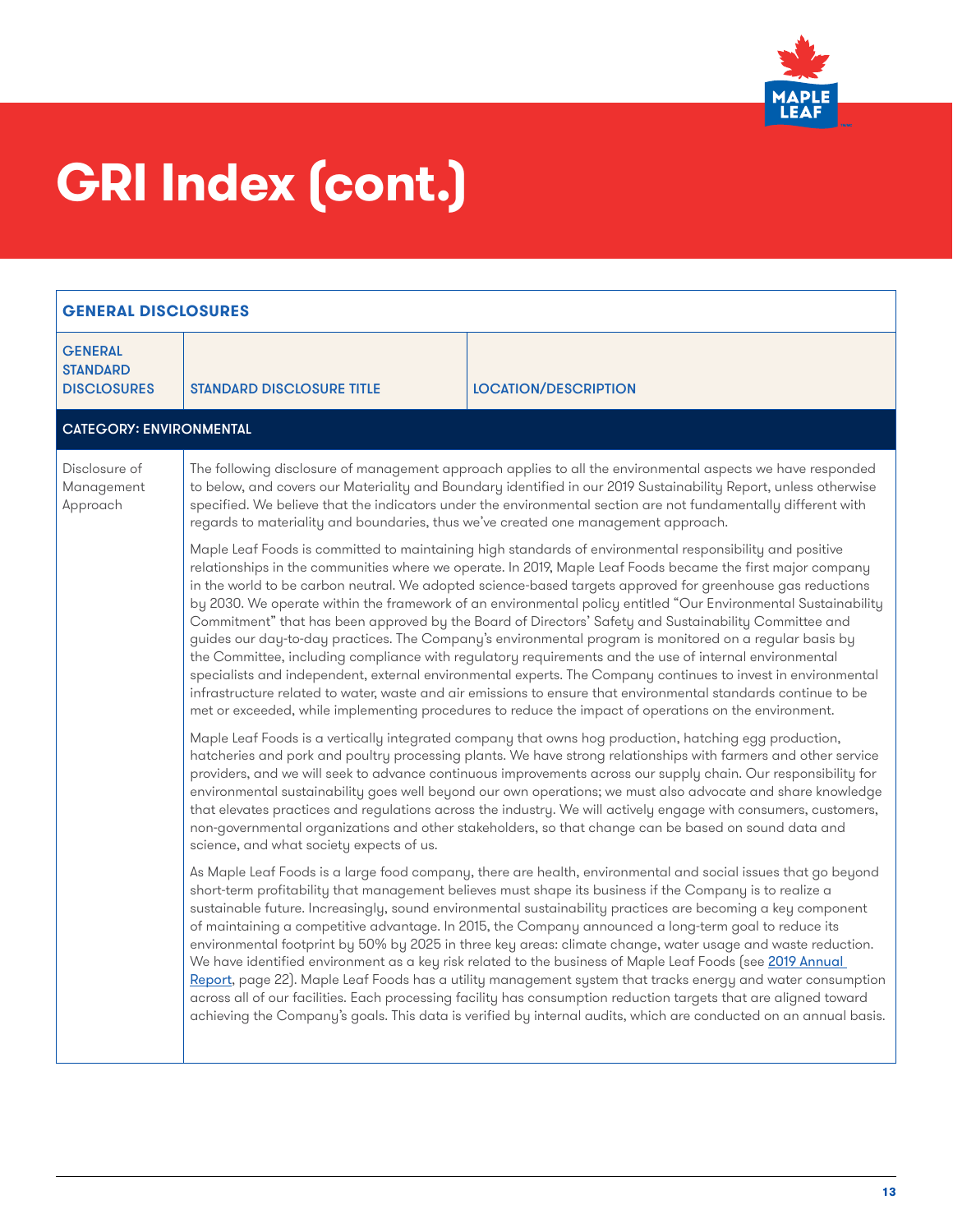

| <b>GENERAL DISCLOSURES</b>                              |                                                   |                                                                                                                                                                                                                                                                                                                                                                                                                                                                                                                                                                                                                                                                                                                                                                                                                                                                                                                                       |
|---------------------------------------------------------|---------------------------------------------------|---------------------------------------------------------------------------------------------------------------------------------------------------------------------------------------------------------------------------------------------------------------------------------------------------------------------------------------------------------------------------------------------------------------------------------------------------------------------------------------------------------------------------------------------------------------------------------------------------------------------------------------------------------------------------------------------------------------------------------------------------------------------------------------------------------------------------------------------------------------------------------------------------------------------------------------|
| <b>GENERAL</b><br><b>STANDARD</b><br><b>DISCLOSURES</b> | <b>STANDARD DISCLOSURE TITLE</b>                  | <b>LOCATION/DESCRIPTION</b>                                                                                                                                                                                                                                                                                                                                                                                                                                                                                                                                                                                                                                                                                                                                                                                                                                                                                                           |
| <b>MATERIAL ASPECT: ENERGY</b>                          |                                                   |                                                                                                                                                                                                                                                                                                                                                                                                                                                                                                                                                                                                                                                                                                                                                                                                                                                                                                                                       |
| GRI 302-1                                               | Energy consumption within<br>the organization     | Electricity (MWh): 376,794<br>Natural gas (m <sup>3</sup> ): 62,678,340<br>See Environmental Footprint Performance Summary.                                                                                                                                                                                                                                                                                                                                                                                                                                                                                                                                                                                                                                                                                                                                                                                                           |
| GRI 302-2                                               | Energy consumption outside<br>of the organization | We do not yet track energy consumption outside our organization.                                                                                                                                                                                                                                                                                                                                                                                                                                                                                                                                                                                                                                                                                                                                                                                                                                                                      |
| GRI 302-3                                               | Energy intensity                                  | Electricity (MWh/1,000 kg of production): 0.57<br>Natural gas (m <sup>3</sup> /1,000 kg of production): 95.01<br>See Environmental Footprint Performance Summary.                                                                                                                                                                                                                                                                                                                                                                                                                                                                                                                                                                                                                                                                                                                                                                     |
| GRI 302-4                                               | Reduction of energy consumption                   | Electricity (MWh): Our electricity consumption decreased by 11,013<br>MWh.<br>Natural gas (m <sup>3</sup> ): Our natural gas consumption decreased by<br>901,086 m <sup>3</sup> .<br>See Environmental Footprint Performance Summary.                                                                                                                                                                                                                                                                                                                                                                                                                                                                                                                                                                                                                                                                                                 |
|                                                         | <b>MATERIAL ASPECT: WATER AND EFFLUENTS</b>       |                                                                                                                                                                                                                                                                                                                                                                                                                                                                                                                                                                                                                                                                                                                                                                                                                                                                                                                                       |
| GRI 303-1                                               | Interactions with water<br>as a shared resource   | All but one of our manufacturing facilities and one of our<br>distribution centres draw and discharge water using municipal<br>sources. The majority of our barns and feed mills use well water<br>because of their rural locations. In 2017 we completed work with<br>a Canadian environmental non-governmental organization and<br>conducted a water risk assessment of Canadian watersheds<br>surrounding Maple Leaf Foods operations. It was determined<br>that our organization has not directly caused or contributed to<br>any negative water-related impacts on environmentally sensitive<br>watersheds.<br>Maple Leaf Foods is addressing potential impacts by identifying<br>opportunities to reduce water withdrawal and consumption across<br>our operations and manage water contamination arising from<br>agricultural activities. Our manure lagoons are designed, operated<br>and maintained to provincial standards. |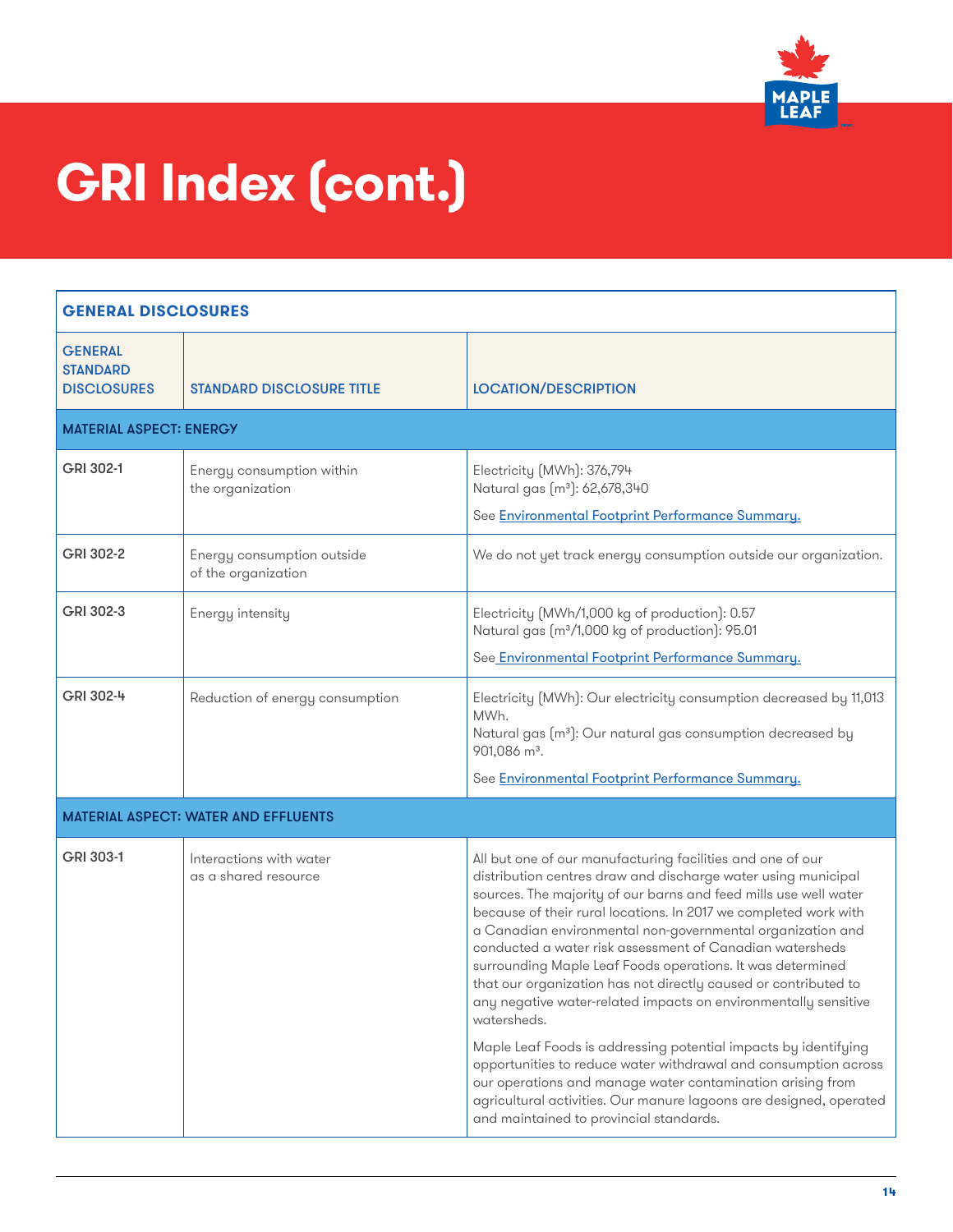

#### **GENERAL DISCLOSURES GENERAL STANDARD** DISCLOSURES STANDARD DISCLOSURE TITLE LOCATION/DESCRIPTION GRI 303-2 | Management of water discharge-related impacts No water sources were significantly affected by Maple Leaf Foods' withdrawal of water. We didn't have any fines or penalties related to water discharge. We comply with all water standards and surcharge agreements where the company operates. GRI 303-3 Total water withdrawal by source  $8,674,257 \text{ m}^3 \text{ } (8,675 \text{ ML})$  of water was withdrawn in 2019. All but one of our manufacturing facilities and one of our distribution centres draw and discharge water using municipal sources. The majority of our barns and feed mills use well water because of their rural locations. Municipal water withdrawal: 6,220,094 m<sup>3</sup> Well water withdrawal: 2,454,163 m<sup>3</sup> See [Environmental Footprint Performance Summary.](https://mapleleaffoods.com/sustainability/better-planet/overview/#environmental-footprint-performance-summary ) GRI 303-5 Total water consumption  $8,674,257$  m<sup>3</sup> (8,675 ML) of water was consumed in 2019. See **[Environmental Footprint Performance Summary](https://mapleleaffoods.com/sustainability/better-planet/overview/#environmental-footprint-performance-summary )**. MATERIAL ASPECT: BIODIVERSITY GRI 304-1 Operational sites owned, leased, managed in, or adjacent to protected areas and areas of high biodiversity value outside protected areas Maple Leaf Foods' operations comprise a mixture of urban and rural locations. To date, we have not screened our sites from a high biodiversity value perspective. GRI 304-2 **Description of significant impacts of** activities, products and services on biodiversity in protected areas and areas of high biodiversity value outside protected areas Maple Leaf Foods' operations comprise a mixture of urban and rural locations. To date, we have not screened our sites from a high biodiversity value perspective. GRI 304-3 Habitats protected or restored At our future London poultry site, the construction of a barn swallow habitat was completed based on recommendations from a habitat study before the purchase of the land. We are currently monitoring environmental effects during construction by a third party. We have no other ongoing restoration projects.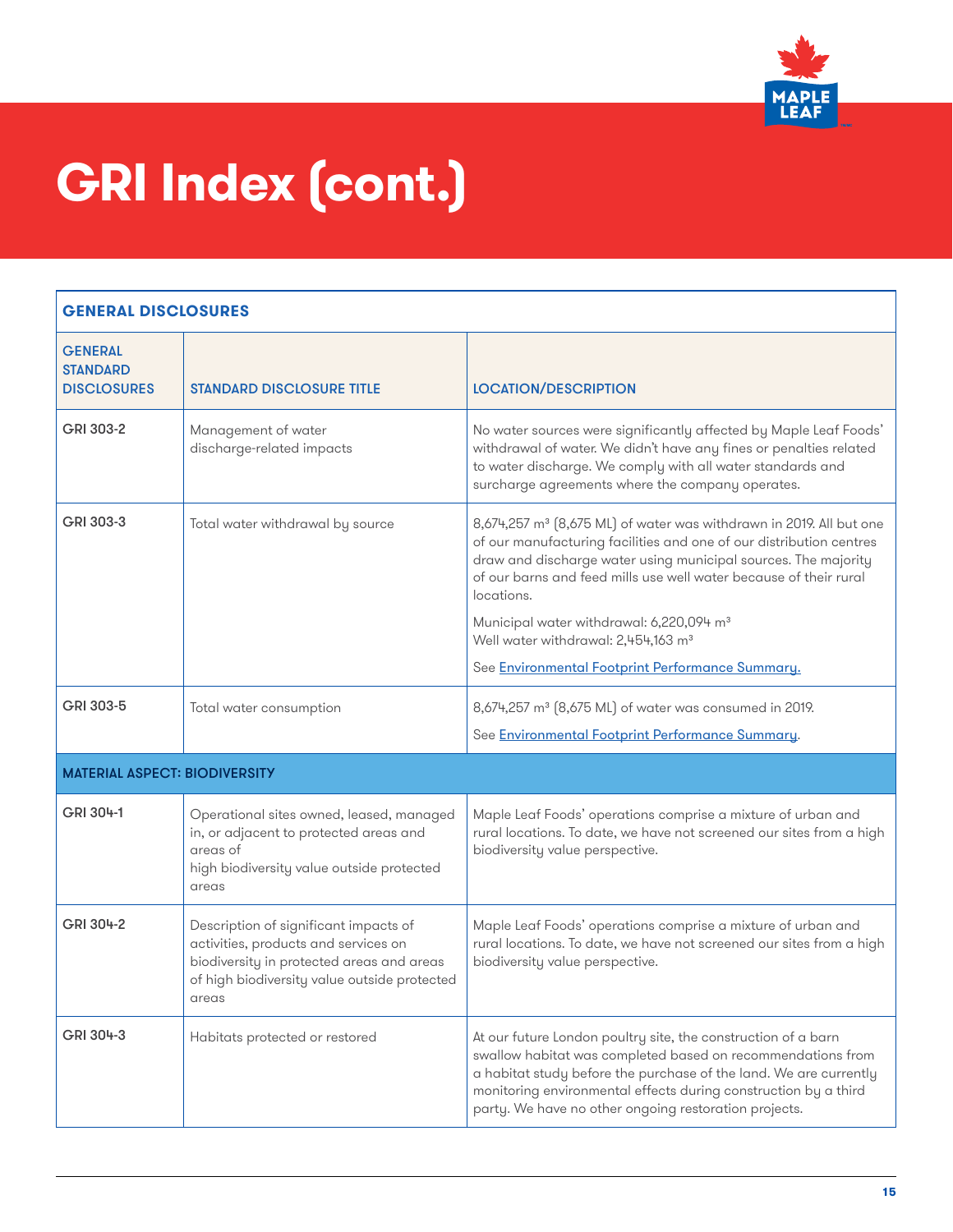

| <b>GENERAL DISCLOSURES</b>                              |                                                                                                                                                                  |                                                                                                                                                                                                                                                                                                                                                                                                                                                               |
|---------------------------------------------------------|------------------------------------------------------------------------------------------------------------------------------------------------------------------|---------------------------------------------------------------------------------------------------------------------------------------------------------------------------------------------------------------------------------------------------------------------------------------------------------------------------------------------------------------------------------------------------------------------------------------------------------------|
| <b>GENERAL</b><br><b>STANDARD</b><br><b>DISCLOSURES</b> | <b>STANDARD DISCLOSURE TITLE</b>                                                                                                                                 | <b>LOCATION/DESCRIPTION</b>                                                                                                                                                                                                                                                                                                                                                                                                                                   |
| GRI 304-4                                               | Total number of IUCN Red List species and<br>national conservation list species with<br>habitats in areas affected by operations,<br>by level of extinction risk | Not applicable to Maple Leaf Foods.                                                                                                                                                                                                                                                                                                                                                                                                                           |
| <b>MATERIAL ASPECT: EMISSIONS</b>                       |                                                                                                                                                                  |                                                                                                                                                                                                                                                                                                                                                                                                                                                               |
| GRI 305-1                                               | Direct greenhouse gas (GHG) emissions<br>[Scope 1]                                                                                                               | 337,061 CO2e (tonnes)<br>See Environmental Footprint Performance Summary.                                                                                                                                                                                                                                                                                                                                                                                     |
| GRI 305-2                                               | Energy indirect greenhouse gas (GHG)<br>emissions (Scope 2)                                                                                                      | 29,065 CO2e (tonnes)<br>See Environmental Footprint Performance Summary.                                                                                                                                                                                                                                                                                                                                                                                      |
| GRI 305-3                                               | Other indirect greenhouse gas (GHG)<br>emissions (Scope 3)                                                                                                       | Employee air travel, upstream and downstream transportation and<br>distribution, employee commuting, waste generated in operations,<br>fuel and energy-related activities, purchased goods and services<br>and processing of sold products: 1,329,948 CO2e (tonnes).                                                                                                                                                                                          |
| GRI 305-4                                               | Greenhouse gas (GHG)<br>emissions intensity                                                                                                                      | Scope 1 & 2 (CO2e/1,000 kg of product produced): 0.26<br>Scope 3 (CO2e/1,000 kg of product produced): 0.96                                                                                                                                                                                                                                                                                                                                                    |
| GRI 305-5                                               | Reduction of greenhouse gas (GHG)<br>emissions                                                                                                                   | Our GHG Scope 1&2 emissions decreased by 1,750 C02e (tonnes)<br>and our Scope 3 emissions increased by 30,321 CO2e (tonnes).<br>The increase in our absolute Scope 3 emissions is largely due<br>to an increase in co-manufacturing of select products and the<br>improvement of data types/collection for our downstream freight,<br>that became available and were included in our inventory this year.<br>See Environmental Footprint Performance Summary. |
| GRI 305-6                                               | Emissions of ozone-depleting substances<br>(ODS)                                                                                                                 | Not reported at this time. We are developing our ODS inventory.                                                                                                                                                                                                                                                                                                                                                                                               |
| GRI 305-7                                               | NOX, SOX and other significant air<br>emissions                                                                                                                  | We are in compliance with applicable regulatory<br>and reporting requirements.                                                                                                                                                                                                                                                                                                                                                                                |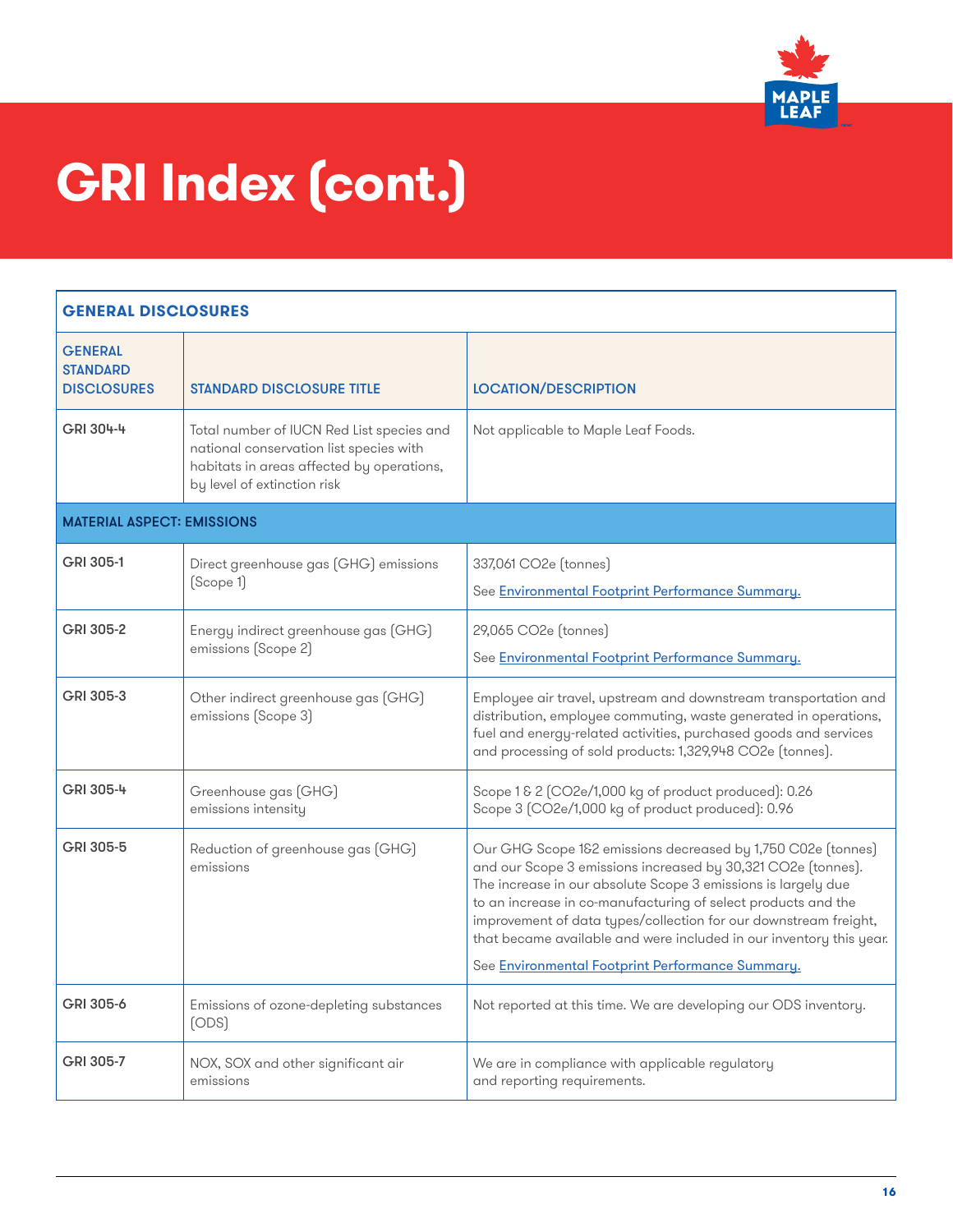

| <b>GENERAL DISCLOSURES</b>                              |                                                                                                                                                                                                                            |                                                                                                                                                                                                                                                                                                                                                                                                                                                                                                                                                                              |
|---------------------------------------------------------|----------------------------------------------------------------------------------------------------------------------------------------------------------------------------------------------------------------------------|------------------------------------------------------------------------------------------------------------------------------------------------------------------------------------------------------------------------------------------------------------------------------------------------------------------------------------------------------------------------------------------------------------------------------------------------------------------------------------------------------------------------------------------------------------------------------|
| <b>GENERAL</b><br><b>STANDARD</b><br><b>DISCLOSURES</b> | <b>STANDARD DISCLOSURE TITLE</b>                                                                                                                                                                                           | <b>LOCATION/DESCRIPTION</b>                                                                                                                                                                                                                                                                                                                                                                                                                                                                                                                                                  |
|                                                         | <b>MATERIAL ASPECT: EFFLUENTS AND WASTE</b>                                                                                                                                                                                |                                                                                                                                                                                                                                                                                                                                                                                                                                                                                                                                                                              |
| GRI 306-2                                               | Total weight of waste by type<br>and disposal method                                                                                                                                                                       | See Reducing Waste.<br>Our approximate 2019 non-hazardous solid waste disposal<br>(tonnes):<br>Recycled: 19,162 (MT/yr)<br>Recovered: 134,406 [MT/yr]<br>Disposed/landfill: 15,812 (MT/yr)<br>Our approximate 2019 solid waste landfill disposal (tonnes):<br>Organics: 7,925 (50%)<br>Plastics: 2,033 (13%)<br>Paper fibres: 2,105 (13%)<br>Non-recyclables: 3,368 [21%]<br>Metals, glass, other: 324 (3%)<br>We conduct third-party solid waste audits at our facilities to<br>calculate our waste diversion rate. In 2019, our company waste<br>diversion rate was 90.7%. |
| GRI 306-3                                               | Total number and volume<br>of significant spills                                                                                                                                                                           | There were no significant spills in 2019.                                                                                                                                                                                                                                                                                                                                                                                                                                                                                                                                    |
| GRI 306-4                                               | Weight of transported, imported, exported<br>or treated waste deemed hazardous under<br>the terms of the Basel Convention [2]<br>Annex I, II, III and VIII, and percentage of<br>transported waste shipped internationally | Not applicable to Maple Leaf Foods.                                                                                                                                                                                                                                                                                                                                                                                                                                                                                                                                          |
| GRI 306-5                                               | Identity, size, protected status and<br>biodiversity value of water bodies and<br>related habitats significantly affected by<br>the organization's discharges of water and<br>runoff                                       | There are no significant bodies of water or related habitats<br>affected by Maple Leaf Foods' discharge of water and runoff.                                                                                                                                                                                                                                                                                                                                                                                                                                                 |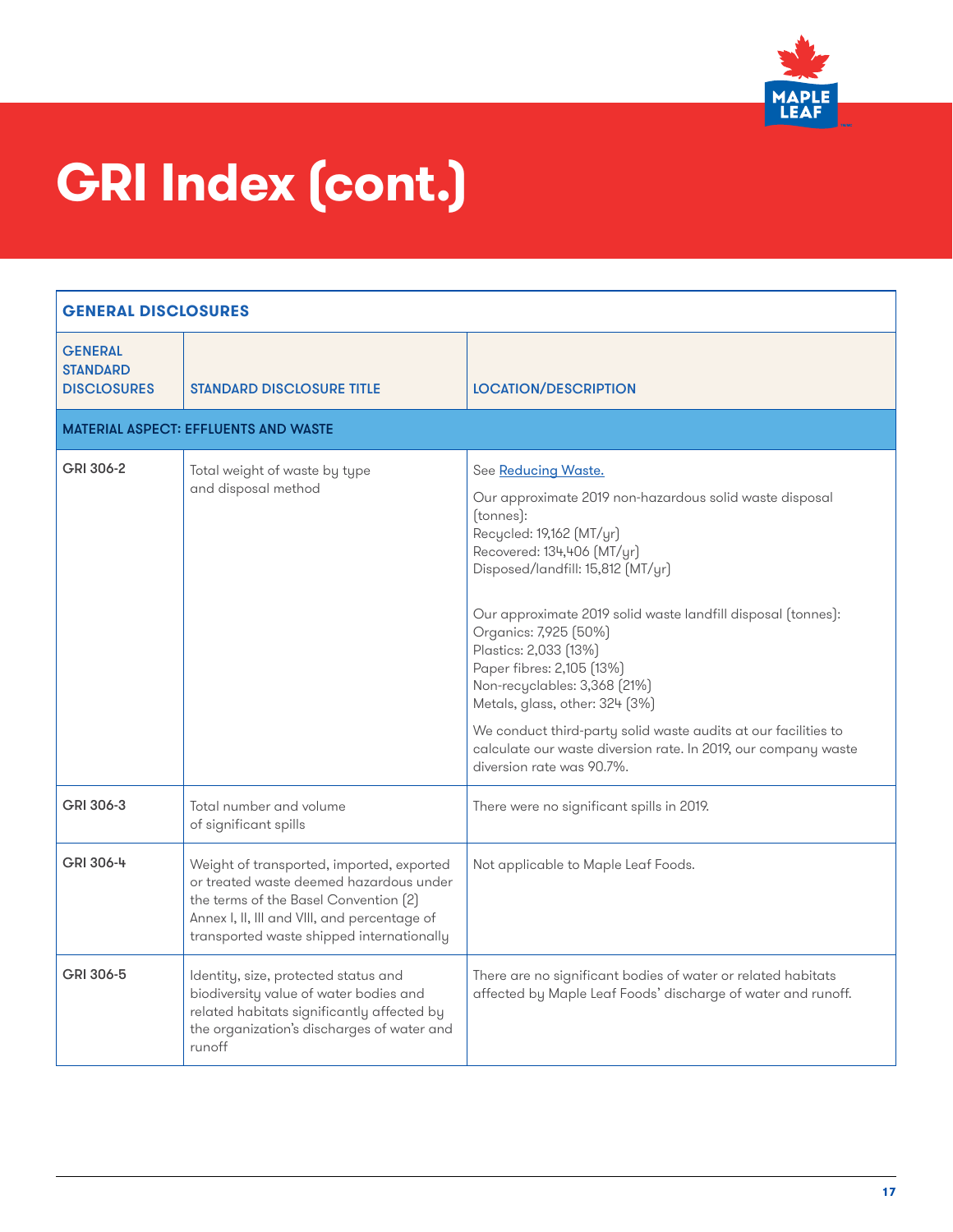

| <b>GENERAL DISCLOSURES</b>                                |                                                                                                                                                    |                                                                                                                                                                                                                                                                                                                                   |
|-----------------------------------------------------------|----------------------------------------------------------------------------------------------------------------------------------------------------|-----------------------------------------------------------------------------------------------------------------------------------------------------------------------------------------------------------------------------------------------------------------------------------------------------------------------------------|
| <b>GENERAL</b><br><b>STANDARD</b><br><b>DISCLOSURES</b>   | <b>STANDARD DISCLOSURE TITLE</b>                                                                                                                   | <b>LOCATION/DESCRIPTION</b>                                                                                                                                                                                                                                                                                                       |
|                                                           | <b>MATERIAL ASPECT: ENVIRONMENTAL COMPLIANCE</b>                                                                                                   |                                                                                                                                                                                                                                                                                                                                   |
| GRI 307-1                                                 | Monetary value of significant fines and<br>total number of non-monetary sanctions for<br>non-compliance with environmental laws<br>and regulations | There were no significant fines or non-monetary sanctions in 2019.                                                                                                                                                                                                                                                                |
| <b>MATERIAL ASPECT: SUPPLIER ENVIRONMENTAL ASSESSMENT</b> |                                                                                                                                                    |                                                                                                                                                                                                                                                                                                                                   |
| GRI 308-1                                                 | New suppliers that were screened using<br>environmental criteria                                                                                   | In 2019 we reviewed our supplier code and sourcing strategy,<br>which looks to partner with leading companies supporting our<br>environmental, labour and health & safety policies. In 2020 we<br>will begin the process of renovating our current code and broader<br>sourcing strategy to align with the updates we identified. |
| GRI 308-2                                                 | Negative environmental impacts in the<br>supply chain and actions taken                                                                            | In 2019 we reviewed our supplier code and sourcing strategy,<br>which looks to partner with leading companies supporting our<br>environmental, labour and health & safety policies. In 2020 we<br>will begin the process of renovating our current code and broader<br>sourcing strategy to align with the updates we identified. |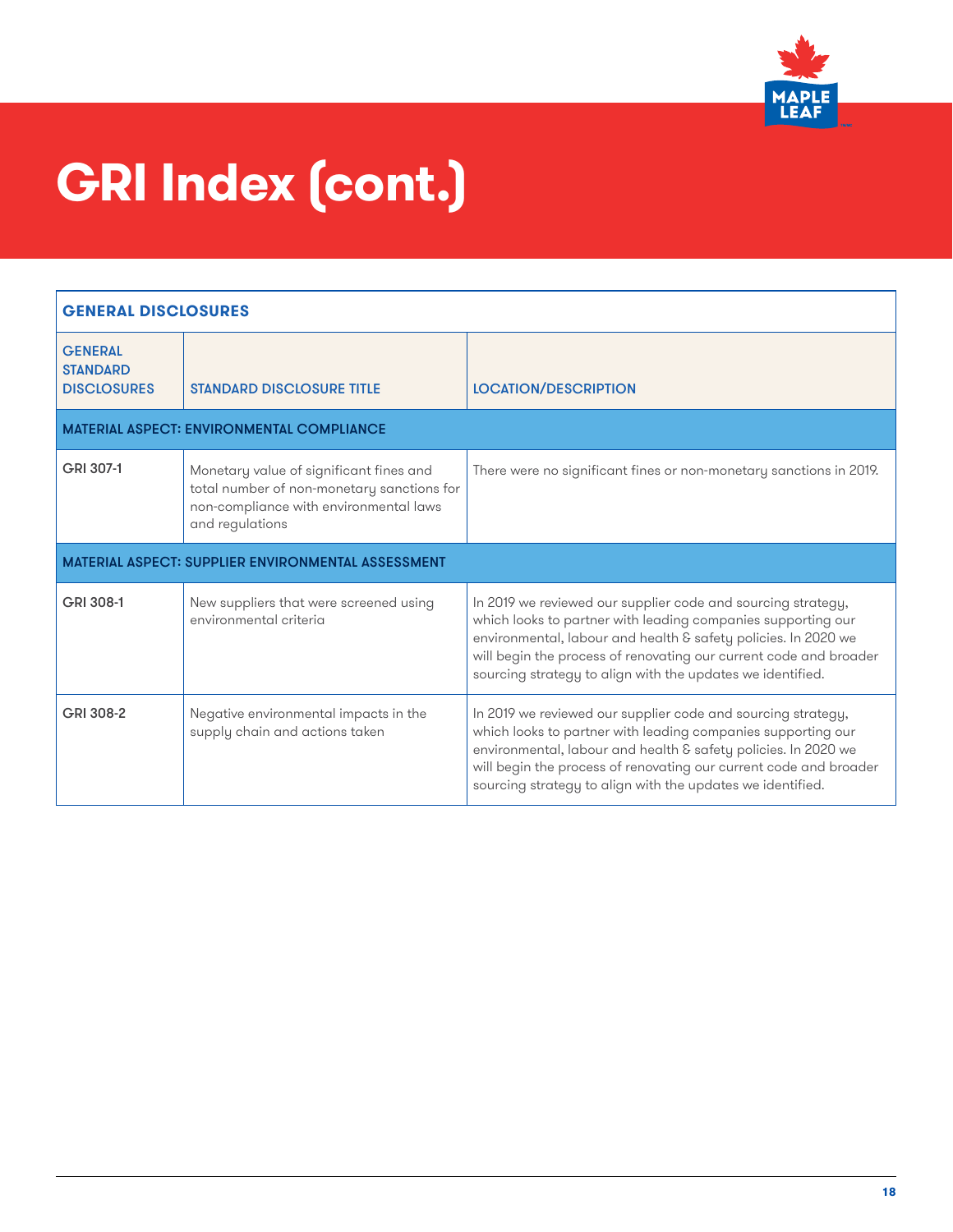

<span id="page-18-0"></span>

| <b>GENERAL DISCLOSURES</b>                                                                                                                                                                                                                                                                                                                                                                                                                                                                                                                            |                                                                                                                                                                                                                                                                                                                                                                                                                                                                                                                                                                                                                                                                                                                                                                                                                                                                                                                                                                                                                                                                                                                                                                                                                                                                                                                                                                                                                                                                                                                                                                                                                                                                                                                                                                                                                                                                                                                                                                                                                                                                                              |                             |
|-------------------------------------------------------------------------------------------------------------------------------------------------------------------------------------------------------------------------------------------------------------------------------------------------------------------------------------------------------------------------------------------------------------------------------------------------------------------------------------------------------------------------------------------------------|----------------------------------------------------------------------------------------------------------------------------------------------------------------------------------------------------------------------------------------------------------------------------------------------------------------------------------------------------------------------------------------------------------------------------------------------------------------------------------------------------------------------------------------------------------------------------------------------------------------------------------------------------------------------------------------------------------------------------------------------------------------------------------------------------------------------------------------------------------------------------------------------------------------------------------------------------------------------------------------------------------------------------------------------------------------------------------------------------------------------------------------------------------------------------------------------------------------------------------------------------------------------------------------------------------------------------------------------------------------------------------------------------------------------------------------------------------------------------------------------------------------------------------------------------------------------------------------------------------------------------------------------------------------------------------------------------------------------------------------------------------------------------------------------------------------------------------------------------------------------------------------------------------------------------------------------------------------------------------------------------------------------------------------------------------------------------------------------|-----------------------------|
| <b>GENERAL</b><br><b>STANDARD</b><br><b>DISCLOSURES</b>                                                                                                                                                                                                                                                                                                                                                                                                                                                                                               | <b>STANDARD DISCLOSURE TITLE</b>                                                                                                                                                                                                                                                                                                                                                                                                                                                                                                                                                                                                                                                                                                                                                                                                                                                                                                                                                                                                                                                                                                                                                                                                                                                                                                                                                                                                                                                                                                                                                                                                                                                                                                                                                                                                                                                                                                                                                                                                                                                             | <b>LOCATION/DESCRIPTION</b> |
|                                                                                                                                                                                                                                                                                                                                                                                                                                                                                                                                                       | <b>SOCIAL: LABOUR PRACTICES AND DECENT WORK</b>                                                                                                                                                                                                                                                                                                                                                                                                                                                                                                                                                                                                                                                                                                                                                                                                                                                                                                                                                                                                                                                                                                                                                                                                                                                                                                                                                                                                                                                                                                                                                                                                                                                                                                                                                                                                                                                                                                                                                                                                                                              |                             |
| Disclosure of<br>Management<br>Approach                                                                                                                                                                                                                                                                                                                                                                                                                                                                                                               | The following disclosure of management approach applies to all the labour practices and decent work aspects<br>we have responded to below, and covers our Materiality and Boundary identified in our 2019 Sustainability<br>Report, unless otherwise specified.                                                                                                                                                                                                                                                                                                                                                                                                                                                                                                                                                                                                                                                                                                                                                                                                                                                                                                                                                                                                                                                                                                                                                                                                                                                                                                                                                                                                                                                                                                                                                                                                                                                                                                                                                                                                                              |                             |
|                                                                                                                                                                                                                                                                                                                                                                                                                                                                                                                                                       | Maple Leaf Foods values a strong workplace culture that keeps people safe, rewards excellence and empowers<br>everyone to learn and contribute their best. We strive to be leading edge in how we engage, develop and provide<br>a safe working environment where differences are valued in a culture of openness and inclusion for our people.<br>We are implementing a multi-year diversity and inclusion strategy, including a goal to have 50% gender equality<br>at the manager level and above by 2022.                                                                                                                                                                                                                                                                                                                                                                                                                                                                                                                                                                                                                                                                                                                                                                                                                                                                                                                                                                                                                                                                                                                                                                                                                                                                                                                                                                                                                                                                                                                                                                                |                             |
|                                                                                                                                                                                                                                                                                                                                                                                                                                                                                                                                                       | An Occupational Health and Safety (OHS) management system has been implemented across all our sites based<br>on Maple Leaf Foods' Health, Safety, Security and Environment (HSSE) program, the Occupational Health and<br>Safety Policy, and various standards put forth by corporate HSSE. The OHS management system has also been<br>implemented to ensure compliance with local OHS acts and regulations. HSSE designates who are employed<br>by Maple Leaf Foods are responsible for OHS program management at the sites. Continual improvement of the<br>management system is achieved by each site's Safety and Health Accident Reduction Plan (SHARP), which is the<br>site's annual OHS plan, which includes a SWOT (strengths, weaknesses, opportunities, threats) analysis to help<br>develop safety action plans for the next fiscal year. OHS responsibilities for implementing the OHS management<br>system are in place for management, contractors and visitors.<br>We have an established governance structure to embed Occupational Health and Safety and Operational Risk<br>Management across the Company, which includes regular direct reporting to the Safety and Sustainability<br>Committee of the Board of Directors. Our Vice-President, Health, Safety, Security and Environment is supported<br>by a Senior OHS Leadership Team that provides leadership across Maple Leaf Foods. This team is supported<br>by an OHS designate at each work-site and representatives from the Joint OHS Committees who represent all<br>the Company's employees. These formal joint management-employee committees monitor and advise on OHS<br>programs, identify potential hazards and recommend controls. Ongoing skills development and training are<br>essential to continuing to reinforce the importance of workplace safety and procedures to keep people safe. Our<br>supervisors receive training related to recognizing, assessing and controlling hazards, roles and responsibilities of<br>supervisors, forklift safety, chemical safety and other related topics. |                             |
|                                                                                                                                                                                                                                                                                                                                                                                                                                                                                                                                                       |                                                                                                                                                                                                                                                                                                                                                                                                                                                                                                                                                                                                                                                                                                                                                                                                                                                                                                                                                                                                                                                                                                                                                                                                                                                                                                                                                                                                                                                                                                                                                                                                                                                                                                                                                                                                                                                                                                                                                                                                                                                                                              |                             |
| As part of our management approach, we report and communicate our sustainability initiatives and performance<br>on a regular basis. Highlights of our internal and external communication include monthly detailed reporting<br>to the Senior Leadership Team; regular meetings with the Senior Management Forum (60+ members of the<br>management team); reporting to the Safety and Sustainability Committee of the Board three times per year;<br>quarterly progress reports to our people; website updates; and our annual sustainability report. |                                                                                                                                                                                                                                                                                                                                                                                                                                                                                                                                                                                                                                                                                                                                                                                                                                                                                                                                                                                                                                                                                                                                                                                                                                                                                                                                                                                                                                                                                                                                                                                                                                                                                                                                                                                                                                                                                                                                                                                                                                                                                              |                             |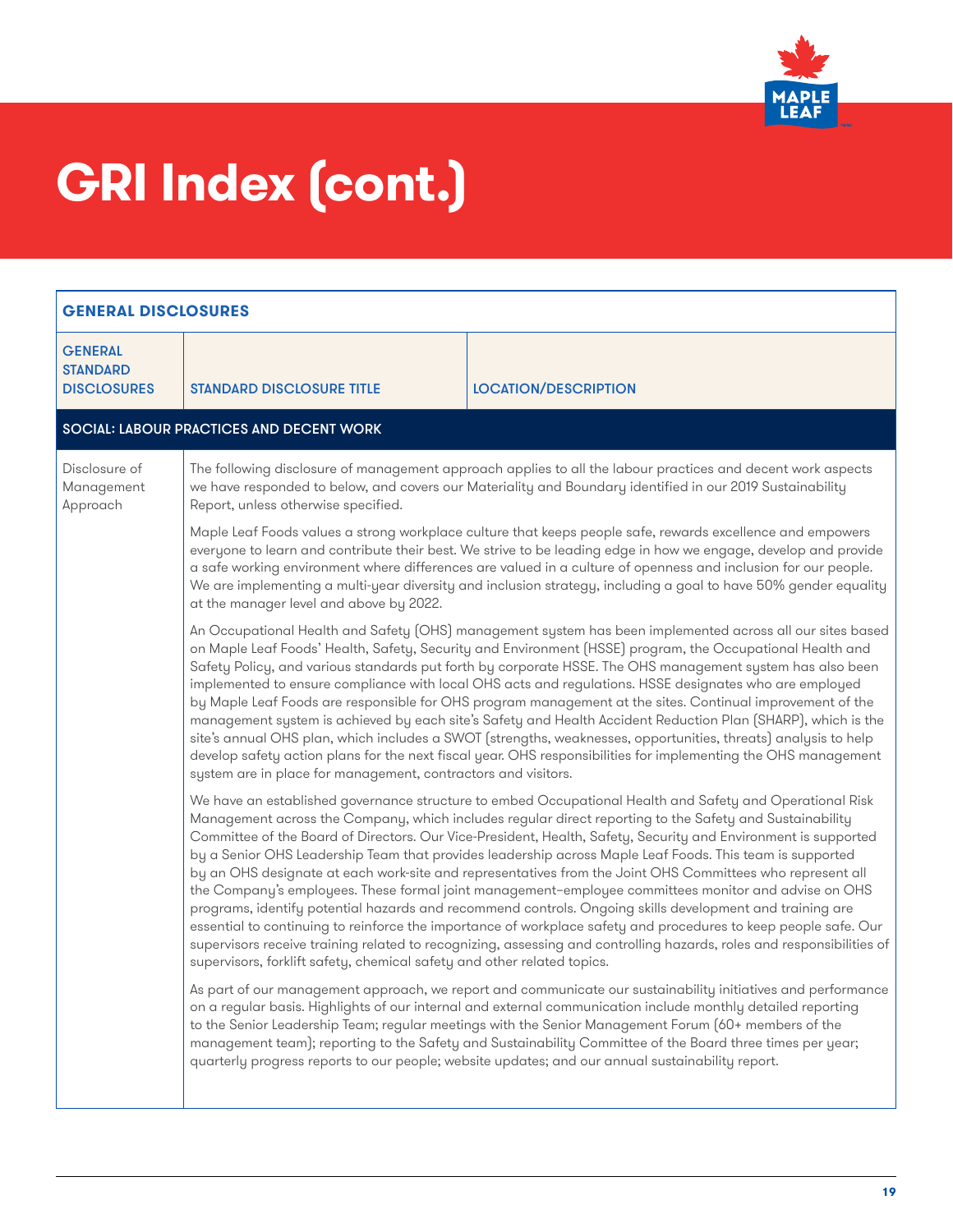

| <b>GENERAL DISCLOSURES</b>                              |                                                                                                                                                                                                                                                                                                                                                                                                                                                                                                                                                                           |                                                                                                                                                                                                                                                                                                                                                                                                                                                                                                                                                                                                                                                                                                                                                                                                                                                                                                                                                                                |
|---------------------------------------------------------|---------------------------------------------------------------------------------------------------------------------------------------------------------------------------------------------------------------------------------------------------------------------------------------------------------------------------------------------------------------------------------------------------------------------------------------------------------------------------------------------------------------------------------------------------------------------------|--------------------------------------------------------------------------------------------------------------------------------------------------------------------------------------------------------------------------------------------------------------------------------------------------------------------------------------------------------------------------------------------------------------------------------------------------------------------------------------------------------------------------------------------------------------------------------------------------------------------------------------------------------------------------------------------------------------------------------------------------------------------------------------------------------------------------------------------------------------------------------------------------------------------------------------------------------------------------------|
| <b>GENERAL</b><br><b>STANDARD</b><br><b>DISCLOSURES</b> | <b>STANDARD DISCLOSURE TITLE</b>                                                                                                                                                                                                                                                                                                                                                                                                                                                                                                                                          | <b>LOCATION/DESCRIPTION</b>                                                                                                                                                                                                                                                                                                                                                                                                                                                                                                                                                                                                                                                                                                                                                                                                                                                                                                                                                    |
| <b>MATERIAL ASPECT: EMPLOYMENT</b>                      |                                                                                                                                                                                                                                                                                                                                                                                                                                                                                                                                                                           |                                                                                                                                                                                                                                                                                                                                                                                                                                                                                                                                                                                                                                                                                                                                                                                                                                                                                                                                                                                |
| GRI 401-1                                               | Total number and rates of new employee<br>hires and employee turnover by age group,<br>gender<br>and region                                                                                                                                                                                                                                                                                                                                                                                                                                                               | We had 3,907 new employees (salary and hourly) in 2019.<br>Gender: Female: 1,382 [35%]; Male: 2,525 [65%]<br>Age: Under 30: 1,568 [40%]; 30-49: 1,801 [46%]; 50+: 538 [14%]<br>Region: Canada: 3,532 (90%); U.S.: 375 (10%)<br>We had 3,767 employees leave in 2019.<br>Gender: Female: 1,351 (36%); Male: 2,416 (64%)<br>Age: Under 30: 1,351 (36%); 30-49: 1,712 (45%); 50+: 704 (19%)<br>Region: Canada: 3,507 (93%); U.S.: 260 (7%)                                                                                                                                                                                                                                                                                                                                                                                                                                                                                                                                        |
| GRI 401-2                                               | Benefits provided to full-time employees<br>that are not provided<br>to temporary or part-time employees, by<br>significant<br>locations of operation                                                                                                                                                                                                                                                                                                                                                                                                                     | All employees have access to Health & Dental and Employee<br>Assistance benefits if they are working at least 60% of a work<br>week. Full-time and part-time employees have access to Basic Life<br>Insurance and Optional Life Insurance. Depending on the length of<br>their contract, some temporary employees may qualify for Basic<br>Life Insurance.                                                                                                                                                                                                                                                                                                                                                                                                                                                                                                                                                                                                                     |
| GRI 401-3                                               | Parental Leave<br>a. Total number of employees that were<br>entitled to parental leave, by gender.<br>b. Total number of employees that took<br>parental leave, by gender.<br>c. Total number of employees that returned<br>to work in the reporting period after<br>parental leave ended, by gender.<br>d. Total number of employees that returned<br>to work after parental leave ended that<br>were still employed 12 months after their<br>return to work, by gender.<br>e. Return to work and retention rates of<br>employees that took parental leave, by<br>gender | a. All employees were eligible to take parental leave by Dec. 31,<br>2019. Of those within SAP reporting, 5,100 females and 6,922<br>males were eligible to parental leave.<br>b. 320 people went on parental leave in 2019 (164 female and 156<br>male)<br>c. 260 employees returned to work in the reporting period (2019)<br>after parental leave ended: 121 female and 139 male.<br>d. 187 employees that returned to work in 2018 after parental leave<br>ended were still employed 12 months after returning to work: 111<br>female and 76 male.<br>e. The return-to-work rate post parental leave is 82% for females<br>based on a total of 151 women who took a leave in 2018, and 84%<br>for males based on a total of 106 men who took a leave in 2018.<br>The retention rate post parental leave is 90% for females based<br>on a total of 123 women who returned to work in 2018, and 86%<br>for males based on a total of 88 men who returned to work in<br>2018. |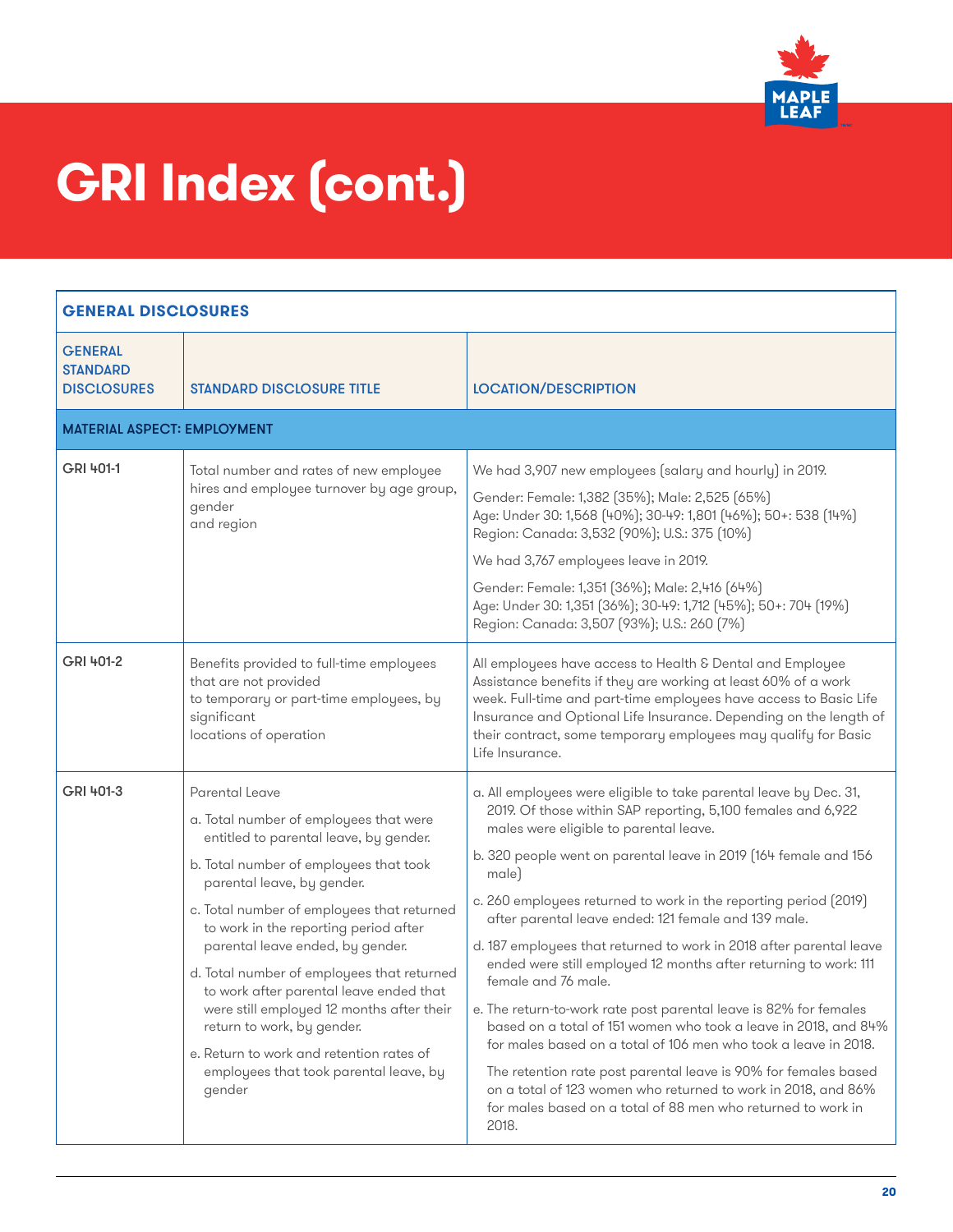

| <b>GENERAL DISCLOSURES</b>                              |                                                                                                                                                                                                                                                                                                                                                                     |                                                                                                                                                                                                                                                                                                                                                                                                                                 |
|---------------------------------------------------------|---------------------------------------------------------------------------------------------------------------------------------------------------------------------------------------------------------------------------------------------------------------------------------------------------------------------------------------------------------------------|---------------------------------------------------------------------------------------------------------------------------------------------------------------------------------------------------------------------------------------------------------------------------------------------------------------------------------------------------------------------------------------------------------------------------------|
| <b>GENERAL</b><br><b>STANDARD</b><br><b>DISCLOSURES</b> | <b>STANDARD DISCLOSURE TITLE</b>                                                                                                                                                                                                                                                                                                                                    | <b>LOCATION/DESCRIPTION</b>                                                                                                                                                                                                                                                                                                                                                                                                     |
|                                                         | <b>MATERIAL ASPECT: LABOUR/MANAGEMENT RELATIONS</b>                                                                                                                                                                                                                                                                                                                 |                                                                                                                                                                                                                                                                                                                                                                                                                                 |
| GRI 402-1                                               | Minimum notice periods regarding<br>operational changes, including whether<br>these are specified in collective agreements                                                                                                                                                                                                                                          | Notice periods can range from 24 hours to 90 days depending on<br>the severity and type of change and depending on the Collective<br>Bargaining Agreement.                                                                                                                                                                                                                                                                      |
| FP3                                                     | Percentage of working time lost because of<br>industrial disputes, strikes and/or lock-outs,<br>by country                                                                                                                                                                                                                                                          | There was zero lost time in 2019 related to these factors.                                                                                                                                                                                                                                                                                                                                                                      |
|                                                         | <b>MATERIAL ASPECT: OCCUPATIONAL HEALTH AND SAFETY</b>                                                                                                                                                                                                                                                                                                              |                                                                                                                                                                                                                                                                                                                                                                                                                                 |
| GRI 403-1                                               | a. A statement of whether an occupational<br>health and safety management system<br>has been implemented<br>b. A description of the scope of workers,<br>activities and workplaces covered by<br>the occupational health and safety<br>management system, and an explanation<br>of whether and, if so, why any workers,<br>activities or workplaces are not covered | a. An Occupational Health and Safety (OHS) management system<br>has been implemented across all our sites. See Disclosure of<br>Management Approach for Social: Labour Practices and Decent<br>Work.<br>b. All workers (part-time and full-time) at Maple Leaf Foods are<br>covered by the OHS management system. In addition, the<br>OHS system is implemented with third-party contractors, sub-<br>contractors and visitors. |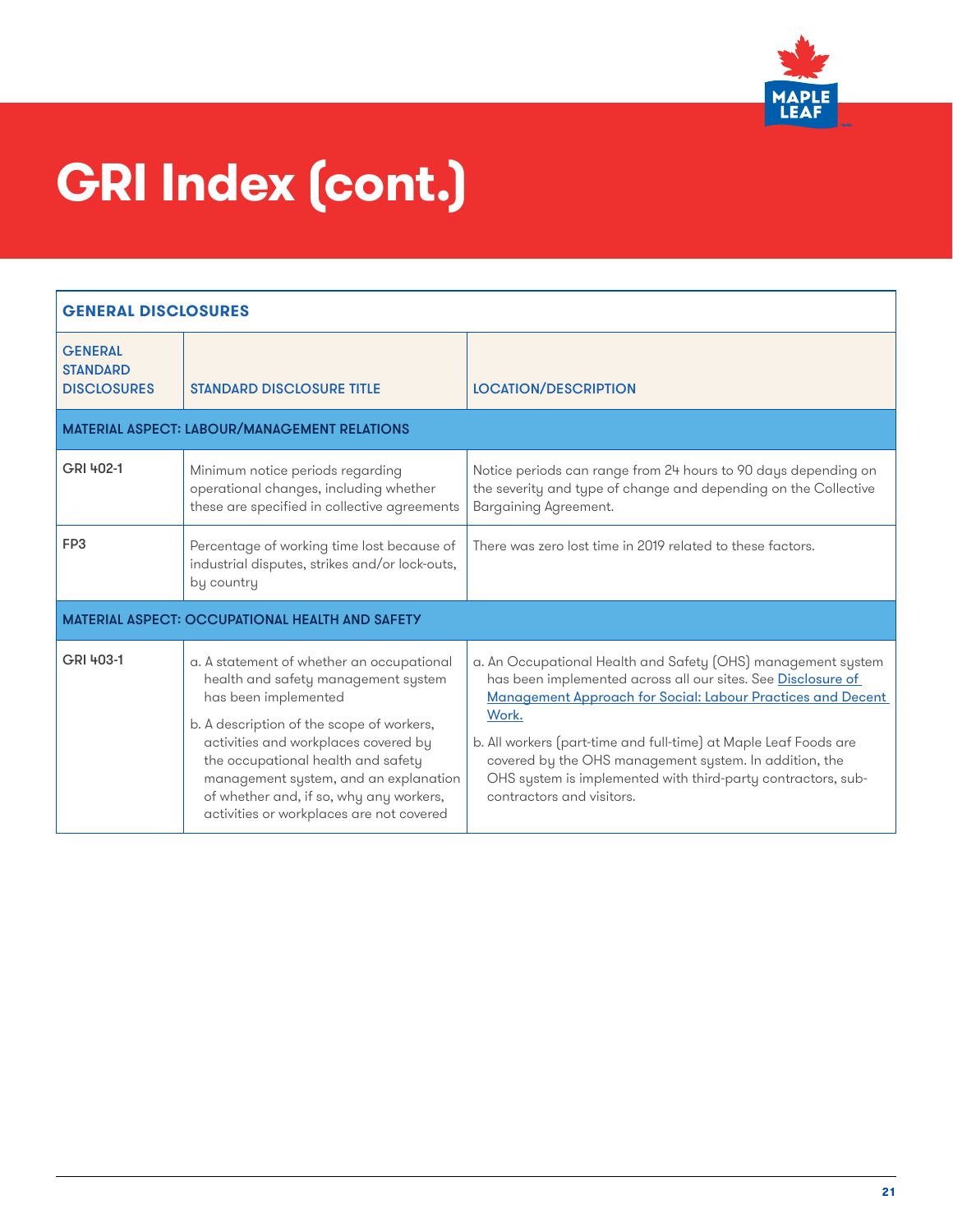

| <b>GENERAL</b><br><b>STANDARD</b><br><b>DISCLOSURES</b> | <b>STANDARD DISCLOSURE TITLE</b>                                                                                                                                                                                                                                                                                                                                                                                                        | <b>LOCATION/DESCRIPTION</b>                                                                                                                                                                                                                                                                                                                                                                                                                                                                                                                                                                                                                                                                                                                                                                                                                                                                                                                                                                                                                                                                                                                                                                                                                                                                                                                                                                                                                                                                                                                                                                                                                                                                                                                                                                                                                                                                                                                                                                 |
|---------------------------------------------------------|-----------------------------------------------------------------------------------------------------------------------------------------------------------------------------------------------------------------------------------------------------------------------------------------------------------------------------------------------------------------------------------------------------------------------------------------|---------------------------------------------------------------------------------------------------------------------------------------------------------------------------------------------------------------------------------------------------------------------------------------------------------------------------------------------------------------------------------------------------------------------------------------------------------------------------------------------------------------------------------------------------------------------------------------------------------------------------------------------------------------------------------------------------------------------------------------------------------------------------------------------------------------------------------------------------------------------------------------------------------------------------------------------------------------------------------------------------------------------------------------------------------------------------------------------------------------------------------------------------------------------------------------------------------------------------------------------------------------------------------------------------------------------------------------------------------------------------------------------------------------------------------------------------------------------------------------------------------------------------------------------------------------------------------------------------------------------------------------------------------------------------------------------------------------------------------------------------------------------------------------------------------------------------------------------------------------------------------------------------------------------------------------------------------------------------------------------|
| GRI 403-2                                               | a. A description of the processes used to<br>identify work-related hazards and assess<br>risks on a routine and non-routine basis,<br>and to apply the hierarchy of controls in<br>order to eliminate hazards and minimize<br>risks, including:<br>b. A description of the processes for<br>workers to report work-related hazards and<br>hazardous situations, and an explanation<br>of how workers are protected against<br>reprisals | a. Work-related hazards are identified by daily and random<br>inspections conducted by workers and supervisors/managers<br>and monthly Joint OHS Committee inspections. Preventative<br>maintenance programs, hazard reporting programs, incident<br>investigations (including weekly reviews with supervisors,<br>managers and/or Joint OHS Committees), task observations,<br>job safety analyses, new equipment assessments, and physical<br>demands descriptions are other processes that assess risks.<br>These processes help to ensure that hazards are being identified<br>before an incident occurs. The monthly Joint OHS Committee<br>inspections help ensure that reported hazards have been<br>addressed or if they are not resolved, then the status of these<br>action items is determined. A review<br>of the reported hazards is evaluated based on the number of<br>reported items and closed items to measure the impact of these<br>to key performance indicators.<br>Maple Leaf Foods ensures the quality of these processes and the<br>competency of persons who carry them out by providing training<br>on incident investigation, hazard identification, risk assessment,<br>and other Maple Leaf Foods standards and standard operating<br>procedures. The Alchemy hazard identification course is also<br>used to train employees.<br>b. Hazard report forms are readily available for workers to report<br>work-related hazards. Workers also provide verbal reports of<br>hazards. When a worker identifies a concern to the supervisor,<br>it is addressed and the worker signs off that the concern has<br>been addressed appropriately. Recommendations are recorded<br>and work orders are prepared and completed. Workers are<br>encouraged to report hazards without any reprisals. Workers<br>are protected by Maple Leaf Foods' values, human resources<br>policies, collective bargaining agreements and union processes,<br>and existing legislation. |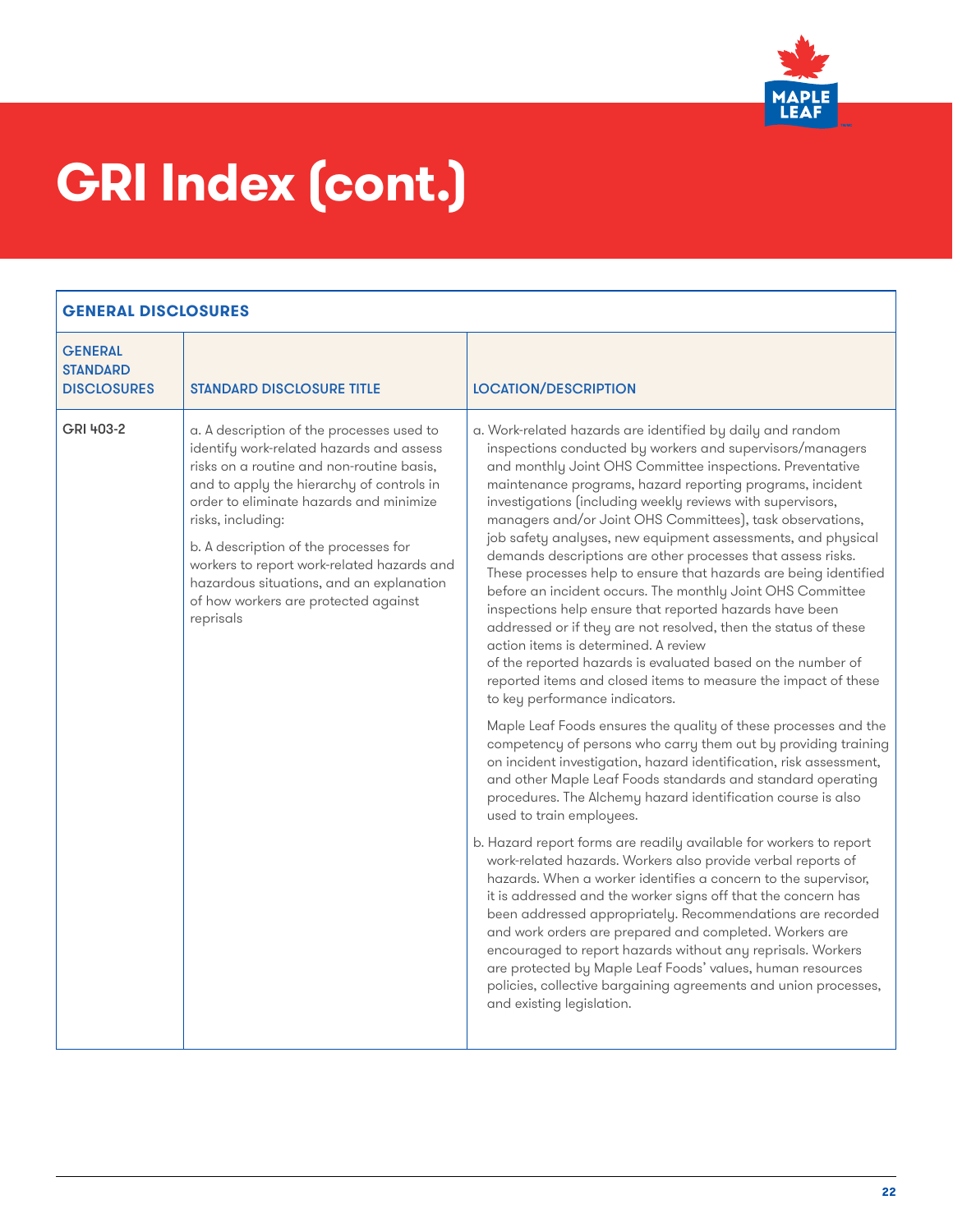

| <b>GENERAL</b><br><b>STANDARD</b><br><b>DISCLOSURES</b> | <b>STANDARD DISCLOSURE TITLE</b>                                                                                                                                                                                                                                                                                                                                                                                                                                                                                                                                                                         | <b>LOCATION/DESCRIPTION</b>                                                                                                                                                                                                                                                                                                                                                                                                                                                                                                                                                                                                                                                                                                                                                                                                                                                                                                                                                                                                                                                                                                                                                      |
|---------------------------------------------------------|----------------------------------------------------------------------------------------------------------------------------------------------------------------------------------------------------------------------------------------------------------------------------------------------------------------------------------------------------------------------------------------------------------------------------------------------------------------------------------------------------------------------------------------------------------------------------------------------------------|----------------------------------------------------------------------------------------------------------------------------------------------------------------------------------------------------------------------------------------------------------------------------------------------------------------------------------------------------------------------------------------------------------------------------------------------------------------------------------------------------------------------------------------------------------------------------------------------------------------------------------------------------------------------------------------------------------------------------------------------------------------------------------------------------------------------------------------------------------------------------------------------------------------------------------------------------------------------------------------------------------------------------------------------------------------------------------------------------------------------------------------------------------------------------------|
| GRI 403-2                                               | c. A description of the policies and<br>processes for workers to remove<br>themselves from work situations that they<br>believe could cause injury or ill health,<br>and an explanation of how workers are<br>protected against reprisals<br>d. A description of the processes used<br>to investigate work-related incidents,<br>including the processes to identify<br>hazards and assess risks relating to<br>the incidents, to determine corrective<br>actions using the hierarchy of controls,<br>and to determine improvements needed<br>in the occupational health and safety<br>management system | c. All workers are trained about the requirement to report hazards<br>and concerns to their immediate supervisor and that they can<br>refuse to perform unsafe work. If a worker refuses to perform<br>a task that is potentially unsafe, then there is a regulated<br>procedure that must be followed. An immediate investigation<br>of the risk/hazard is conducted by the supervisor, Joint OHS<br>Committee, HSSE designate, and any other relevant parties. If<br>the risk/hazard cannot be mitigated right away or there is no<br>temporary solution, this will trigger a report to the provincial<br>Ministry of Labour for an inspector to visit and investigate for a<br>solution until the issue is resolved.<br>d. Maple Leaf Foods has an incident investigation standard that<br>all sites must adhere to within 24 hours in the investigation<br>of all incidents. Workers report incidents to their direct or<br>immediate supervisor. The worker involved, supervisor and site<br>safety representative participate in the investigation. A report is<br>completed. The expectation is that the plant manager signs off<br>on the incident investigation report. |
| GRI 403-3                                               | A description of the occupational health<br>services functions that contribute to<br>the identification and elimination of<br>hazards and minimization of risks, and<br>an explanation of how the organization<br>ensures the quality of these services and<br>facilitates workers' access to them                                                                                                                                                                                                                                                                                                       | Maple Leaf Foods sites are equipped with first aid equipment<br>and first aid rooms in compliance with local regulations. Trained<br>first aiders attend to the immediate first aid needs of workers. If a<br>worker requires medical assessment, transportation is arranged to<br>the health clinic.                                                                                                                                                                                                                                                                                                                                                                                                                                                                                                                                                                                                                                                                                                                                                                                                                                                                            |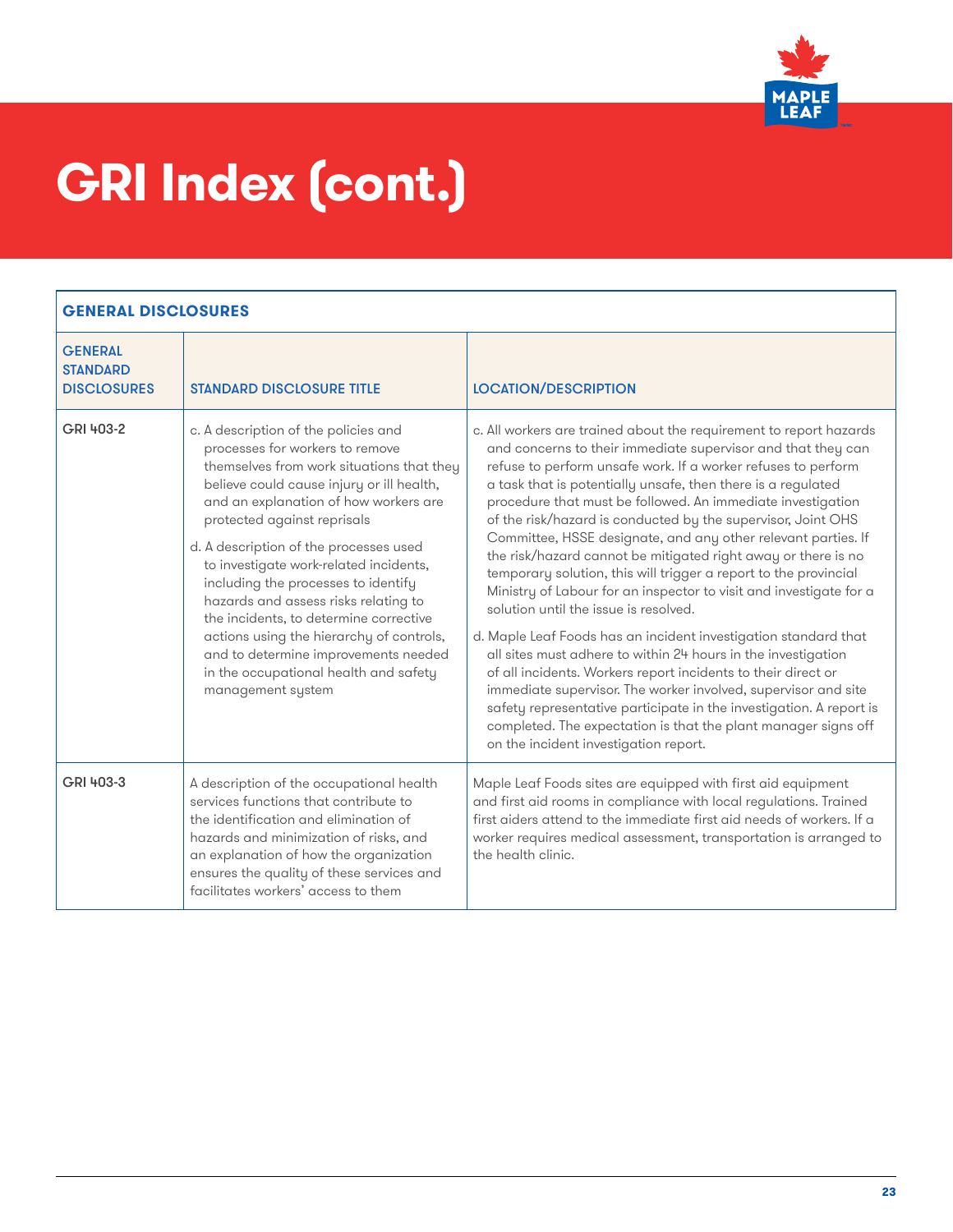

| <b>GENERAL</b><br><b>STANDARD</b> |                                                                                                                                                                                                                                                                                                                                                                                                                                                                                                                                                                                                     |                                                                                                                                                                                                                                                                                                                                                                                                                                                                                                                                                                                                                                                                                                                                                                                                                                                                                                                                                                                                                                                                                                                                                                                                                                                                              |
|-----------------------------------|-----------------------------------------------------------------------------------------------------------------------------------------------------------------------------------------------------------------------------------------------------------------------------------------------------------------------------------------------------------------------------------------------------------------------------------------------------------------------------------------------------------------------------------------------------------------------------------------------------|------------------------------------------------------------------------------------------------------------------------------------------------------------------------------------------------------------------------------------------------------------------------------------------------------------------------------------------------------------------------------------------------------------------------------------------------------------------------------------------------------------------------------------------------------------------------------------------------------------------------------------------------------------------------------------------------------------------------------------------------------------------------------------------------------------------------------------------------------------------------------------------------------------------------------------------------------------------------------------------------------------------------------------------------------------------------------------------------------------------------------------------------------------------------------------------------------------------------------------------------------------------------------|
| <b>DISCLOSURES</b>                | <b>STANDARD DISCLOSURE TITLE</b>                                                                                                                                                                                                                                                                                                                                                                                                                                                                                                                                                                    | <b>LOCATION/DESCRIPTION</b>                                                                                                                                                                                                                                                                                                                                                                                                                                                                                                                                                                                                                                                                                                                                                                                                                                                                                                                                                                                                                                                                                                                                                                                                                                                  |
| GRI 403-4                         | a. A description of the processes for worker<br>participation and consultation in the<br>development, implementation and<br>evaluation of the occupational health<br>and safety management system, and for<br>providing access to and communicating<br>relevant information on occupational<br>health and safety to workers<br>b. Where formal joint management-worker<br>health and safety committees exist,<br>a description of their responsibilities,<br>meeting frequency, decision-making<br>authority, and whether and, if so, why<br>any workers are not represented by these<br>committees | a. Joint OHS Committees, monthly safety talks/training, daily<br>meetings, safety communication boards, annual OHS activities<br>(e.g., North American Occupational Safety and Health week,<br>wellness clinics), safety captains (at some sites), and OHS<br>feedback forms are part of the process for worker participation<br>and consultation in the implementation and evaluation of the<br>OHS management system.<br>See Disclosure of Management Approach for Social: Labour<br><b>Practices and Decent Work.</b><br>b. The Joint OHS Committees are provincially regulated to have<br>both hourly and management representation. Meetings and<br>inspections are conducted at least monthly. Follow-up is<br>conducted throughout the month as required. The Committees<br>will make recommendations to minimize or eliminate all hazards<br>identified through inspections and review of health and safety<br>information. The Joint OHS Committees investigate unsafe<br>work refusals. It is expected that the affected worker and his/<br>her direct supervisor will resolve all unsafe work refusals. The<br>Joint OHS Committees will make every effort to ensure that the<br>plant complies with all federal and provincial health and safety<br>legislation. |
| GRI 403-5                         | a. A description of any occupational health<br>and safety training provided to workers,<br>including generic training as well as<br>training on specific work-related hazards,<br>hazardous activities or hazardous<br>situations                                                                                                                                                                                                                                                                                                                                                                   | There is a safety orientation for new workers on Maple Leaf Foods'<br>standards and sites' standard operating procedures, as well<br>as training on safety rules, safe work procedures, emergency<br>response procedures, task observations, and specific training (e.g.,<br>powered material handling equipment, lock-out and tag out, hot<br>work, confined space, Workplace Hazardous Materials Information<br>System, safe work permit system, hazard identification, substance<br>use policy, illness and incident reporting, incident investigation,<br>workplace harassment and discrimination, lift truck awareness, fire<br>prevention and protection, slips/trips/falls, waste management,<br>hand safety, knife safety, personal protective equipment, legal<br>requirements, workplace inspection techniques).                                                                                                                                                                                                                                                                                                                                                                                                                                                   |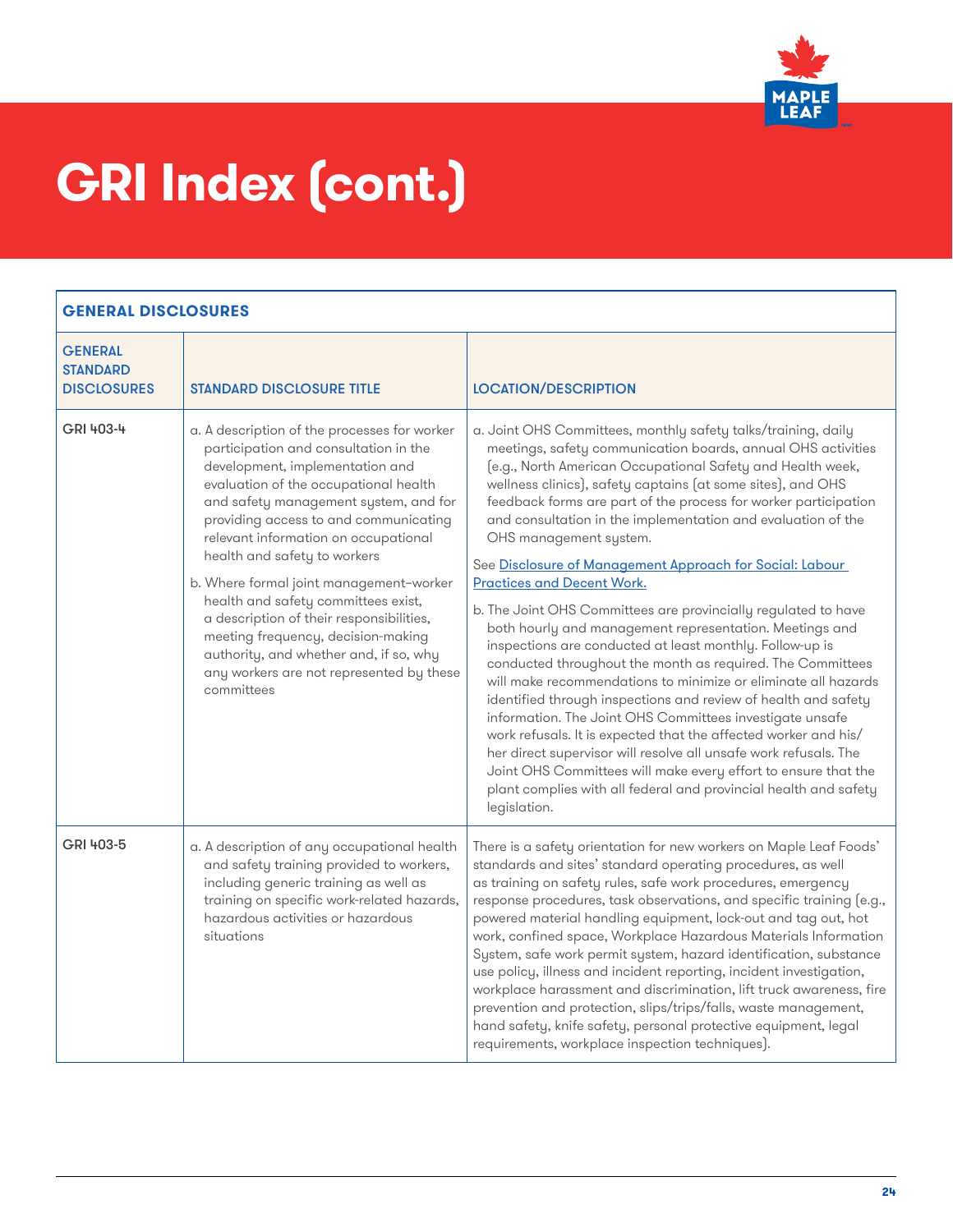

| <b>GENERAL</b><br><b>STANDARD</b><br><b>DISCLOSURES</b> | <b>STANDARD DISCLOSURE TITLE</b>                                                                                                                                                                                                                                                                                                                                                                                                                                               | <b>LOCATION/DESCRIPTION</b>                                                                                                                                                                                                                                                                                                                                                                                                                                                                                                                                                                                                                                                                                                                                                   |
|---------------------------------------------------------|--------------------------------------------------------------------------------------------------------------------------------------------------------------------------------------------------------------------------------------------------------------------------------------------------------------------------------------------------------------------------------------------------------------------------------------------------------------------------------|-------------------------------------------------------------------------------------------------------------------------------------------------------------------------------------------------------------------------------------------------------------------------------------------------------------------------------------------------------------------------------------------------------------------------------------------------------------------------------------------------------------------------------------------------------------------------------------------------------------------------------------------------------------------------------------------------------------------------------------------------------------------------------|
| GRI 403-6                                               | a. An explanation of how the organization<br>facilitates workers' access to non-<br>occupational medical and health care<br>services, and the scope of access<br>provided<br>b. A description of any voluntary health<br>promotion services and programs offered<br>to workers to address major non-work-<br>related health risks, including the specific<br>health risks addressed, and how the<br>organization facilitates workers' access<br>to these services and programs | a. Site HSSE designates manage and provide information through<br>wellness activities and communications regarding available<br>health services in the area (e.g., doctors accepting new<br>patients). All employees have access to the Employee and Family<br>Assistance Program (EFAP). Insurance coverage of health care<br>benefits is available (e.g., physiotherapy, short-term disability).<br>The medical insurance and EFAP is being implemented by the<br>human resource team.<br>b. Wellness clinics include engaging outside health services to<br>visit the site and promote programs to workers in cafeterias. In<br>addition to the benefits listed above, Maple Leaf Foods workers<br>can receive gym membership discounts to a specific gym<br>organization. |
| GRI 403-7                                               | a. A description of the organization's<br>approach to preventing or mitigating<br>significant negative occupational health<br>and safety impacts that are directly<br>linked to its operations, products or<br>services by its business relationships,<br>and the related hazards and risks                                                                                                                                                                                    | Maple Leaf Foods applies an organization-wide approach to<br>the OHS management system. Maple Leaf Foods' site teams<br>work together to ensure that any new equipment brought onto<br>the property has been reviewed by all applicable functional<br>areas. Designs, equipment, layout, etc., are all reviewed prior to<br>purchase. Prior to equipment arriving on site, pre-start health and<br>safety reviews are conducted. Teams review equipment manuals,<br>contractors are orientated, and construction plans are developed.<br>After implementation of new equipment, functional managers<br>conduct a walk-through assessment of the equipment prior to<br>production running product.                                                                             |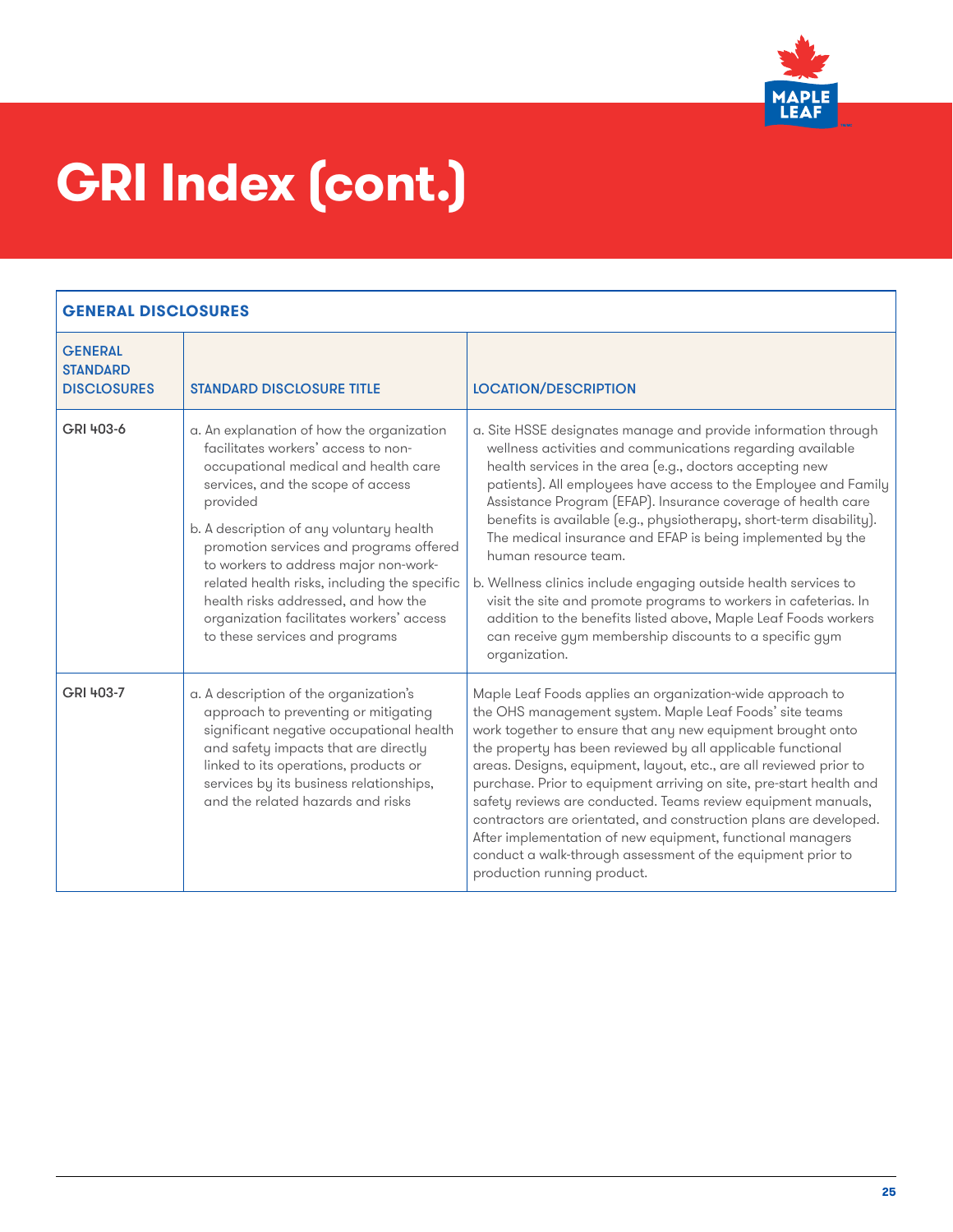

| <b>GENERAL</b><br><b>STANDARD</b><br><b>DISCLOSURES</b> | <b>STANDARD DISCLOSURE TITLE</b>                                                                                                                                                                                                                                                                                                                                                                                                                                                                                                                                                                                 | <b>LOCATION/DESCRIPTION</b>                                                                                                                                                                                                                                                                                                                                                                                                                                                                                                                                                                                                                                                                                                                                                                                                                                                                                                                                                                                                                                                                                                                                                                                                |
|---------------------------------------------------------|------------------------------------------------------------------------------------------------------------------------------------------------------------------------------------------------------------------------------------------------------------------------------------------------------------------------------------------------------------------------------------------------------------------------------------------------------------------------------------------------------------------------------------------------------------------------------------------------------------------|----------------------------------------------------------------------------------------------------------------------------------------------------------------------------------------------------------------------------------------------------------------------------------------------------------------------------------------------------------------------------------------------------------------------------------------------------------------------------------------------------------------------------------------------------------------------------------------------------------------------------------------------------------------------------------------------------------------------------------------------------------------------------------------------------------------------------------------------------------------------------------------------------------------------------------------------------------------------------------------------------------------------------------------------------------------------------------------------------------------------------------------------------------------------------------------------------------------------------|
| GRI 403-8                                               | a. The number and percentage of all<br>employees, and workers who are<br>not employees but whose work and/<br>or workplace is controlled by the<br>organization, who are i. covered<br>by occupational health and safety<br>management system;<br>ii. internally audited; or<br>iii. certified by an external party<br>b. Whether and, if so, why any workers<br>have been excluded from this disclosure,<br>including the types of worker excluded<br>c. Any contextual information necessary<br>to understand how the data have been<br>compiled, such as any standards,<br>methodologies and assumptions used | a. Maple Leaf Foods has implemented an OHS management<br>system based on legal requirements:<br>i. 100% of all Maple Leaf Foods employees and workers whose<br>work and/or workplace is controlled by the organization<br>(approximately 13,000 people) are covered by Maple Leaf<br>Foods' OHS management system.<br>ii. 100% of plants with employees and workers whose work and/<br>or workplace is controlled by the organization have undergone<br>OHS performance audits conducted externally or by the<br>regional HSSE managers over the years.<br>iii. In 2018, a third-party auditing firm conducted an external<br>audit of all plants' OHS management systems. Maple Leaf<br>Foods sites are not certified to an accredited safety standard.<br>b. No workers have been excluded from this disclosure.<br>c. Maple Leaf Foods maintains a complete database of all incidents<br>investigated at Maple Leaf Foods sites since 2010. Any data<br>relevant to those incidents is accessible in order to determine<br>whether the OHS management system is effective. Maple Leaf<br>Foods plants' internal and external OHS performance-based<br>audit reports are filed at the plants and at the corporate level. |
| GRI 403-9                                               | Work-related injuries                                                                                                                                                                                                                                                                                                                                                                                                                                                                                                                                                                                            | a. For all employees:<br>i. The number and rate of fatalities as a result of work-related injury: 0<br>ii. The number and rate of high-consequence work-related injuries<br>(excluding fatalities): 1<br>iii. The number and rate of recordable work-related injuries: 65<br>iv. The main types of work-related injury: lacerations<br>v. The number of hours worked: 21,371,590<br>b. For all workers who are not employees but whose work and/or<br>workplace is controlled by the organization:<br>i. The number and rate of fatalities as a result of work-related<br>injury: 0<br>ii. The number and rate of high-consequence work-related injuries<br>(excluding fatalities): 0<br>iii. The number and rate of recordable work-related injuries: 6<br>iv. The main types of work-related injury: lacerations and fracture<br>v. The number of hours worked: 636,452 (approximate)                                                                                                                                                                                                                                                                                                                                    |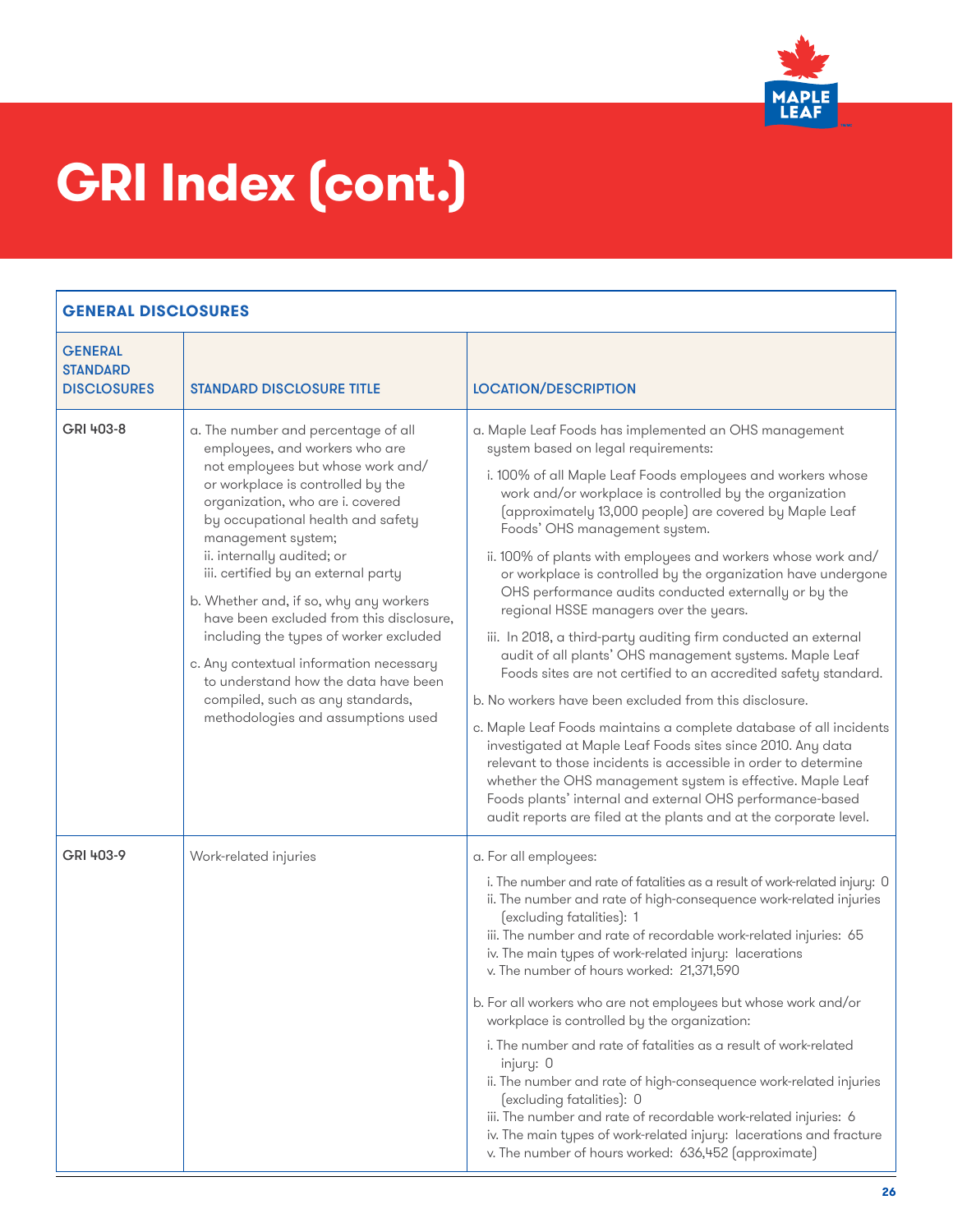

<span id="page-26-0"></span>

| <b>GENERAL</b><br><b>STANDARD</b><br><b>DISCLOSURES</b> | <b><i>STANDARD DISCLOSURE TITLE</i></b> | <b>LOCATION/DESCRIPTION</b>                                                                                                                                                                                                                                                                                                                                                                                                                                                                                                                                                                                                                                                                                                                                                                                                                                                                                                                                                                                                                                                                                                                                                                                     |
|---------------------------------------------------------|-----------------------------------------|-----------------------------------------------------------------------------------------------------------------------------------------------------------------------------------------------------------------------------------------------------------------------------------------------------------------------------------------------------------------------------------------------------------------------------------------------------------------------------------------------------------------------------------------------------------------------------------------------------------------------------------------------------------------------------------------------------------------------------------------------------------------------------------------------------------------------------------------------------------------------------------------------------------------------------------------------------------------------------------------------------------------------------------------------------------------------------------------------------------------------------------------------------------------------------------------------------------------|
| GRI 403-9                                               | Work-related injuries                   | c. The work-related hazards that pose a risk of high-consequence<br>injury, including:<br>i. The 1 high-consequence hazard was determined as a result of an<br>incident.<br>ii. The 1 high-consequence hazard has caused or contributed to a<br>high-consequence injury during the reporting period.<br>iii. Detailed investigation was conducted with corrective actions<br>identified and completed to eliminate these hazards.<br>d. Work-related hazards are eliminated or minimized by conducting<br>a risk assessment and identification of corrective actions to<br>address the hazards and eliminate or mitigate the risks using the<br>hierarchy of controls.<br>e. The rates have been calculated based on 200,000 hours worked.<br>f. No workers have been excluded from this disclosure.<br>g. There is a complete database of all incidents investigated at<br>Maple Leaf Foods sites since 2010. Any data relevant to<br>those incidents is accessible in order to determine if the OHS<br>management system is effective for data analysis, trending, and<br>corrective action identification and completion. There is also a<br>monthly OHS report that is distributed across Maple Leaf Foods. |
| GRI 403-10                                              | Work-related ill health                 | a. For all employees:<br>i. The number of fatalities as a result of work-related ill health: 0<br>ii. The number of cases of recordable work-related ill health: 2<br>iii. The main types of work-related ill health: strains<br>b. For all workers who are not employees but whose work and/or<br>workplace is controlled by the organization:<br>i. The number of fatalities as a result of work-related ill health: 0<br>ii. The number of cases of recordable work-related ill health: 0<br>iii. The main types of work-related ill health: not applicable                                                                                                                                                                                                                                                                                                                                                                                                                                                                                                                                                                                                                                                  |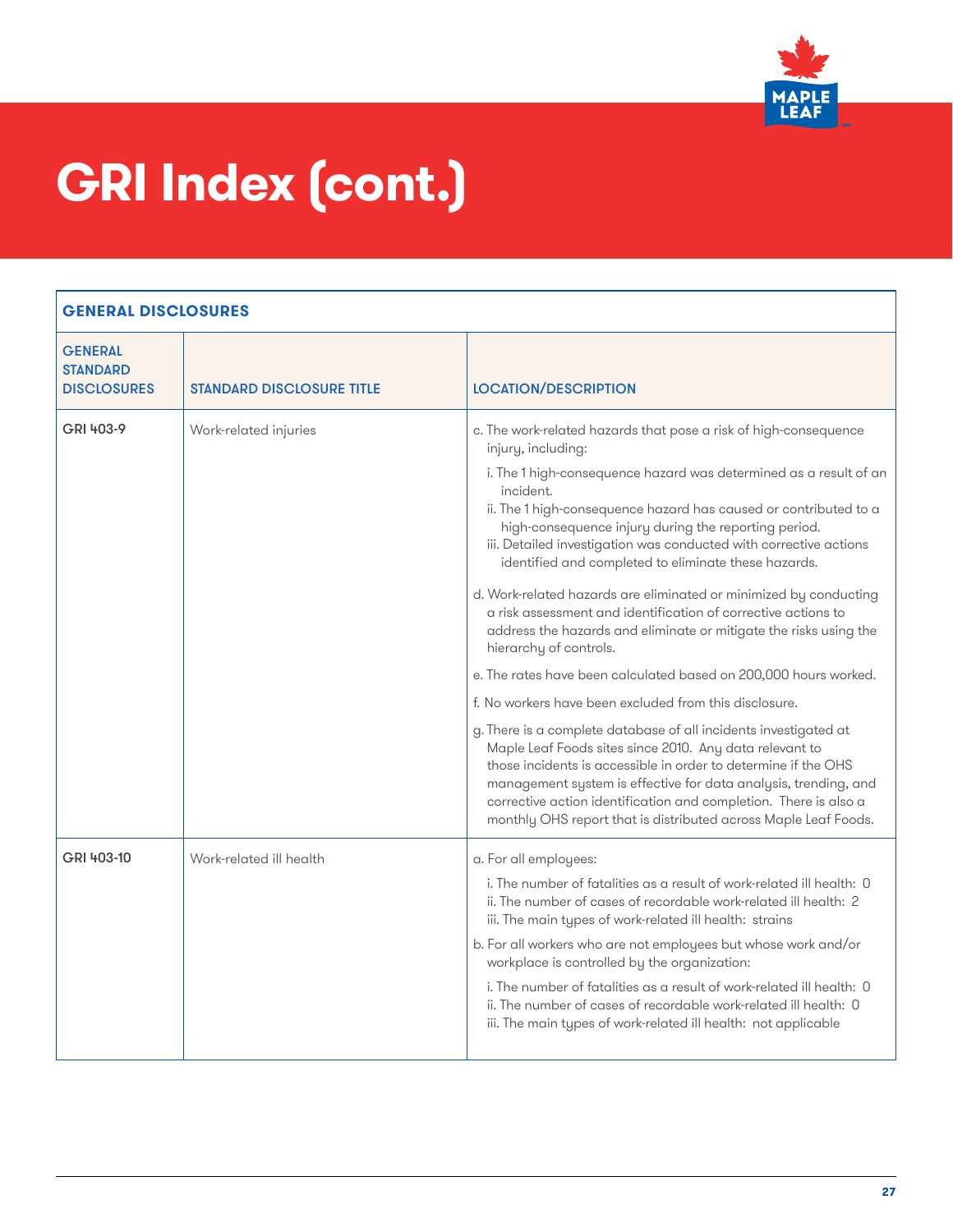

| <b>GENERAL DISCLOSURES</b>                              |                                                                                                                                                                |                                                                                                                                                                                                                                                                                                                                                                                                                                                                                                         |
|---------------------------------------------------------|----------------------------------------------------------------------------------------------------------------------------------------------------------------|---------------------------------------------------------------------------------------------------------------------------------------------------------------------------------------------------------------------------------------------------------------------------------------------------------------------------------------------------------------------------------------------------------------------------------------------------------------------------------------------------------|
| <b>GENERAL</b><br><b>STANDARD</b><br><b>DISCLOSURES</b> | <b>STANDARD DISCLOSURE TITLE</b>                                                                                                                               | <b>LOCATION/DESCRIPTION</b>                                                                                                                                                                                                                                                                                                                                                                                                                                                                             |
| GRI 403-10                                              | Work-related ill health                                                                                                                                        | c. The work-related hazards that pose a risk of ill health:<br>i. The two work-related hazards that posed a strain injury were<br>determined to be the result of an incident.<br>ii. Both hazards have caused or contributed to a case of ill health<br>during the reporting period.<br>iii. Detailed investigations were conducted with corrective actions<br>identified and completed to eliminate these hazards.<br>d. No workers have been excluded from this disclosure.<br>e. See <b>403-9 g.</b> |
|                                                         | <b>MATERIAL ASPECT: TRAINING AND EDUCATION</b>                                                                                                                 |                                                                                                                                                                                                                                                                                                                                                                                                                                                                                                         |
| GRI 404-1                                               | Average hours of training per year per<br>employee, by gender and by employee<br>category                                                                      | Average hours of training for salaried employees was 10.43 hours<br>for all courses.<br>Average hours of training per hourly employee in 2019 was<br>approximately 8.38 hours for all courses.<br>Average hours of training per hourly female employee was<br>6.4 hours; per male employee, 6.7 hours for operations and<br>manufacturing courses only.<br>Note: Gender data is not available for salaried employees or for                                                                             |
| GRI 404-2                                               | Programs for skills management and<br>lifelong learning that support the continued<br>employability of employees and assist<br>them in managing career endings | Leadership and Learning or Information Solutions courses.<br>We offer hundreds of learning programs both in-class and online<br>(leadership development and functional skills building). In addition,<br>for those employees who were affected by any involuntary<br>termination in 2019, we included outplacement counselling as part<br>of the severance agreement. This offering, at our cost, provides<br>individuals assistance with transitioning to their next opportunity or<br>retirement.     |
| GRI 404-3                                               | Percentage of employees receiving regular<br>performance and career development<br>reviews, by gender and by employee<br>category                              | In 2019, 98% of salaried employees (both genders) received regular<br>performance and career development reviews through our Annual<br>Performance Assessment and Development (PAD) process, of whom<br>55% were male and 45% were female. Data for hourly employees<br>is not available as hourly individuals are not included in our<br>centralized performance process.                                                                                                                              |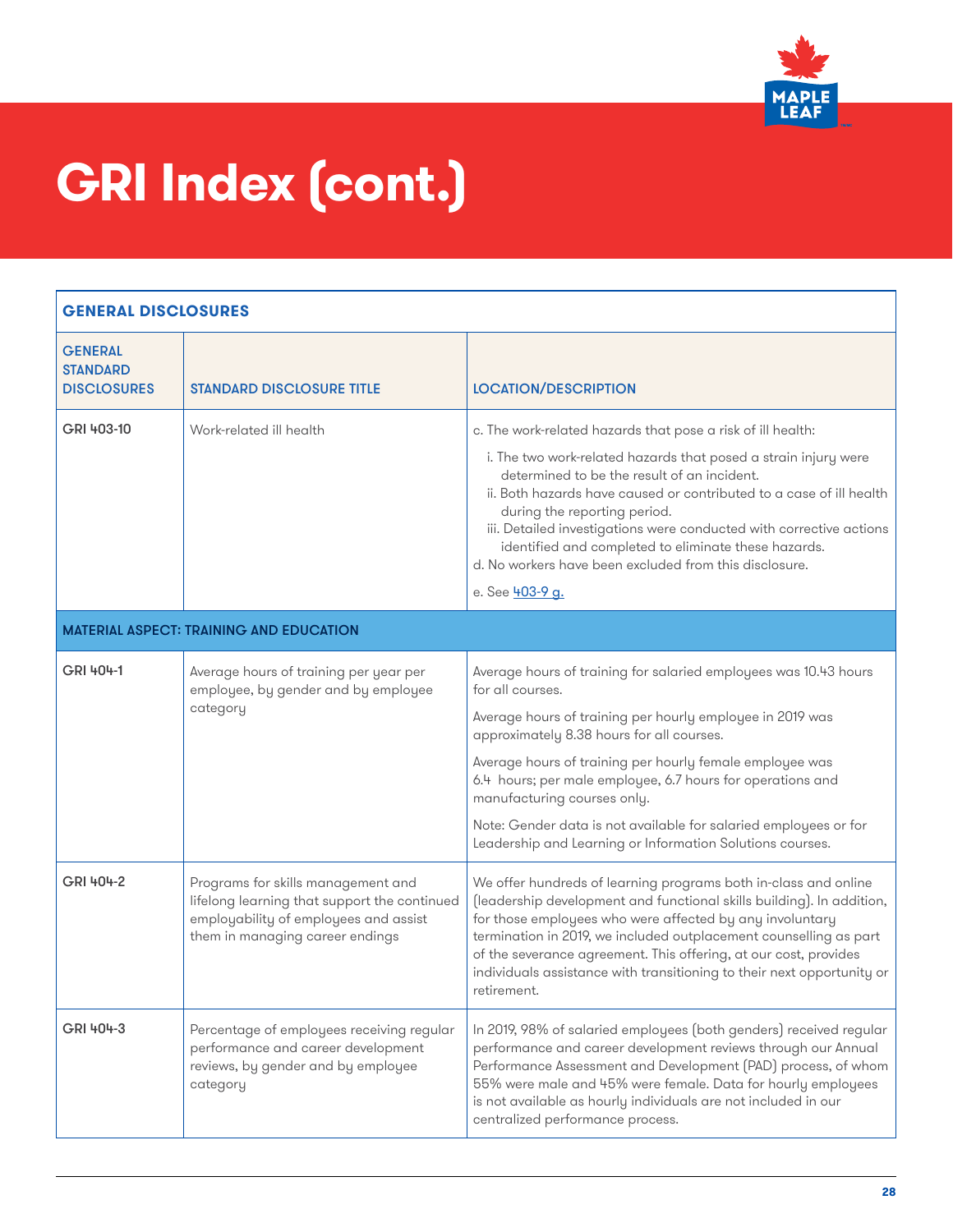

| <b>GENERAL DISCLOSURES</b>                              |                                                                                         |                                                                                                                                                                                                                                                                                                                                                                                                                                                                                                                                                                                                                                                                                                                                                                                                                                                                                                                                                                                                                                                                                                                                                                                                                              |
|---------------------------------------------------------|-----------------------------------------------------------------------------------------|------------------------------------------------------------------------------------------------------------------------------------------------------------------------------------------------------------------------------------------------------------------------------------------------------------------------------------------------------------------------------------------------------------------------------------------------------------------------------------------------------------------------------------------------------------------------------------------------------------------------------------------------------------------------------------------------------------------------------------------------------------------------------------------------------------------------------------------------------------------------------------------------------------------------------------------------------------------------------------------------------------------------------------------------------------------------------------------------------------------------------------------------------------------------------------------------------------------------------|
| <b>GENERAL</b><br><b>STANDARD</b><br><b>DISCLOSURES</b> | <b>STANDARD DISCLOSURE TITLE</b>                                                        | <b>LOCATION/DESCRIPTION</b>                                                                                                                                                                                                                                                                                                                                                                                                                                                                                                                                                                                                                                                                                                                                                                                                                                                                                                                                                                                                                                                                                                                                                                                                  |
|                                                         | <b>MATERIAL ASPECT: DIVERSITY AND EQUAL OPPORTUNITY</b>                                 |                                                                                                                                                                                                                                                                                                                                                                                                                                                                                                                                                                                                                                                                                                                                                                                                                                                                                                                                                                                                                                                                                                                                                                                                                              |
| GRI 405-1                                               | Composition of governance bodies and<br>breakdown of employees per employee<br>category | <b>Governance Bodies Breakdown:</b><br>The Board of Directors is composed of 9 individuals, of whom 67% are<br>male and 33% are female. 11% between 30 and 50; 89% are 50 and over.<br>The Senior Leadership Team (SLT) is 86% male and 14% female.<br>33% are between 30 and 50; 67% are 50 and over.<br>The Senior Management Forum (SMF) is 78% male and 22%<br>female. 50% are between 30 and 50; 50% are 50 and over.<br><b>Employee Group Breakdown:</b><br>Hourly: 58% male and 42% female. 13% are under 30; 53% are<br>between 30 and 50; 34% are 50 and over.<br>Salaried: 55% male and 45% female. 14% are under 30; 56% are<br>between 30 and 50; 30% are 50 and over.<br>Admin./Coordinator/Analyst: 59% male and 41% female. 20% are<br>under 30; 54% are between 30 and 50; 26% are 50 and over.<br>Supervisor/Sr. Specialist: 57% male and 43% female. 8% are under<br>30; 51% are between 30 and 50; 41% are 50 and over.<br>Manager: 50% male and 50% female. 6% are under 30; 57% are<br>between 30 and 50; 37% are 50 and over.<br>Director: 68% male and 32% female. 1% are under 30; 63% are<br>between 30 and 50; 36% are 50 and over.<br>Vice President: 78% male and 22% female. 47% are between 30 |
| GRI 405-2                                               | Ratio of basic salary and remuneration of<br>women to men                               | and 50; 53% are 50 and over.<br>Regular salaried Maple Leaf Foods staff, the ratio of basic salary<br>of women to men: Senior Leadership Team: 88.1%; Vice-President:<br>82.5%; Director: 95.0%; Manager: 96.4%; Supervisor/Sr. Spec.:<br>99.0%; Admin./Coord./Analyst: 102.6%<br>Regular salaried Maple Leaf Foods staff, the ratio of total<br>remuneration of women to men: Senior Leadership Team: 79.6%; Vice-<br>President: 78.1%; Director: 94.3%; Manager: 96.9%; Supervisor/Sr.<br>Spec.: 99.2%; Admin./Coord./Analyst: 102.3%<br>* Data represents all Canadian and U.S. operating locations, excluding Viau.                                                                                                                                                                                                                                                                                                                                                                                                                                                                                                                                                                                                      |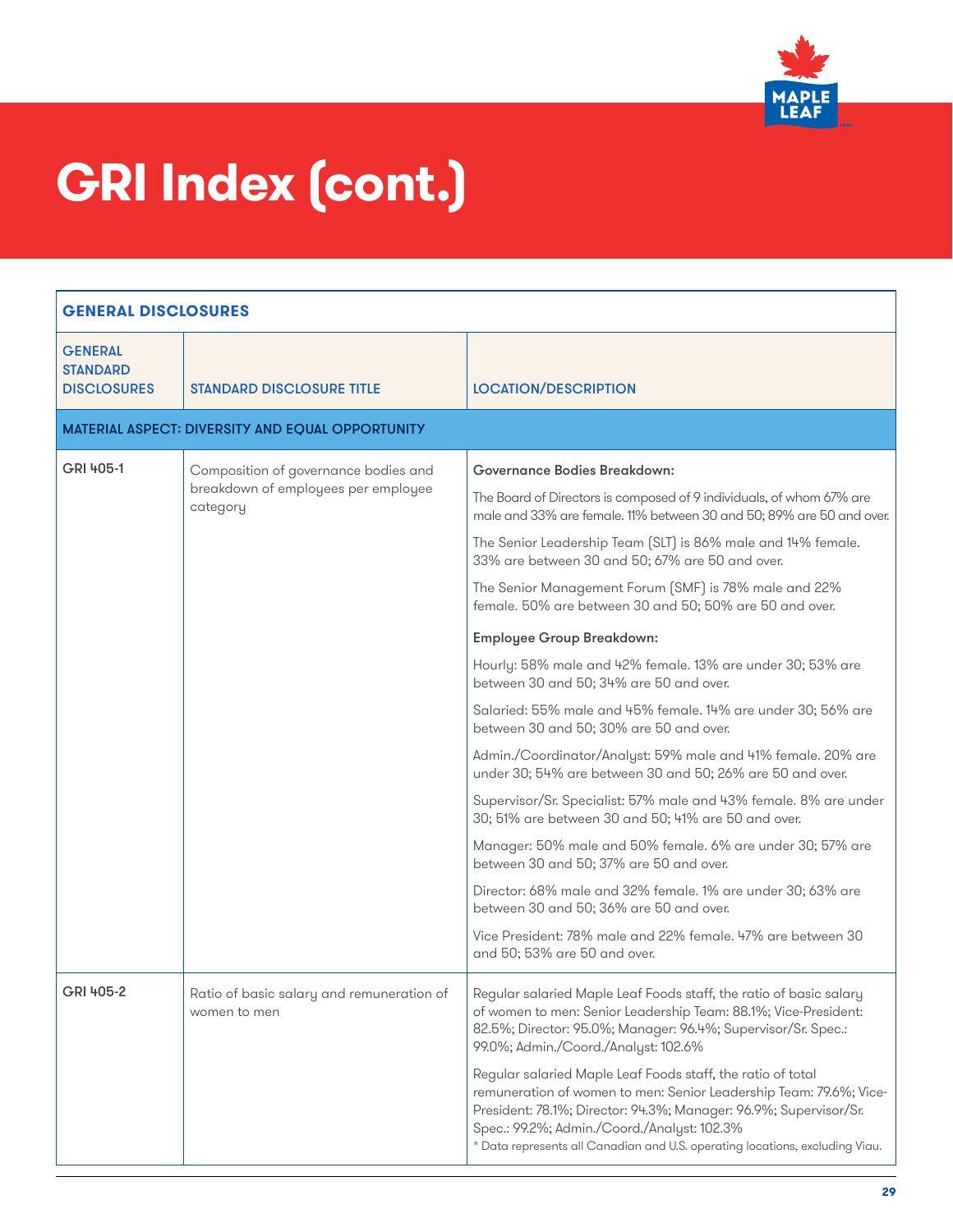

| <b>GENERAL DISCLOSURES</b>                              |                                                                                                                                                                                                                                                                                                                                                                                                                                                                                                                                                       |                                                                                                                                                                                                                                                                                                                                                                                                                                                                                                                                                                                                                                                                                                                                                                                                                                                                                                                                                                                                                                                                                                                                                                                                                                                                       |  |
|---------------------------------------------------------|-------------------------------------------------------------------------------------------------------------------------------------------------------------------------------------------------------------------------------------------------------------------------------------------------------------------------------------------------------------------------------------------------------------------------------------------------------------------------------------------------------------------------------------------------------|-----------------------------------------------------------------------------------------------------------------------------------------------------------------------------------------------------------------------------------------------------------------------------------------------------------------------------------------------------------------------------------------------------------------------------------------------------------------------------------------------------------------------------------------------------------------------------------------------------------------------------------------------------------------------------------------------------------------------------------------------------------------------------------------------------------------------------------------------------------------------------------------------------------------------------------------------------------------------------------------------------------------------------------------------------------------------------------------------------------------------------------------------------------------------------------------------------------------------------------------------------------------------|--|
| <b>GENERAL</b><br><b>STANDARD</b><br><b>DISCLOSURES</b> | <b>STANDARD DISCLOSURE TITLE</b>                                                                                                                                                                                                                                                                                                                                                                                                                                                                                                                      | <b>LOCATION/DESCRIPTION</b>                                                                                                                                                                                                                                                                                                                                                                                                                                                                                                                                                                                                                                                                                                                                                                                                                                                                                                                                                                                                                                                                                                                                                                                                                                           |  |
| <b>SOCIAL: HUMAN RIGHTS</b>                             |                                                                                                                                                                                                                                                                                                                                                                                                                                                                                                                                                       |                                                                                                                                                                                                                                                                                                                                                                                                                                                                                                                                                                                                                                                                                                                                                                                                                                                                                                                                                                                                                                                                                                                                                                                                                                                                       |  |
| Disclosure of<br>Management<br>Approach                 | specified.                                                                                                                                                                                                                                                                                                                                                                                                                                                                                                                                            | The following disclosure of management approach applies to all the human rights aspects we have responded<br>to below, and covers our materiality and Boundary identified in our 2019 Sustainability Report, unless otherwise                                                                                                                                                                                                                                                                                                                                                                                                                                                                                                                                                                                                                                                                                                                                                                                                                                                                                                                                                                                                                                         |  |
|                                                         | Secretary of the Committee.                                                                                                                                                                                                                                                                                                                                                                                                                                                                                                                           | Maple Leaf Foods is committed to ensuring that the Company and its employees demonstrate the highest<br>standards of ethics and integrity in all business activities. Our business philosophy is based on the fundamental<br>values of RESPECT and INTEGRITY in all of our business relationships and activities both within and outside<br>the Company. Every employee has the RESPONSIBILITY to fulfill our commitments with the highest of ethical<br>standards. These standards apply both to how Maple Leaf Foods conducts its internal affairs and to how each<br>Maple Leaf Foods business conducts its dealings with customers, suppliers, competitors and the communities<br>in which it operates. The actions of all our employees are framed by our Code of Business Conduct. Each year,<br>every employee reaffirms their adherence to the policy. The Code of Business Conduct outlines conflicts of<br>interest, handling of Company assets, guidelines around accepting gifts and entertainment, integrity of books<br>and records and confidentiality and security of information. These guidelines are developed and reviewed by<br>an Ethics Committee, which is chaired by the Chief Executive Officer. The Senior Vice-President, People, acts as |  |
|                                                         | As part of our management approach, we report and communicate our sustainability initiatives and performance<br>on a regular basis. Highlights of our internal and external communication include monthly detailed reporting<br>to the Senior Leadership Team; regular meetings with the Senior Management Forum (60+ members of the<br>management team); reporting to the Safety and Sustainability Committee of the Board three times per year;<br>quarterly progress reports to our people; website updates; and our annual sustainability report. |                                                                                                                                                                                                                                                                                                                                                                                                                                                                                                                                                                                                                                                                                                                                                                                                                                                                                                                                                                                                                                                                                                                                                                                                                                                                       |  |
| <b>MATERIAL ASPECT: NON-DISCRIMINATION</b>              |                                                                                                                                                                                                                                                                                                                                                                                                                                                                                                                                                       |                                                                                                                                                                                                                                                                                                                                                                                                                                                                                                                                                                                                                                                                                                                                                                                                                                                                                                                                                                                                                                                                                                                                                                                                                                                                       |  |
| GRI 406-1                                               | Total number of incidents of discrimination<br>and corrective actions taken                                                                                                                                                                                                                                                                                                                                                                                                                                                                           | Zero incidents were reported/classified as discrimination through<br>the Ethics Hotline in 2019.                                                                                                                                                                                                                                                                                                                                                                                                                                                                                                                                                                                                                                                                                                                                                                                                                                                                                                                                                                                                                                                                                                                                                                      |  |
|                                                         | <b>MATERIAL ASPECT: FREEDOM OF ASSOCIATION AND COLLECTIVE BARGAINING</b>                                                                                                                                                                                                                                                                                                                                                                                                                                                                              |                                                                                                                                                                                                                                                                                                                                                                                                                                                                                                                                                                                                                                                                                                                                                                                                                                                                                                                                                                                                                                                                                                                                                                                                                                                                       |  |
| GRI 407-1                                               | Operations and suppliers<br>identified in which the right to exercise<br>freedom of association and collective<br>bargaining may<br>be violated or at significant risk, and<br>measures taken to support these rights                                                                                                                                                                                                                                                                                                                                 | No violations occurred at Maple Leaf Foods operations. In 2019<br>we reviewed our supplier code and sourcing strategy, which looks<br>to partner with leading companies supporting our environmental,<br>labour and health & safety policies. In 2020 we will begin the<br>process of renovating<br>our current code and broader sourcing strategy to align with the<br>updates we identified.                                                                                                                                                                                                                                                                                                                                                                                                                                                                                                                                                                                                                                                                                                                                                                                                                                                                        |  |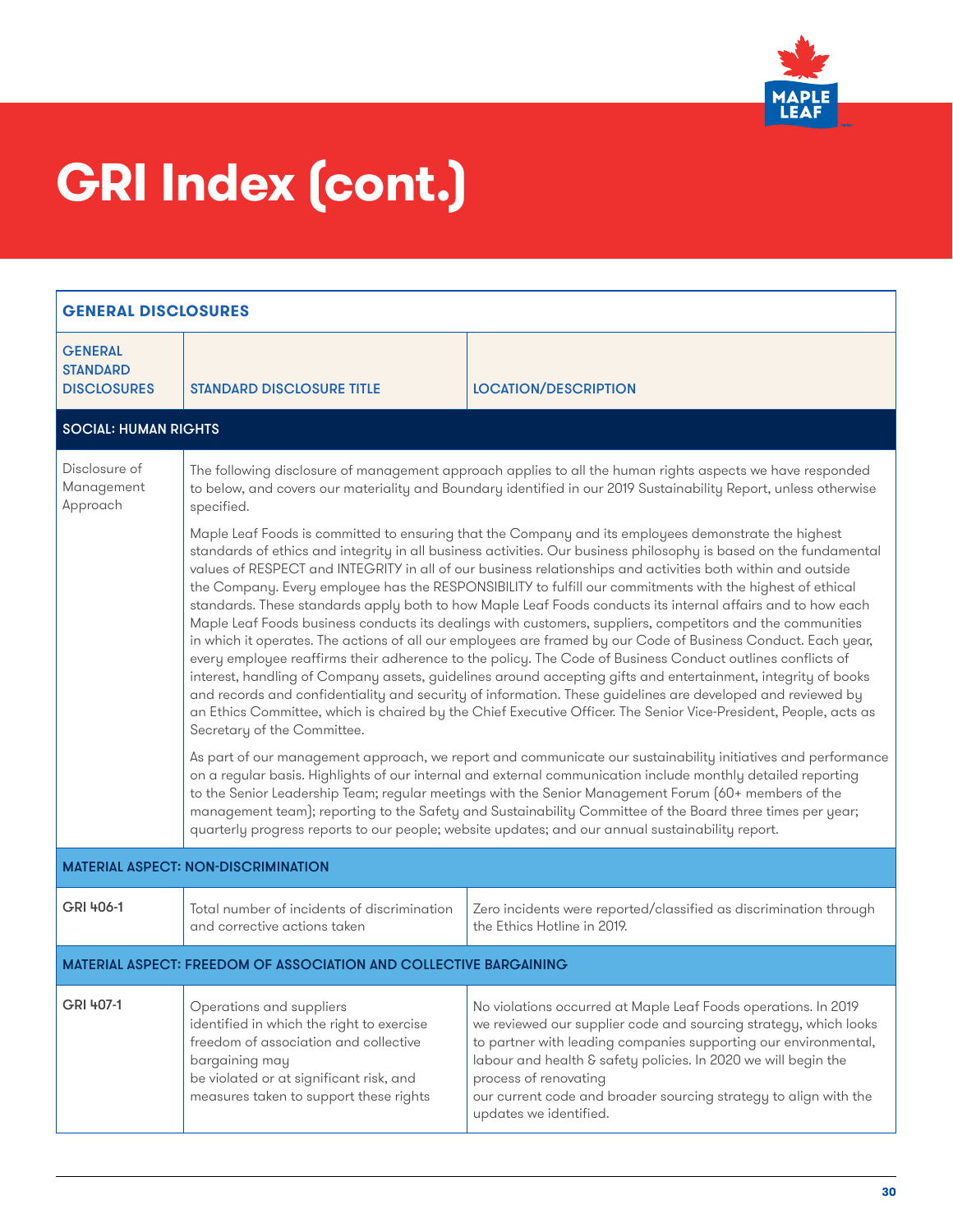

| <b>GENERAL DISCLOSURES</b>                              |                                                                                                                                                                                                                    |                                                                                                                                                                                                                                                                                                                                                                                                                                                                                        |
|---------------------------------------------------------|--------------------------------------------------------------------------------------------------------------------------------------------------------------------------------------------------------------------|----------------------------------------------------------------------------------------------------------------------------------------------------------------------------------------------------------------------------------------------------------------------------------------------------------------------------------------------------------------------------------------------------------------------------------------------------------------------------------------|
| <b>GENERAL</b><br><b>STANDARD</b><br><b>DISCLOSURES</b> | <b>STANDARD DISCLOSURE TITLE</b>                                                                                                                                                                                   | <b>LOCATION/DESCRIPTION</b>                                                                                                                                                                                                                                                                                                                                                                                                                                                            |
| <b>MATERIAL ASPECT: CHILD LABOUR</b>                    |                                                                                                                                                                                                                    |                                                                                                                                                                                                                                                                                                                                                                                                                                                                                        |
| GRI 408-1                                               | Operations and suppliers identified as<br>having significant risk for incidents of child<br>labour, and measures taken to contribute to<br>the effective abolition of child labour                                 | Our operations and key suppliers are located in Canada and the<br>U.S. in 2019 and adhere to all Canadian and international child<br>labour laws. In 2019 we reviewed our supplier code and sourcing<br>strategy, which looks to partner with leading companies supporting<br>our environmental, labour and health & safety policies. In 2020 we<br>will begin the process of renovating<br>our current code and broader sourcing strategy to align with the<br>updates we identified. |
|                                                         | <b>MATERIAL ASPECT: FORCED OR COMPULSORY LABOUR</b>                                                                                                                                                                |                                                                                                                                                                                                                                                                                                                                                                                                                                                                                        |
| GRI 409-1                                               | Operations and suppliers identified as<br>having significant risk for incidents of<br>forced or compulsory labour, and measures<br>to contribute to the elimination of all forms<br>of forced or compulsory labour | Our operations and key suppliers are located in Canada in 2019<br>and adhere to all Canadian and international labour laws. In 2019<br>we<br>reviewed our supplier code and sourcing strategy, which looks to<br>partner with leading companies supporting our environmental,<br>labour and health<br>& safety policies. In 2020 we will begin the process of renovating<br>our current code and broader sourcing strategy to align with the<br>updates<br>we identified.              |
|                                                         | <b>MATERIAL ASPECT: SECURITY PRACTICES</b>                                                                                                                                                                         |                                                                                                                                                                                                                                                                                                                                                                                                                                                                                        |
| GRI 410-1                                               | Percentage of security personnel trained in<br>the organization's human rights policies or<br>procedures that are relevant to operations                                                                           | All security is expected to follow Maple Leaf Foods' Code of<br><b>Business Conduct.</b>                                                                                                                                                                                                                                                                                                                                                                                               |
| <b>MATERIAL ASPECT: RIGHTS OF INDIGENOUS PEOPLES</b>    |                                                                                                                                                                                                                    |                                                                                                                                                                                                                                                                                                                                                                                                                                                                                        |
| GRI 411-1                                               | Total number of incidents of violations<br>involving rights of indigenous peoples and<br>actions taken                                                                                                             | There were no incidents of violations involving rights of indigenous<br>peoples at Maple Leaf Foods operations.                                                                                                                                                                                                                                                                                                                                                                        |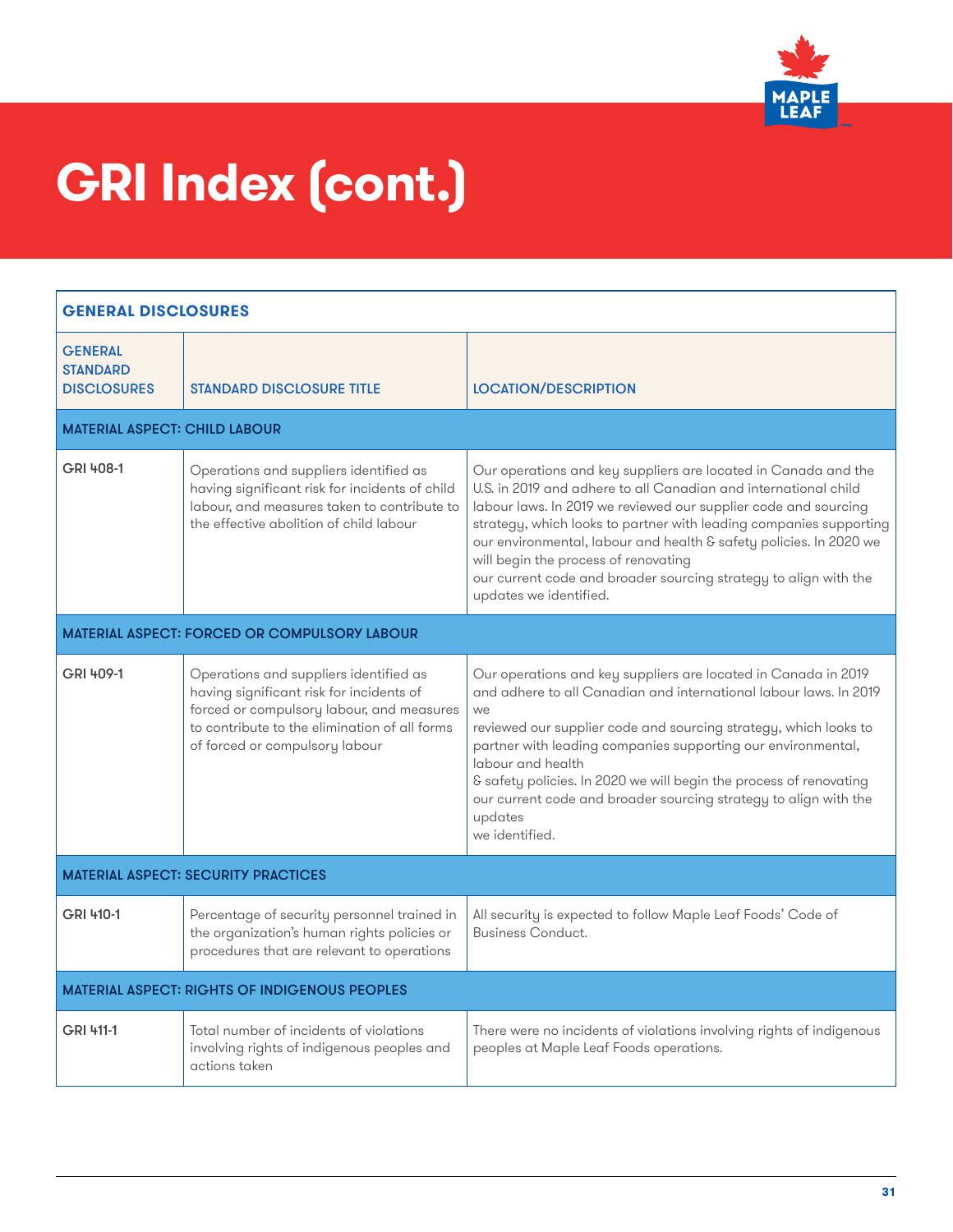

| <b>GENERAL DISCLOSURES</b>                              |                                                                                                                                                                    |                                                                                                                                                                                                                                                                                                                           |
|---------------------------------------------------------|--------------------------------------------------------------------------------------------------------------------------------------------------------------------|---------------------------------------------------------------------------------------------------------------------------------------------------------------------------------------------------------------------------------------------------------------------------------------------------------------------------|
| <b>GENERAL</b><br><b>STANDARD</b><br><b>DISCLOSURES</b> | <b>STANDARD DISCLOSURE TITLE</b>                                                                                                                                   | <b>LOCATION/DESCRIPTION</b>                                                                                                                                                                                                                                                                                               |
|                                                         | <b>MATERIAL ASPECT: HUMAN RIGHTS ASSESSMENT</b>                                                                                                                    |                                                                                                                                                                                                                                                                                                                           |
| GRI 412-1                                               | Total number and percentage<br>of operations that have been subject<br>to human rights reviews or impact<br>assessments                                            | Maple Leaf Foods always considers local legislation and human<br>rights when making decisions on its locations of operation. To date,<br>none of our operations have been subject to human rights reviews<br>or human rights impact assessments.                                                                          |
| GRI 412-2                                               | Total hours of employee training on human<br>rights policies or procedures concerning<br>aspects of human rights that are relevant to<br>operations                | All new employees of Maple Leaf Foods in Ontario and Manitoba<br>are required to complete the Accessibility for Ontarians with<br>Disabilities Act (AODA) or Accessibility for Manitobans Act (AMA)<br>training, respectively. All salaried employees review and sign our<br>Code of Business Conduct on an annual basis. |
| GRI 412-3                                               | Total number and percentage of significant<br>investment agreements and contracts<br>that include human rights clauses or that<br>underwent human rights screening | Not applicable. All our labour contracts/agreements are in Canada<br>and require adherence to all Canadian laws.                                                                                                                                                                                                          |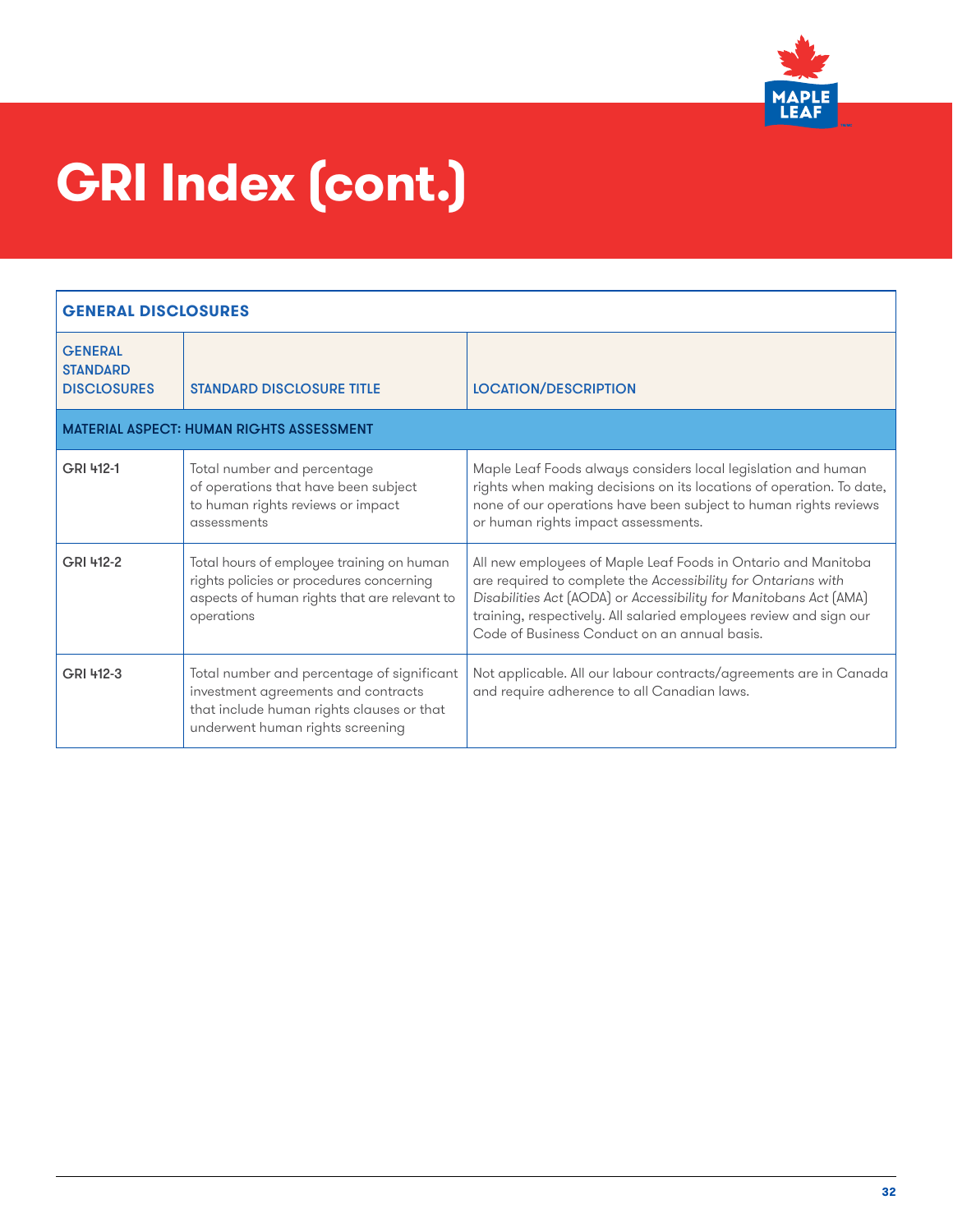

| <b>GENERAL DISCLOSURES</b>                              |                                                                                   |                                                                                                                                                                                                                                                                                                                                                                                                                                                                                                                                                                                                                                                                                                          |
|---------------------------------------------------------|-----------------------------------------------------------------------------------|----------------------------------------------------------------------------------------------------------------------------------------------------------------------------------------------------------------------------------------------------------------------------------------------------------------------------------------------------------------------------------------------------------------------------------------------------------------------------------------------------------------------------------------------------------------------------------------------------------------------------------------------------------------------------------------------------------|
| <b>GENERAL</b><br><b>STANDARD</b><br><b>DISCLOSURES</b> | <b><i>STANDARD DISCLOSURE TITLE</i></b>                                           | <b>LOCATION/DESCRIPTION</b>                                                                                                                                                                                                                                                                                                                                                                                                                                                                                                                                                                                                                                                                              |
| <b>SOCIAL: SOCIETY</b>                                  |                                                                                   |                                                                                                                                                                                                                                                                                                                                                                                                                                                                                                                                                                                                                                                                                                          |
| Disclosure of<br>Management<br>Approach                 | specified.                                                                        | The following disclosure of management approach applies to all the society aspects we have responded to<br>below, and covers our Materiality and Boundary identified in our 2019 Sustainability Report, unless otherwise                                                                                                                                                                                                                                                                                                                                                                                                                                                                                 |
|                                                         | support and in gifts-in-kind.                                                     | Maple Leaf Foods is deeply committed to working with community partners to advance sustainable food security<br>in ways that build skills and capacity. This involves moving beyond emergency outreach and charitable giving to<br>being a leading advocate for change and raising the profile of this critical social problem and its diverse impacts,<br>and supporting innovative interventions that advance sustainable food security. We view community involvement<br>as a cornerstone of our commitment to sustainability, requiring significant focus and resourcing on our part<br>including working with innovative partners to advance food security, and investing in financial and resource |
|                                                         | Maple Leaf Foods' Community Involvement Principles:                               |                                                                                                                                                                                                                                                                                                                                                                                                                                                                                                                                                                                                                                                                                                          |
|                                                         | to advance food security.                                                         | 1. We support food-based initiatives that promote dignity and build individual and community capacity                                                                                                                                                                                                                                                                                                                                                                                                                                                                                                                                                                                                    |
|                                                         | 2. We support partnerships that advance sustainable solutions to food insecurity. |                                                                                                                                                                                                                                                                                                                                                                                                                                                                                                                                                                                                                                                                                                          |
|                                                         | 3. We support innovation, learning from what doesn't work as well as what does.   |                                                                                                                                                                                                                                                                                                                                                                                                                                                                                                                                                                                                                                                                                                          |
|                                                         |                                                                                   | 4. We connect our people and their expertise with our partners through skill matching and volunteerism.                                                                                                                                                                                                                                                                                                                                                                                                                                                                                                                                                                                                  |
|                                                         | to advance change and progress.                                                   | 5. We build partnerships with governments, academia, non-profit organizations and the private sector                                                                                                                                                                                                                                                                                                                                                                                                                                                                                                                                                                                                     |
|                                                         |                                                                                   | 6. We seek to advance collective knowledge and impact and share the learnings with others.                                                                                                                                                                                                                                                                                                                                                                                                                                                                                                                                                                                                               |
|                                                         | Our Goals:                                                                        |                                                                                                                                                                                                                                                                                                                                                                                                                                                                                                                                                                                                                                                                                                          |
|                                                         | . Make a meaningful social impact through advancing sustainable food security.    |                                                                                                                                                                                                                                                                                                                                                                                                                                                                                                                                                                                                                                                                                                          |
|                                                         | • Deeply engage our people by providing volunteering and giving opportunities.    |                                                                                                                                                                                                                                                                                                                                                                                                                                                                                                                                                                                                                                                                                                          |
|                                                         |                                                                                   | · Establish community involvement as an integral part of our culture, identity and business.                                                                                                                                                                                                                                                                                                                                                                                                                                                                                                                                                                                                             |
|                                                         |                                                                                   | As part of our management approach, we report and communicate our sustainability initiatives and performance<br>on a regular basis. Highlights of our internal and external communication include monthly detailed reporting<br>to the Senior Leadership Team; regular meetings with the Senior Management Forum (60+ members of the<br>management team); reporting to the Safety and Sustainability Committee of the Board three times per year;<br>quarterly progress reports to our people; website updates; and our annual sustainability report.                                                                                                                                                    |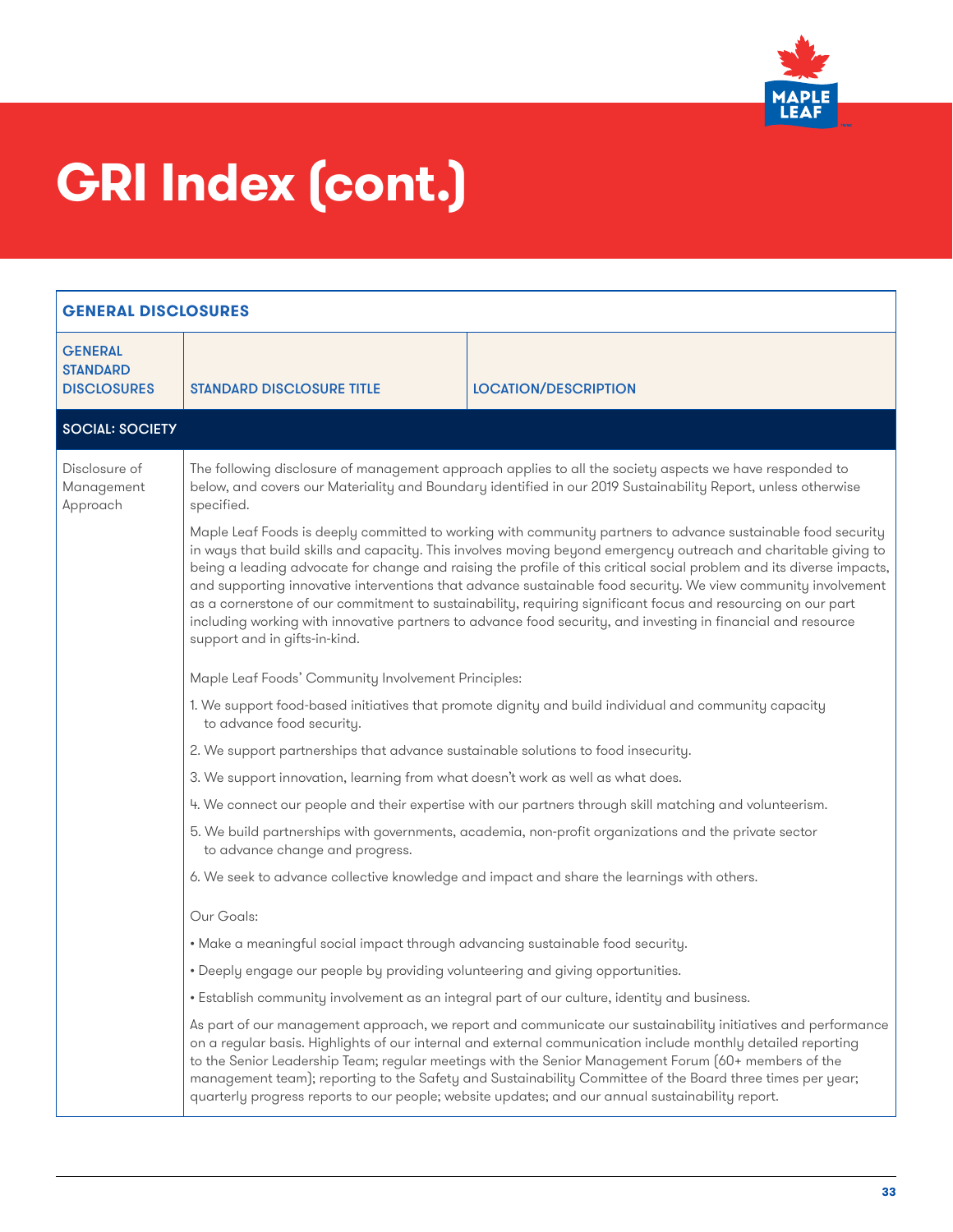

| <b>GENERAL DISCLOSURES</b>                              |                                                                                                                         |                                                                                                                                                                                                                                                                                                                                                                                                                                                                                                                                                                                                                                                                                                                                                                                                                                                                                                                                                                                                                            |
|---------------------------------------------------------|-------------------------------------------------------------------------------------------------------------------------|----------------------------------------------------------------------------------------------------------------------------------------------------------------------------------------------------------------------------------------------------------------------------------------------------------------------------------------------------------------------------------------------------------------------------------------------------------------------------------------------------------------------------------------------------------------------------------------------------------------------------------------------------------------------------------------------------------------------------------------------------------------------------------------------------------------------------------------------------------------------------------------------------------------------------------------------------------------------------------------------------------------------------|
| <b>GENERAL</b><br><b>STANDARD</b><br><b>DISCLOSURES</b> | <b>STANDARD DISCLOSURE TITLE</b>                                                                                        | <b>LOCATION/DESCRIPTION</b>                                                                                                                                                                                                                                                                                                                                                                                                                                                                                                                                                                                                                                                                                                                                                                                                                                                                                                                                                                                                |
|                                                         | <b>MATERIAL ASPECT: LOCAL COMMUNITIES</b>                                                                               |                                                                                                                                                                                                                                                                                                                                                                                                                                                                                                                                                                                                                                                                                                                                                                                                                                                                                                                                                                                                                            |
| GRI 413-1                                               | Percentage of operations with implemented<br>local community engagement, impact<br>assessments and development programs | Our pursuit of shared value creation means we seek a meaningful<br>role in solving social problems where we have a unique capability<br>to engage. We view community involvement as a cornerstone of<br>our business model, our purpose, our vision and our commitment<br>to sustainability. Maple Leaf Foods has a centralized community<br>involvement program that manages the execution of financial and<br>product donations nationally.                                                                                                                                                                                                                                                                                                                                                                                                                                                                                                                                                                              |
|                                                         |                                                                                                                         | Maple Leaf Foods is committed to advance sustainable food<br>security through the Maple Leaf Centre for Action on Food<br>Security (feedopportunity.com). The Centre is a registered charity<br>working to advance food security through collaboration with other<br>organizations and individuals, through advocating for critical<br>policies and investing in programs required to make sustainable<br>improvements in food security. The Centre is committed to working<br>collaboratively across sectors to reduce food insecurity in Canada<br>by 50% by 2030. The Innovation Fund will invest in innovative<br>food security initiatives based on dignity, empowerment and skills<br>building that can potentially be scaled to increase their impact.<br>The Centre will share learnings from its work and support networks,<br>collaboration and research in the food security sector that builds<br>further understanding of the issues and approaches, and enables<br>knowledge transfer.<br>See Food Security. |
| GRI 413-2                                               | Operations with significant actual or<br>potential negative impacts on local<br>communities                             | In 2019, we received four noise complaints and six odour complaint<br>from the local communities around our processing facilities. We<br>have followed up and resolved all complaints. Furthermore, Maple<br>Leaf Foods has developed a noise abatement plan and completed<br>an odour project at the facilities where the complaint was received.                                                                                                                                                                                                                                                                                                                                                                                                                                                                                                                                                                                                                                                                         |
|                                                         | <b>MATERIAL ASPECT: SUPPLIER SOCIAL ASSESSMENT</b>                                                                      |                                                                                                                                                                                                                                                                                                                                                                                                                                                                                                                                                                                                                                                                                                                                                                                                                                                                                                                                                                                                                            |
| GRI 414-1                                               | Percentage of new suppliers that were<br>screened using labour practices criteria                                       | In 2019 we reviewed our supplier code and sourcing strategy,<br>which looks to partner with leading companies supporting our<br>environmental, labour and health & safety policies. In 2020 we<br>will begin the process of renovating our current code and broader<br>sourcing strategy to align with the updates we identified.                                                                                                                                                                                                                                                                                                                                                                                                                                                                                                                                                                                                                                                                                          |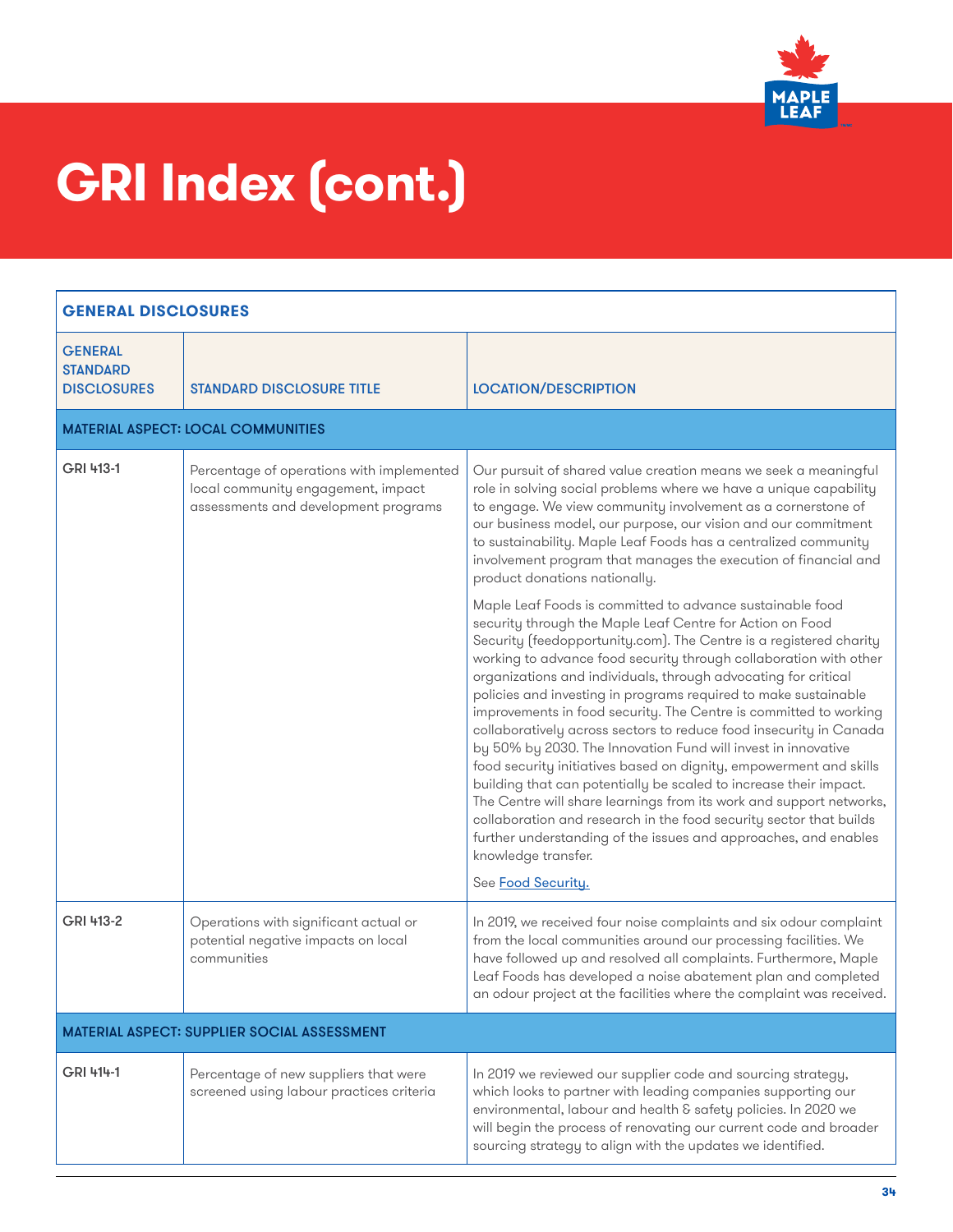

| <b>GENERAL DISCLOSURES</b>                              |                                                                                   |                                                                                                                                                                                                                                                                                                                                                                                                                                                                                                                                                                                                                                                                                                                                                                                                                                                                                                                                                                                                                                                                                                                                                                                                                                                                                                                                                                                                                                                                                                                                                                                                                                                                                                                                                                                                                                                                                                                                                                                                                                                                                                                                                                                                                                                                                                                                                                                                                                                                                                                                                                                                                                                                                                                                                                                                                                                                                                                                                                                                                                                                                                                                                                                                                                                                                                                                                                                                                                                                    |
|---------------------------------------------------------|-----------------------------------------------------------------------------------|--------------------------------------------------------------------------------------------------------------------------------------------------------------------------------------------------------------------------------------------------------------------------------------------------------------------------------------------------------------------------------------------------------------------------------------------------------------------------------------------------------------------------------------------------------------------------------------------------------------------------------------------------------------------------------------------------------------------------------------------------------------------------------------------------------------------------------------------------------------------------------------------------------------------------------------------------------------------------------------------------------------------------------------------------------------------------------------------------------------------------------------------------------------------------------------------------------------------------------------------------------------------------------------------------------------------------------------------------------------------------------------------------------------------------------------------------------------------------------------------------------------------------------------------------------------------------------------------------------------------------------------------------------------------------------------------------------------------------------------------------------------------------------------------------------------------------------------------------------------------------------------------------------------------------------------------------------------------------------------------------------------------------------------------------------------------------------------------------------------------------------------------------------------------------------------------------------------------------------------------------------------------------------------------------------------------------------------------------------------------------------------------------------------------------------------------------------------------------------------------------------------------------------------------------------------------------------------------------------------------------------------------------------------------------------------------------------------------------------------------------------------------------------------------------------------------------------------------------------------------------------------------------------------------------------------------------------------------------------------------------------------------------------------------------------------------------------------------------------------------------------------------------------------------------------------------------------------------------------------------------------------------------------------------------------------------------------------------------------------------------------------------------------------------------------------------------------------------|
| <b>GENERAL</b><br><b>STANDARD</b><br><b>DISCLOSURES</b> | <b>STANDARD DISCLOSURE TITLE</b>                                                  | <b>LOCATION/DESCRIPTION</b>                                                                                                                                                                                                                                                                                                                                                                                                                                                                                                                                                                                                                                                                                                                                                                                                                                                                                                                                                                                                                                                                                                                                                                                                                                                                                                                                                                                                                                                                                                                                                                                                                                                                                                                                                                                                                                                                                                                                                                                                                                                                                                                                                                                                                                                                                                                                                                                                                                                                                                                                                                                                                                                                                                                                                                                                                                                                                                                                                                                                                                                                                                                                                                                                                                                                                                                                                                                                                                        |
| <b>MATERIAL ASPECT: PUBLIC POLICY</b>                   |                                                                                   |                                                                                                                                                                                                                                                                                                                                                                                                                                                                                                                                                                                                                                                                                                                                                                                                                                                                                                                                                                                                                                                                                                                                                                                                                                                                                                                                                                                                                                                                                                                                                                                                                                                                                                                                                                                                                                                                                                                                                                                                                                                                                                                                                                                                                                                                                                                                                                                                                                                                                                                                                                                                                                                                                                                                                                                                                                                                                                                                                                                                                                                                                                                                                                                                                                                                                                                                                                                                                                                                    |
| GRI 415-1                                               | Total value of political<br>contributions by country<br>and recipient/beneficiary | Maple Leaf Foods made no political donations in 2019.                                                                                                                                                                                                                                                                                                                                                                                                                                                                                                                                                                                                                                                                                                                                                                                                                                                                                                                                                                                                                                                                                                                                                                                                                                                                                                                                                                                                                                                                                                                                                                                                                                                                                                                                                                                                                                                                                                                                                                                                                                                                                                                                                                                                                                                                                                                                                                                                                                                                                                                                                                                                                                                                                                                                                                                                                                                                                                                                                                                                                                                                                                                                                                                                                                                                                                                                                                                                              |
| <b>ANIMAL WELFARE</b>                                   |                                                                                   |                                                                                                                                                                                                                                                                                                                                                                                                                                                                                                                                                                                                                                                                                                                                                                                                                                                                                                                                                                                                                                                                                                                                                                                                                                                                                                                                                                                                                                                                                                                                                                                                                                                                                                                                                                                                                                                                                                                                                                                                                                                                                                                                                                                                                                                                                                                                                                                                                                                                                                                                                                                                                                                                                                                                                                                                                                                                                                                                                                                                                                                                                                                                                                                                                                                                                                                                                                                                                                                                    |
| Disclosure of<br>Management<br>Approach                 | updated in Canada.                                                                | The following disclosure of management approach applies to all the animal welfare aspects we have responded to below,<br>and covers our Materiality and Boundary identified in our 2019 Sustainability Report, unless otherwise specified.<br>Maple Leaf Foods has strong values that deeply define our culture and have a very direct relationship to how we treat<br>animals we raise or source. There are important environmental, nutritional and ethical implications of meat production<br>that we must manage responsibly as part of our commitment to being a sustainable company. As the largest value-added<br>meat protein company in Canada, we must be a leader in animal care. To achieve this, animal welfare must be an integral<br>part of our culture and business. Maple Leaf is committed to enhancing our animal wellness practices in a manner that<br>advances the Five Freedoms, the most widely accepted global standard for responsible animal care. We will support<br>these through ongoing critical self- and third-party evaluation and continuous improvement in four critical areas: Culture,<br>Accountability, Advancement and Communications. This is documented in our Commitment to Animal Care.<br>Maple Leaf Foods is a vertically integrated company that owns hog production, hatching egg production, hatcheries and<br>pork and poultry processing plants. We have strong relationships with farmers and other service providers, and we will<br>seek to advance continuous improvements across our supply chain. Our responsibility for animal care goes well beyond<br>our own operations; we must also advocate and share knowledge that elevates practices and regulations across the<br>industry. We will actively engage with consumers, customers, animal care interest groups and other stakeholders, so that<br>change can be based on sound science, what is best for the animal, and what society expects of us.<br>The scope of our Commitment to Animal Care is focused on our owned operations involving live animals and the Canadian<br>provinces in which they are located, and it covers the species of animals over which we have direct care (pigs, broiler<br>chickens, and broiler breeder chickens); our Commitment to Animal Care additionally commits to requiring suppliers<br>to comply with industry animal welfare standards, which includes all animals/all species that we do not directly care<br>for and control. The scope of our Commitment to Animal Care applies to all markets and geographies in which our<br>products are sold including products exported to countries outside Canada, and both own-brand and other brand<br>products. For animals that we do not directly care for and control and whose meat/protein we use in our products (broiler<br>chickens, turkeys, beef cattle, dairy cattle, veal, and laying hens), we influence animal welfare best practices through<br>our active participation in the code development process of the National Farm Animal Care Council (NFACC) and active<br>participation in relevant industry associations. Our commitment is based upon compliance or exceedance of Canadian<br>regulations and accepted industry best practices. There are many examples of industry best practices and innovations<br>that we are piloting that go beyond regulatory requirements, as codes and standards are continuing to evolve or be |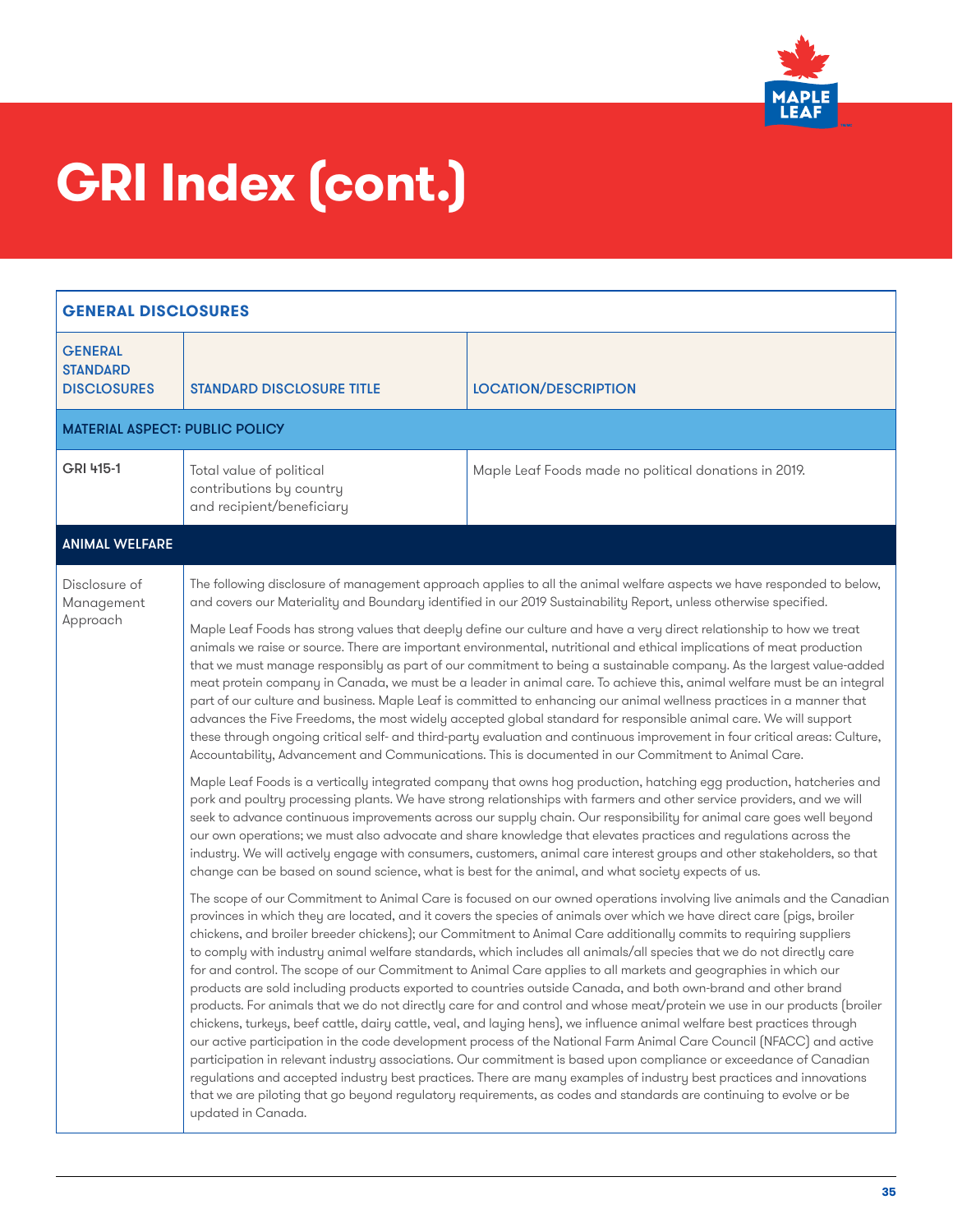

| <b>GENERAL</b><br><b>STANDARD</b><br><b>DISCLOSURES</b> | <b>STANDARD DISCLOSURE TITLE</b>                                                                                                                                                                                                                                                                                                                                                                                                                                                                                                                                                                                                                                                                                                                                                                                                                                                                                                                                        | <b>LOCATION/DESCRIPTION</b>                                                                                                                                                                                                                                                                                                                                                                                                                                                                                                                                                                                                                                                                                                        |
|---------------------------------------------------------|-------------------------------------------------------------------------------------------------------------------------------------------------------------------------------------------------------------------------------------------------------------------------------------------------------------------------------------------------------------------------------------------------------------------------------------------------------------------------------------------------------------------------------------------------------------------------------------------------------------------------------------------------------------------------------------------------------------------------------------------------------------------------------------------------------------------------------------------------------------------------------------------------------------------------------------------------------------------------|------------------------------------------------------------------------------------------------------------------------------------------------------------------------------------------------------------------------------------------------------------------------------------------------------------------------------------------------------------------------------------------------------------------------------------------------------------------------------------------------------------------------------------------------------------------------------------------------------------------------------------------------------------------------------------------------------------------------------------|
| Disclosure of<br>Management<br>Approach (cont.)         | We are active in improving and advancing farm animal welfare practices across the industry including, but not limited to:<br>reducing use of close confinement and intensive systems and replacing them with new, loose housing alternatives; never<br>permitting genetic engineering or cloning of any animals in any of our supply chains; never using hormones or beta-<br>adrenergic agonists for growth promotion in any pork or poultry in our supply chains; never using antibiotics for growth<br>promotion in any species in any of our supply chains, and continually reducing preventive use; investigating alternatives<br>to routine surgical procedures and always requiring pain control for surgical procedures; requiring pre-slaughter stunning<br>for all animals in all of our supply chains; and reducing long-distance live transportation.                                                                                                       |                                                                                                                                                                                                                                                                                                                                                                                                                                                                                                                                                                                                                                                                                                                                    |
|                                                         | We require all Maple Leaf Foods farms and operations, and all pig and chicken producers supplying our operations, to<br>meet or exceed the most current requirements under the Canadian Quality Assurance® (CQA®) Animal Care Assessment™<br>(ACA™) (called Canadian Pork Excellence and PigSafe starting in 2020); the Chicken Farmers of Canada Animal Care<br>Program; the Canadian Hatching Egg Producers Animal Care Program; and the NFACC Codes of Practice; compliance<br>with these standards is a contractual requirement for third-party pig producers, and for chicken and hatching egg<br>producers is a mandatory requirement to maintain supply management standing and ship to federal poultry abattoirs<br>which is audited and enforced by provincial marketing boards. We support research that enhances our understanding<br>and advances animal welfare, and advocate for regulatory reforms that raise and enforce standards across the industry. |                                                                                                                                                                                                                                                                                                                                                                                                                                                                                                                                                                                                                                                                                                                                    |
|                                                         |                                                                                                                                                                                                                                                                                                                                                                                                                                                                                                                                                                                                                                                                                                                                                                                                                                                                                                                                                                         | As part of our management approach, we report and communicate our sustainability initiatives and performance on a<br>regular basis. Highlights of our internal and external communication include monthly detailed reporting to the Senior<br>Leadership Team; monthly detailed reviews with our senior operations leaders; quarterly detailed reviews with our Animal<br>Care Council composed of Senior Leadership Team members; minimum twice yearly reviews with our Animal Care Advisory<br>Council composed of external experts; reporting to the Safety and Sustainability Committee of the Board three times per<br>year; quarterly progress reports to our people; website updates; and our annual sustainability report. |
| FP9                                                     | Percentage and total of animals raised<br>and/or processed, by species and breed<br>type                                                                                                                                                                                                                                                                                                                                                                                                                                                                                                                                                                                                                                                                                                                                                                                                                                                                                | In 2019, we operated approximately 200 pig production locations<br>that supply approximately 41% of our raw material requirements.<br>We source 100% of our live chicken and turkey supply from<br>independent Canadian growers. Maple Leaf Foods operates one<br>broiler breeder grower farm and three hatching egg production<br>locations; and three broiler chicken hatcheries that supply our<br>contracted chicken growers.                                                                                                                                                                                                                                                                                                  |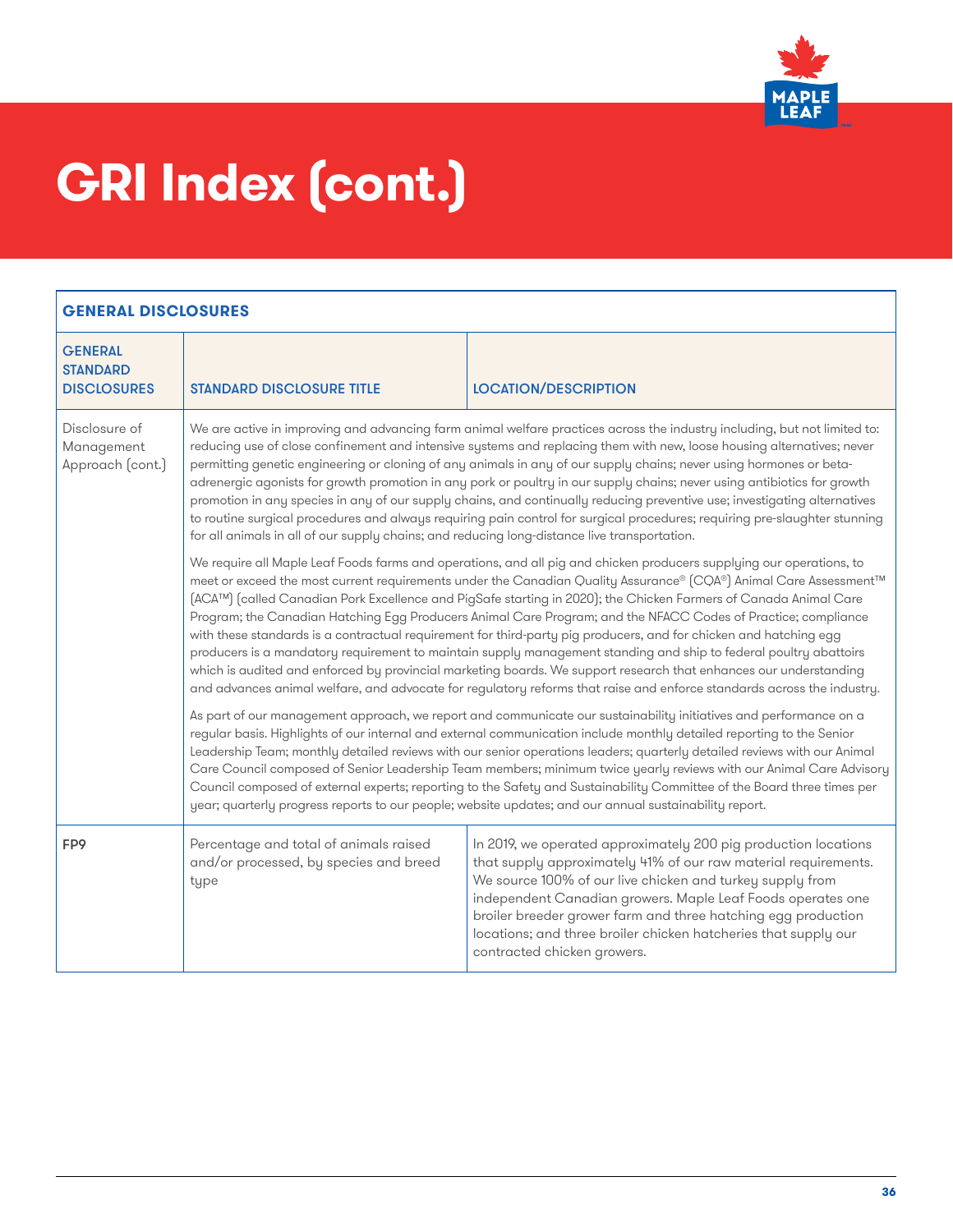

| <b>GENERAL</b><br><b>STANDARD</b><br><b>DISCLOSURES</b> | <b>STANDARD DISCLOSURE TITLE</b>                                                                                      | <b>LOCATION/DESCRIPTION</b>                                                                                                                                                                                                                                                                                                                                                                                                                                                                                                                                                                                                                                                                                                                                                                                                                                                                                                                                                                                                                                                                                                                                                                                                                                                      |
|---------------------------------------------------------|-----------------------------------------------------------------------------------------------------------------------|----------------------------------------------------------------------------------------------------------------------------------------------------------------------------------------------------------------------------------------------------------------------------------------------------------------------------------------------------------------------------------------------------------------------------------------------------------------------------------------------------------------------------------------------------------------------------------------------------------------------------------------------------------------------------------------------------------------------------------------------------------------------------------------------------------------------------------------------------------------------------------------------------------------------------------------------------------------------------------------------------------------------------------------------------------------------------------------------------------------------------------------------------------------------------------------------------------------------------------------------------------------------------------|
| <b>FP10</b>                                             | Policies and practices, by<br>species and breed type, related<br>to physical alterations and the<br>use of anesthetic | We only permit physical alterations that are considered necessary<br>to ensure the welfare of animals in our supply chain. All piglet<br>physical alterations in Canada are performed with medication<br>for pain control in accordance with the National Farm Animal<br>Care Council (NFACC) Code of Practice. We do not ever perform<br>teeth clipping or ear notching on our piglets, and tattooing of<br>piglets is limited to genetic replacement animals only. Currently,<br>tail docking is a necessary piglet procedure in order to prevent<br>tail injuries from other pigs. We are continuously improving our<br>pain-relief protocols and evaluating alternatives to castration.<br>Poultry physical alterations are necessary in breeding birds for<br>the long-term welfare of the flock to reduce or eliminate injuries<br>that may cause pain. In Canada, any poultry physical alterations<br>such as beak and toe treatments are performed using the most<br>humane methods possible and limited to only essential alterations.<br>All broiler chickens that Maple Leaf sources never undergo physical<br>alterations including beak treatment. No physical alterations are<br>performed in Maple Leaf Foods owned hatcheries.<br>See Commitment to Animal Care. |
| <b>FP11</b>                                             | Percentage and total of animals raised<br>and/or processed, by species and breed<br>type, per housing type            | Pork: 100% of our market hogs are raised in open housing. In 2019,<br>approximately 77% of sows under our direct control had transitioned<br>to advanced open sow housing.<br>Chicken: 100% of our broiler breeder grower, broiler breeder, and<br>broiler chickens are in open (free-run) housing.<br>Turkey: 100% of turkeys supplying Maple Leaf Foods are in<br>open (free-run) housing.                                                                                                                                                                                                                                                                                                                                                                                                                                                                                                                                                                                                                                                                                                                                                                                                                                                                                     |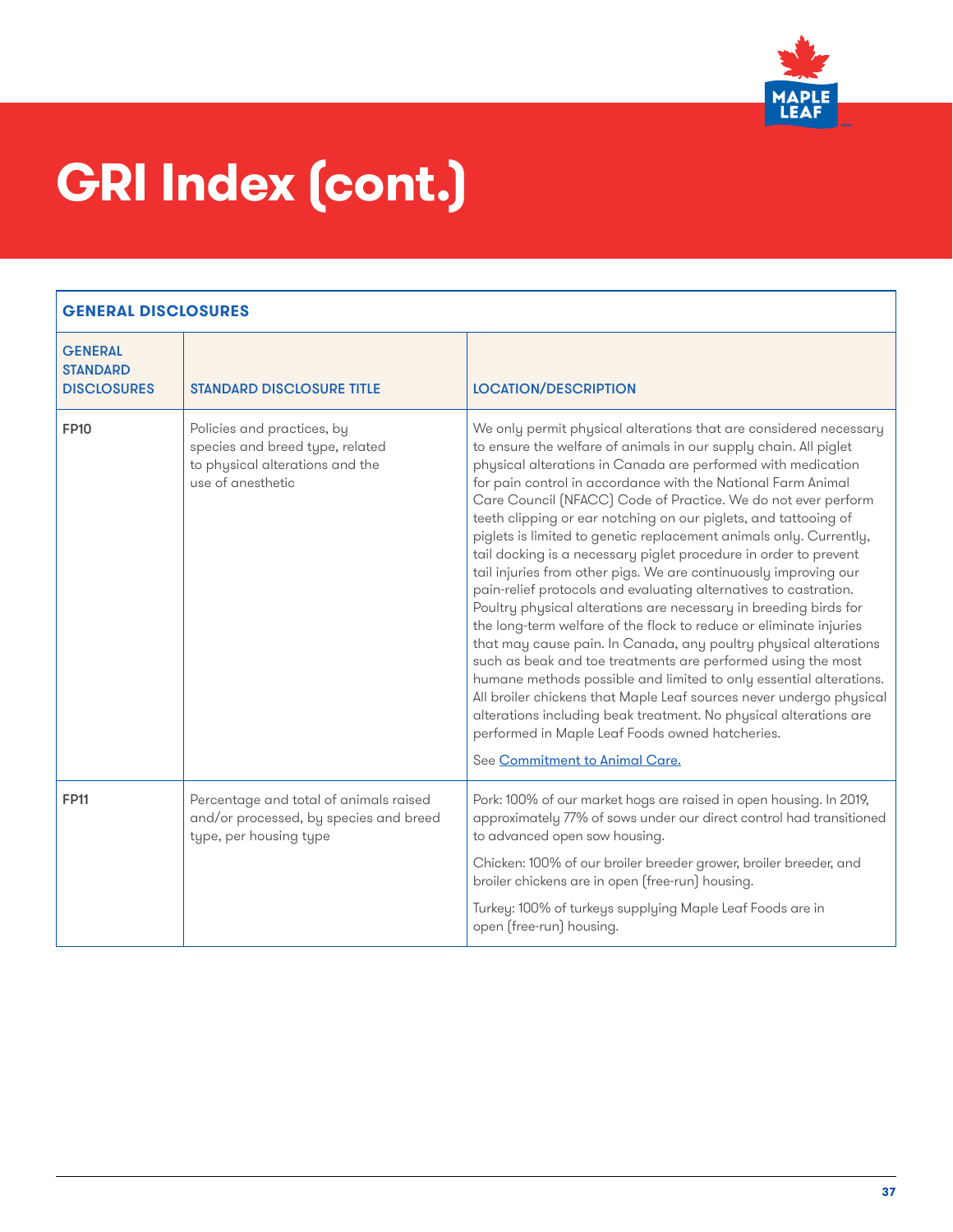

| <b>GENERAL</b><br><b>STANDARD</b><br><b>DISCLOSURES</b> | <b>STANDARD DISCLOSURE TITLE</b>                                                                                                                                                                                                              | <b>LOCATION/DESCRIPTION</b>                                                                                                                                                                                                                                                                                                                                                                                                                                                                                                                                                                                                                                                                                                                                                                                                                                                                                                                                                                                                                                                                                                                                                                                                                                               |
|---------------------------------------------------------|-----------------------------------------------------------------------------------------------------------------------------------------------------------------------------------------------------------------------------------------------|---------------------------------------------------------------------------------------------------------------------------------------------------------------------------------------------------------------------------------------------------------------------------------------------------------------------------------------------------------------------------------------------------------------------------------------------------------------------------------------------------------------------------------------------------------------------------------------------------------------------------------------------------------------------------------------------------------------------------------------------------------------------------------------------------------------------------------------------------------------------------------------------------------------------------------------------------------------------------------------------------------------------------------------------------------------------------------------------------------------------------------------------------------------------------------------------------------------------------------------------------------------------------|
| <b>FP12</b>                                             | Policies and practices on antibiotic, anti-<br>inflammatory, hormone and/or growth<br>promotion treatments, by species and<br>breed type                                                                                                      | Maple Leaf Foods is committed to minimizing or eliminating the<br>use of antibiotics wherever possible, while maintaining high<br>standards of animal care. This includes never using antibiotics<br>for growth promotion, reducing use of antibiotics for prevention,<br>using only the classes of antibiotics that are of lowest importance<br>to human medicine likely to be effective, relying on veterinary<br>oversight to ensure the responsible use of antimicrobials, and<br>increasing our Raised Without Antibiotics (RWA) production. Should<br>any animal, herd or flock that is in our RWA program become<br>sick, all treatment options are considered in consultation with a<br>veterinarian, including administering an antibiotic. If an antibiotic<br>is administered, the treated animal, herd or flock is removed from<br>the program. We are actively implementing operating protocols<br>that reduce higher mortality rates in animals raised without<br>antibiotics, which is one of our animal care priorities. We never use<br>growth promoting hormones or beta-adrenergic agonists in our<br>pork and poultry, and our pork is certified under the Canadian<br>Ractopamine-Free Pork Certification Program.<br>See Commitment to Animal Care. |
| <b>FP13</b>                                             | Total number of incidents<br>of significant non-compliance with laws and<br>regulations, and adherence with voluntary<br>standards related to transportation,<br>handling and slaughter practices for live<br>terrestrial and aquatic animals | In 2019, Maple Leaf Foods had seven corrective action requests<br>(CARs) and one notice of violation (NOV) related to transportation,<br>handling and slaughter practices for live terrestrial animals<br>(poultry). All CARs and NOVs were addressed. Once a warning is<br>issued, the facility conducts a deep root cause investigation to<br>determine appropriate corrective and preventative actions. The<br>Corrective Action Plan (CAP) is submitted to CFIA for approval, and<br>all actions taken will be reviewed to close the CAR. All warnings<br>issued in 2019 were resolved and closed.                                                                                                                                                                                                                                                                                                                                                                                                                                                                                                                                                                                                                                                                    |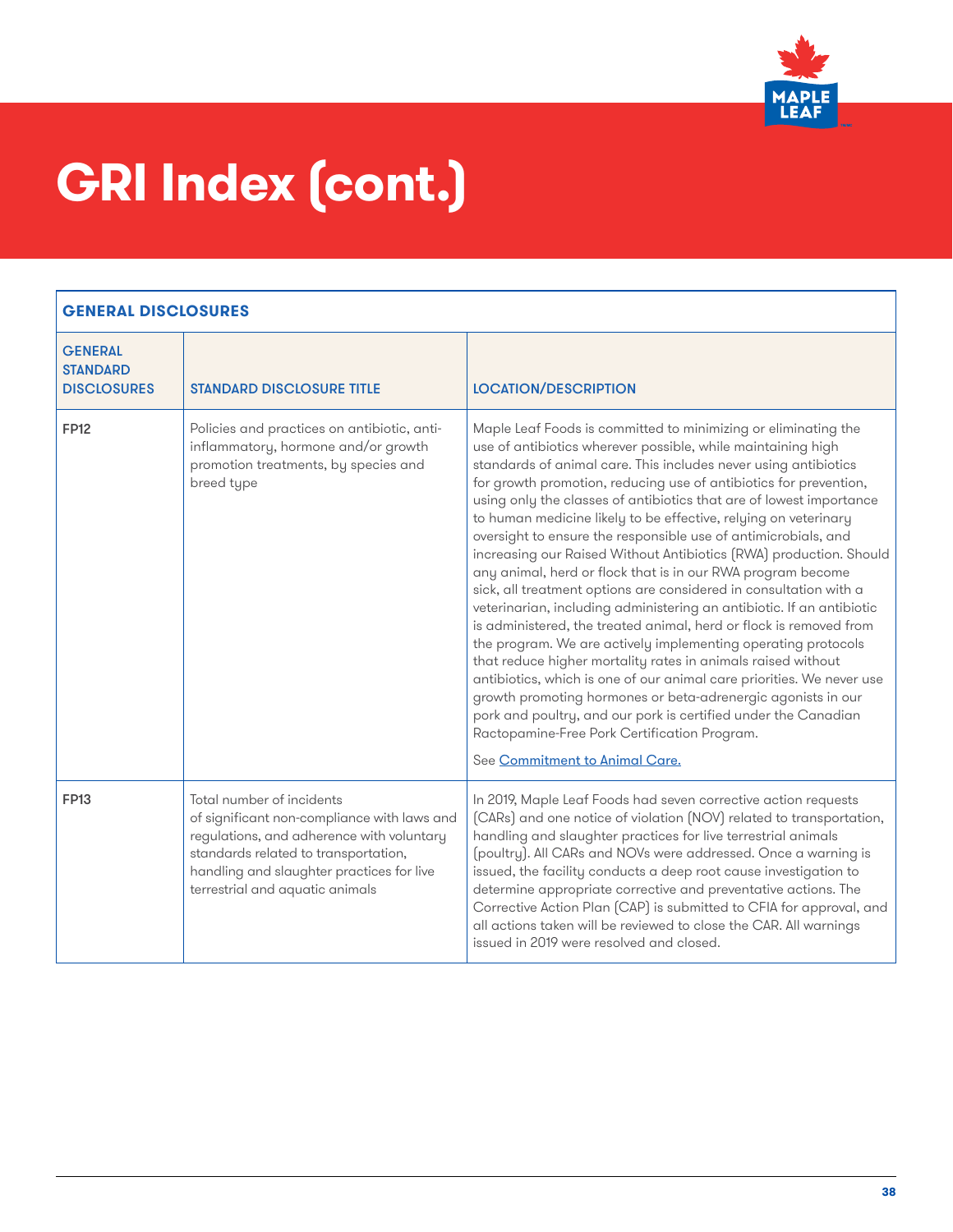

| <b>GENERAL DISCLOSURES</b>                              |                                                                                                                                                                                                                                                                                                                                                                                                                                                                                                                                                                                                                                                                                                                                                                                                                                                                                                                                                                                                                                                                                                            |                                                                                                                                                                                                                                                                                                                                                                                                                                                                                                                                                       |  |
|---------------------------------------------------------|------------------------------------------------------------------------------------------------------------------------------------------------------------------------------------------------------------------------------------------------------------------------------------------------------------------------------------------------------------------------------------------------------------------------------------------------------------------------------------------------------------------------------------------------------------------------------------------------------------------------------------------------------------------------------------------------------------------------------------------------------------------------------------------------------------------------------------------------------------------------------------------------------------------------------------------------------------------------------------------------------------------------------------------------------------------------------------------------------------|-------------------------------------------------------------------------------------------------------------------------------------------------------------------------------------------------------------------------------------------------------------------------------------------------------------------------------------------------------------------------------------------------------------------------------------------------------------------------------------------------------------------------------------------------------|--|
| <b>GENERAL</b><br><b>STANDARD</b><br><b>DISCLOSURES</b> | <b><i>STANDARD DISCLOSURE TITLE</i></b>                                                                                                                                                                                                                                                                                                                                                                                                                                                                                                                                                                                                                                                                                                                                                                                                                                                                                                                                                                                                                                                                    | <b>LOCATION/DESCRIPTION</b>                                                                                                                                                                                                                                                                                                                                                                                                                                                                                                                           |  |
|                                                         | <b>SOCIAL: PRODUCT RESPONSIBILITY</b>                                                                                                                                                                                                                                                                                                                                                                                                                                                                                                                                                                                                                                                                                                                                                                                                                                                                                                                                                                                                                                                                      |                                                                                                                                                                                                                                                                                                                                                                                                                                                                                                                                                       |  |
| Disclosure of<br>Management<br>Approach                 |                                                                                                                                                                                                                                                                                                                                                                                                                                                                                                                                                                                                                                                                                                                                                                                                                                                                                                                                                                                                                                                                                                            | The following disclosure of management approach applies to all the product responsibility aspects we have responded to<br>below, and covers our Materiality and Boundary identified in our 2019 Sustainability Report, unless otherwise specified.                                                                                                                                                                                                                                                                                                    |  |
|                                                         | Maple Leaf Foods strives to contribute to the creation of a sustainable protein industry, and ensure everyone has access<br>to safe, healthy and nutritious food. 100% of Maple Leaf Foods' fresh and prepared meats operations follow rigorous<br>food safety protocols throughout the product life cycle including ingredient and raw material sourcing, processing,<br>packing and transportation. Our food safety protocols are governed by our Safety Promise, the Company's food safety<br>commitment signed by the President and CEO. We also have strict food safety protocols that govern our purchasing and<br>sourcing relationships. We have identified food safety and consumer health as key risks related to the business of Maple<br>Leaf Foods (see 2019 Annual Report, page 21).                                                                                                                                                                                                                                                                                                         |                                                                                                                                                                                                                                                                                                                                                                                                                                                                                                                                                       |  |
|                                                         | Our goal is to always provide consumers safe, great tasting food produced in a safe work environment, and to achieve this<br>goal we have established a number of food safety commitments: we commit to becoming a global leader in food safety<br>and providing the focus and resources needed to achieve this goal; we commit to establishing a culture of food safety<br>with high-performance teams, where people are encouraged and expected to act on any concerns they may have; we<br>commit to measuring our food safety performance, with testing and benchmarking against globally recognized standards;<br>we commit to continuously seeking better ways to make food safe; we commit to openly sharing our knowledge with<br>government, industry and consumers so we can learn from them and they can learn from us; we commit to transparency<br>and candour in pursuit of better performance and public confidence; and we commit to behaving in the most responsible<br>and transparent way possible, placing the safety of our people and our consumers first if there is ever a breach. |                                                                                                                                                                                                                                                                                                                                                                                                                                                                                                                                                       |  |
|                                                         | As part of our management approach, we report and communicate our sustainability initiatives and performance on a<br>regular basis. Highlights of our internal and external communication include monthly detailed reporting to the Senior<br>Leadership Team; regular meetings with the Senior Management Forum (60+ members of the management team);<br>reporting to the Safety and Sustainability Committee of the Board three times per year; quarterly progress reports to our<br>people; website updates; and our annual sustainability report.                                                                                                                                                                                                                                                                                                                                                                                                                                                                                                                                                      |                                                                                                                                                                                                                                                                                                                                                                                                                                                                                                                                                       |  |
| GRI 416-1                                               | Percentage of significant product and<br>service categories for which health<br>and safety impacts are assessed for<br>improvement                                                                                                                                                                                                                                                                                                                                                                                                                                                                                                                                                                                                                                                                                                                                                                                                                                                                                                                                                                         | 100% of Maple Leaf Foods' products across fresh and prepared meats<br>follow rigorous food safety protocols throughout their product life cycle<br>including ingredient and raw material sourcing, processing, packing<br>and transportation.                                                                                                                                                                                                                                                                                                         |  |
|                                                         |                                                                                                                                                                                                                                                                                                                                                                                                                                                                                                                                                                                                                                                                                                                                                                                                                                                                                                                                                                                                                                                                                                            | Our food safety protocols are governed by Maple Leaf Foods' Safety<br>Promise, the Company's food safety commitment signed by the<br>President and CEO. We also have strict food safety protocols that<br>govern our purchasing and sourcing relationships. For detailed<br>information, see our Better Food section. Maple Leaf Foods follows the<br>British Retail Consortium (BRC) Global Standard for Food Safety in<br>100% of its manufacturing facilities, which is internationally recognized<br>by the Global Food Safety Initiative (GFSI). |  |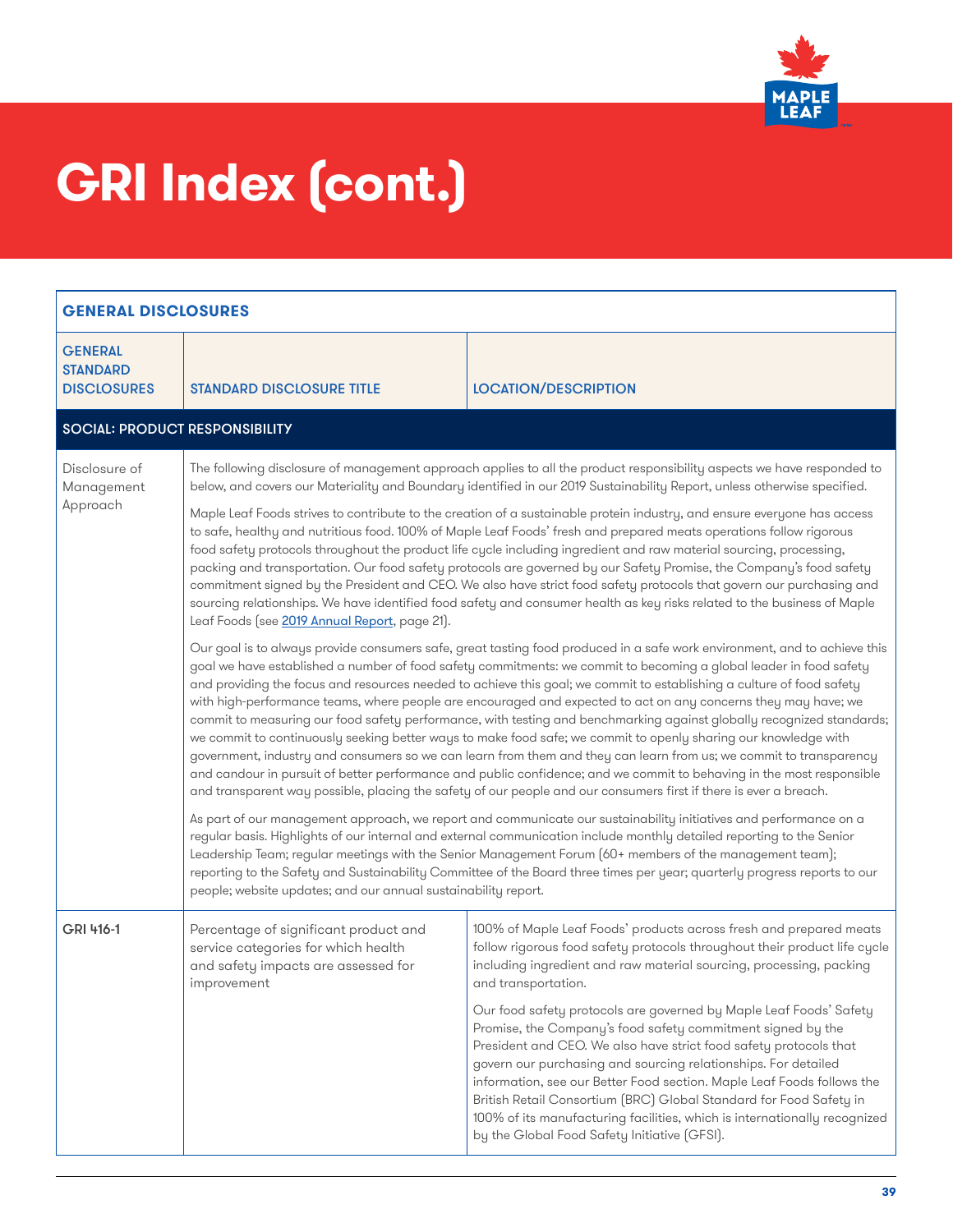

| <b>GENERAL</b><br><b>STANDARD</b><br><b>DISCLOSURES</b> | <b>STANDARD DISCLOSURE TITLE</b>                                                                                                                                                                                     | <b>LOCATION/DESCRIPTION</b>                                                                                                                                                                                                                                                                                                                                                                                                                                                                                                                                                                                                                                  |
|---------------------------------------------------------|----------------------------------------------------------------------------------------------------------------------------------------------------------------------------------------------------------------------|--------------------------------------------------------------------------------------------------------------------------------------------------------------------------------------------------------------------------------------------------------------------------------------------------------------------------------------------------------------------------------------------------------------------------------------------------------------------------------------------------------------------------------------------------------------------------------------------------------------------------------------------------------------|
| FP <sub>5</sub>                                         | Percentage of production volume<br>manufactured in sites certified by an<br>independent third party according to<br>internationally recognized food safety<br>management system standards                            | 100% of Maple Leaf Foods' production is produced in facilities that are<br>audited against the BRC Global Standard for Food Safety, which is<br>internationally recognized by the GFSI.<br>See <b>SDG Alignment.</b>                                                                                                                                                                                                                                                                                                                                                                                                                                         |
| FP6                                                     | Percentage of total sales volume of<br>consumer products, by product category,<br>that are lowered in saturated fat, trans-fats,<br>sodium and added sugars                                                          | We have reformulated our products under our Maple Leaf brand to<br>include only premium meat and real, simple or natural ingredients.<br>In addition to removing artificial preservatives, flavours, colours<br>and sweeteners from our products, we use only pronounceable<br>ingredients that consumers trust and can find in their pantry.<br>See <b>SDG Alignment.</b>                                                                                                                                                                                                                                                                                   |
| FP7                                                     | Percentage of total sales volume of<br>consumer products, by product category,<br>that contain increased nutritious<br>ingredients like fibre, vitamins, minerals,<br>phytochemicals or functional food<br>additives | Not reported at this time.                                                                                                                                                                                                                                                                                                                                                                                                                                                                                                                                                                                                                                   |
| GRI 416-2                                               | Incidents of non-compliance concerning<br>the health and safety impacts of products<br>and services                                                                                                                  | Maple Leaf Foods reports on all product recalls, de-listings and<br>other incidents that regulatory food safety and health agencies<br>report to consumers. These agencies include the Canadian Food<br>Inspection Agency, the United States Department of Agriculture<br>(Food Safety and Inspection Service) and international food safety<br>and health agencies of the countries where we sell products.                                                                                                                                                                                                                                                 |
|                                                         |                                                                                                                                                                                                                      | In 2019, Maple Leaf Foods had 65 Regulatory NCs. There were zero<br>food safety-related product recalls and two quality-related product<br>withdrawals. Of the 65 warnings issued by CFIA to MLF facilities,<br>the top three reasons were Sanitation (12), Personal Hygiene (9)<br>and Building Fabric (9). Once a warning is issued, the facility<br>conducts a deep root cause investigation to determine appropriate<br>corrective and preventative actions. The Corrective Action Plan<br>(CAP) is submitted to CFIA for approval, and all actions taken will<br>be reviewed to close the CAR. All warnings issued in 2019 were<br>resolved and closed. |
|                                                         |                                                                                                                                                                                                                      | Of the two quality withdrawals one was related to an incorrect<br>back label on a ham, and the other was from a product destined<br>for sales as a #2 product that ended up being sold as a #1 product.                                                                                                                                                                                                                                                                                                                                                                                                                                                      |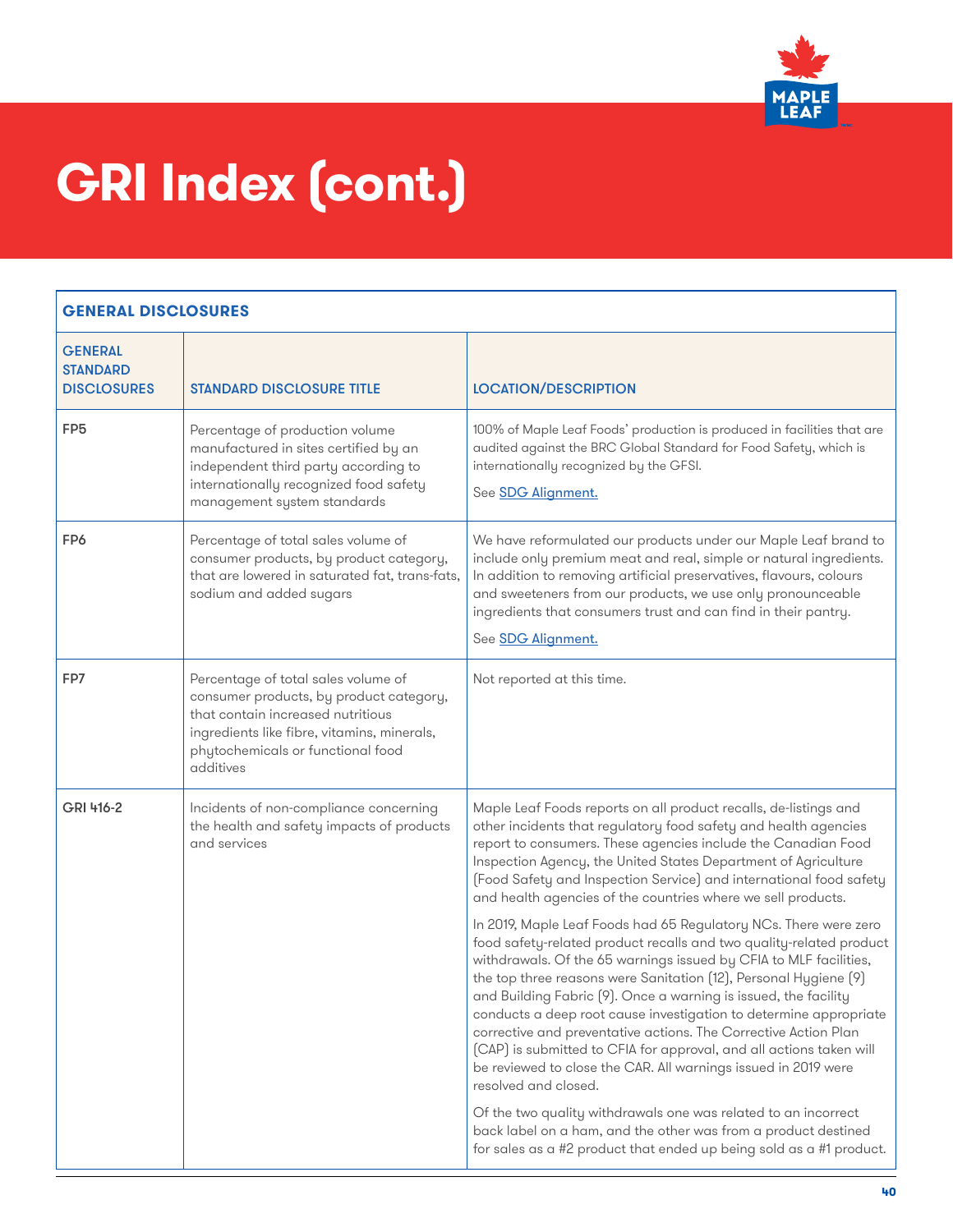

| <b>GENERAL DISCLOSURES</b>                              |                                                                                                                                                                                                                                                           |                                                                                                                                                                                                                                                                                                                                                                                                                                                                                                                                                                                                                                                                                                                                                                                                                                                                                                                                                                                                                                                     |  |  |
|---------------------------------------------------------|-----------------------------------------------------------------------------------------------------------------------------------------------------------------------------------------------------------------------------------------------------------|-----------------------------------------------------------------------------------------------------------------------------------------------------------------------------------------------------------------------------------------------------------------------------------------------------------------------------------------------------------------------------------------------------------------------------------------------------------------------------------------------------------------------------------------------------------------------------------------------------------------------------------------------------------------------------------------------------------------------------------------------------------------------------------------------------------------------------------------------------------------------------------------------------------------------------------------------------------------------------------------------------------------------------------------------------|--|--|
| <b>GENERAL</b><br><b>STANDARD</b><br><b>DISCLOSURES</b> | <b>STANDARD DISCLOSURE TITLE</b>                                                                                                                                                                                                                          | <b>LOCATION/DESCRIPTION</b>                                                                                                                                                                                                                                                                                                                                                                                                                                                                                                                                                                                                                                                                                                                                                                                                                                                                                                                                                                                                                         |  |  |
| <b>MATERIAL ASPECT: MARKETING AND LABELING</b>          |                                                                                                                                                                                                                                                           |                                                                                                                                                                                                                                                                                                                                                                                                                                                                                                                                                                                                                                                                                                                                                                                                                                                                                                                                                                                                                                                     |  |  |
| GRI 417-1                                               | Type of product and service information<br>required by the organization's procedures<br>for product and service information and<br>labeling, and percentage of significant<br>products and service categories subject to<br>such information requirements | Maple Leaf Foods has robust standard operating procedures and<br>policies that govern 100% of our sourcing contracts with suppliers<br>and co-manufacturers. These policies are agreed to annually by<br>Maple Leaf Foods and its suppliers.<br>We provide detailed nutrition labels on 100% of our fresh and<br>prepared retail and foodservice products. All labels are reviewed and<br>approved by the Canadian Food Inspection Agency. Where relevant,<br>the Company provides additional labeling claims on certain<br>branded products that explain other product benefits or properties<br>including gluten-free, low sodium, no added preservatives, source of<br>protein and others.<br>We provide proper handling and food safety instructions for 100% of<br>our fresh and prepared meats products through online, packaging,<br>in-store and/or customer communications.<br>Maple Leaf Foods provides an appropriate recycling label on<br>all packaging that is accepted in provincial recycling collection<br>programs across Canada. |  |  |
| GRI 417-2                                               | Total number of incidents of non-<br>compliance with regulations and voluntary<br>codes concerning product and service<br>information and labeling, by type of<br>outcomes                                                                                | In 2019, we had one withdrawal related to product and service<br>information and labeling.                                                                                                                                                                                                                                                                                                                                                                                                                                                                                                                                                                                                                                                                                                                                                                                                                                                                                                                                                          |  |  |
| GRI 417-3                                               | Total number of incidents<br>of non-compliance with regulations and<br>voluntary codes concerning marketing<br>communications, including advertising,<br>promotion and sponsorship, by type<br>of outcomes                                                | None                                                                                                                                                                                                                                                                                                                                                                                                                                                                                                                                                                                                                                                                                                                                                                                                                                                                                                                                                                                                                                                |  |  |